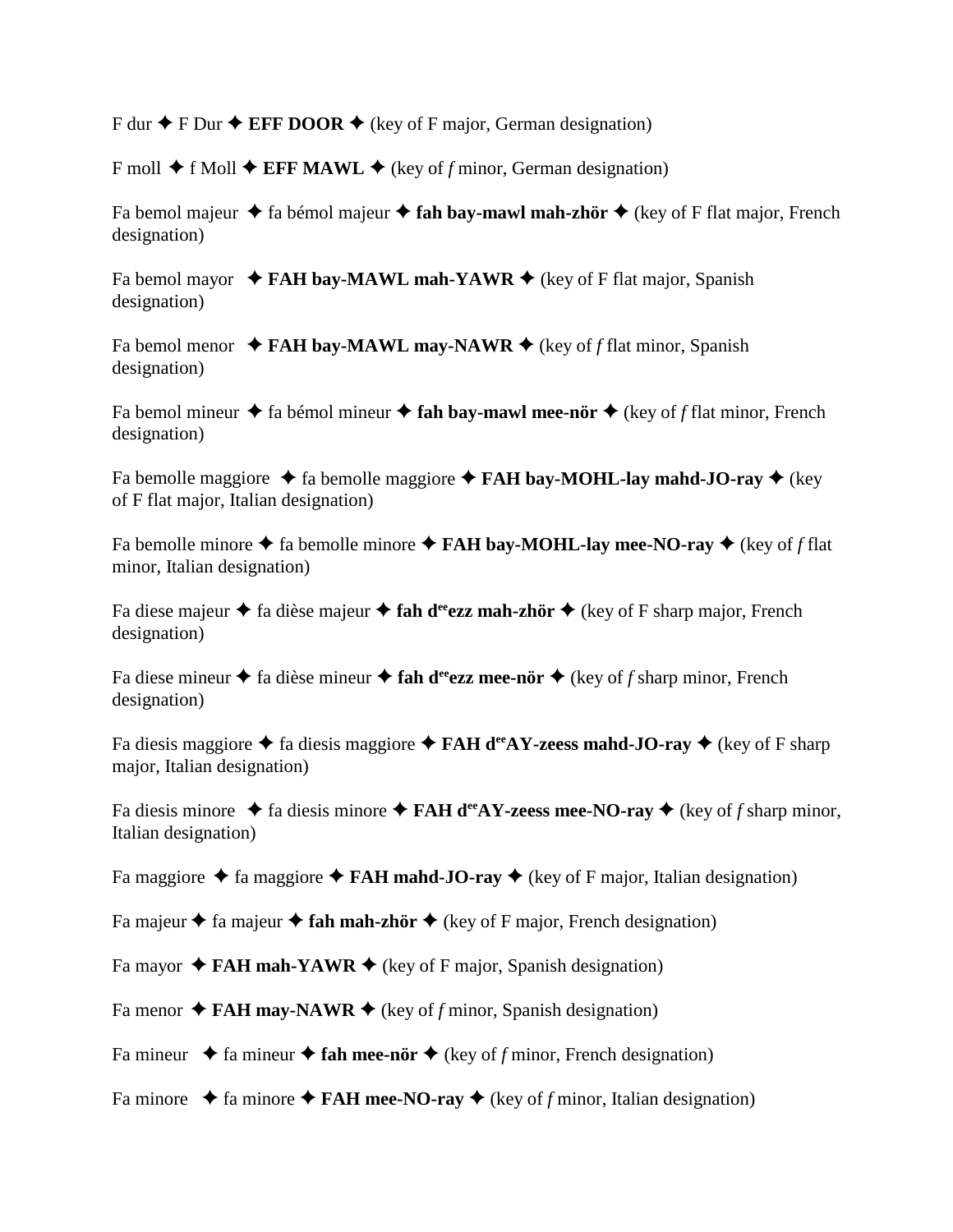Fa sostenido mayor  $\triangle$  **FAH sawss-tay-NEE-tho mah-YAWR**  $\triangle$  (key of F sharp major, Spanish designation)

Fa sostenido menor  $\triangle$  **FAH sawss-tay-NEE-tho may-NAWR**  $\triangle$  (key of *f* sharp minor, Spanish designation)

Faber ◆ Heinrich Faber ◆ **H<sup>I</sup>N-rih<u>h</u> FAH-bur** ◆ (known also as Magister Henricus Faber [**mah-JIH-stur henn-REE-kôôss FAH-bur**])

Fabian  $\triangle$  Martha Fabian  $\triangle$  **MAR-tah FAH-b<sup>ih</sup>ahn** 

Fabini ◆ Eduardo Fabini ◆ ay-th<sup>oo</sup>AR-doh fah-VEE-nee ◆ (known also as Felix [**FAYleekss**] Eduardo Fabini)

Fabri Annibale Pio Fabri **ahn-nee-BAH-lay PEE-o FAH-bree**

Fabricius ◆ Johann Albert Fabricius ◆ YO-hahn AHL-pert fah-PREE-tsihôôss

Fabricius Werner Fabricius **VEHR-nur fah-PREE-tsihôôss**

Fabris ◆ Ausonio de Lorenzi-Fabris ◆ ah<sup>oo</sup>-ZAW-n<sup>ee</sup>o day lo-RAYN-tsee-FAH-breess

Fabritiis ◆ Oliviero de Fabritiis ◆ o-lee-v<sup>ee</sup>AY-ro day fah-BREE-tee<sup>ee</sup>ss

Fabrizio  $\triangle$  fah-BREE-ts<sup>ee</sup>  $\triangle$  (character in the opera *La gazza ladra* [lah GAHD-tsah LAHDrah] — *The Thieving Magpie*; music by Gioachino Rossini [j<sup>oh</sup>ah-KEE-no rohss-SEE-nee] and libretto by Giovanni Gherardini [**jo-VAHN-nee gay-rar-DEE-nee**])

Fac me cruce  $\rightarrow$  **FAHK may KRÔÔ-cheh**  $\rightarrow$  (section of the *Stabat Mater* [**STAH-baht MAH-tehr**] set to music by Peter Cornelius [**PAY-tur kawr-NAY-lihyôôss**])

Fac me cruce custodiri  $\rightarrow$  **FAHK may KRÔÔ-cheh koo-stoh-DEE-ree**  $\rightarrow$  (section of the *Stabat Mater* [**STAH-baht MAH-tehr**] set to music by Franz Joseph Haydn [**FRAHNTSS YOHOH-zeff H-d'n**])

Fac me plagis  $\blacklozenge$  **FAHK may PLUH-jiss**  $\blacklozenge$  (section of the *Stabat Mater* [STAH-baht MAH**tehr**] set to music by Peter Cornelius [PAY-tur kawr-NAY-l<sup>ih</sup>ôôss])

Fac me tecum  $\triangle$  **FAHK may TAY-kôôm**  $\triangle$  (section of the *Stabat Mater* [STAH-baht MAH**tehr**] set to music by Peter Cornelius [**PAY-tur kawr-NAY-lihôôss**])

Fac me vere tecum  $\triangle$  **FAHK may VAY-ray TAY-kôôm**  $\triangle$  (section of the Latin hymn *Stabat Mater* [STAH-baht MAH-tehr] set to music by Franz Joseph Haydn [FRAHNTSS YOH<sup>OH</sup>-zeff]  $H\bar{L}$ -d'n])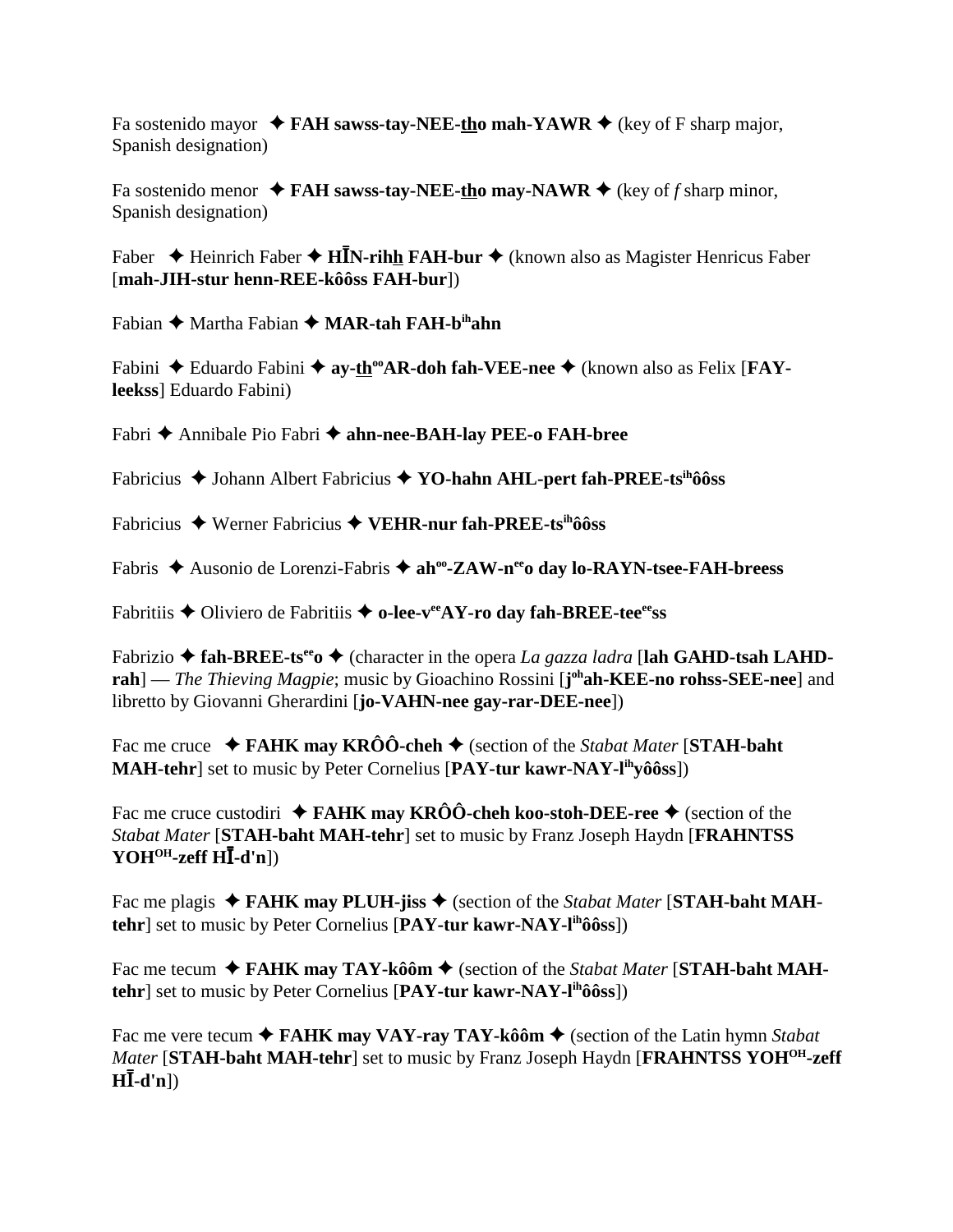Fac ut ardeat  $\blacklozenge$  Fac, ut ardeat  $\blacklozenge$  **FAHK, ôôt AR-deh-utt**  $\blacklozenge$  (section of the Latin hymn *Stabat Mater* [**STAH-baht MAH-tehr**] set to music by Francis Poulenc [**frah**6**-seess pôô-lah**6**k**])

Fac ut portem  $\blacklozenge$  Fac, ut portem  $\blacklozenge$  **FAHK, ôôt POHR-temm**  $\blacklozenge$  (section of the Latin hymn *Stabat Mater* [**STAH-baht MAH-tehr**] set to music by Francis Poulenc [**frah**6**-seess pôôlah**6**k**])

Fac ut portem christi mortem Fac ut portem Christi mortem **FAH-kôôt POHR-temm KREE-stih MOHR-temm ♦** (section of the Latin hymn *Stabat Mater* [STAH-baht MAH**tehr**] set to music by Gioachino Rossini [**j ohah-KEE-no rohss-SEE-nee**])

Faccio ◆ Franco Faccio ◆ FRAHN-ko FAH-cho ◆ (known also as Francesco Antonio Faccio [**frahn-CHAY-sko ahn-TAW-neeo FAH-cho**])

Fachiri Adila Fachiri **AH-dih-lah FAH-kih-ree**

Factum est silentium  $\rightarrow$  FAHK-tôôm esst sih-LAYN-ts<sup>ih</sup>ôôm  $\rightarrow$  (motet [mo-TETT] by Richard Dering [**RIH-churd DIHUH-rihng**])

Factus est repente **↓ FAHK-tôôss esst reh-PAYN-teh ◆** (Gregorian chant)

Fader Oren Fader **AW-runn FAY-dur**

Fadle  $\rightarrow$  Jorg Fadle  $\rightarrow$  **YAWRK FAHD-luh** 

Faelten **→** Carl Faelten ◆ **KARL FELL-tunn** 

Faelten ◆ Reinhold Faelten ◆ R**I**N-hawlt FELL-tunn

Faerber Jörg Faerber **YÖRK FEHR-pur**

Fagan ◆ Gideon Fagan ◆ HIH-dee-ahn FAY-gunn

Fage ◆ Adrien de la Fage ◆ ah-dr<sup>ee</sup>ah**6** duh lah fahzh ◆ (known also as Juste-Adrien-Lenoir de la Fage [**zhüst-ah-dreeah**6**-luh-n'wahr duh lah fahzh**])

Fagellek  $\blacklozenge$  Fågellek  $\blacklozenge$  **FAW-ghell-l'yeck**  $\blacklozenge$  (Play of the Birds)  $\blacklozenge$  (poem by K.A.Tavaststjerna  $[(K, A. )$  **TAH-vahst-hah-nah**] set to music by Jean Sibelius  $[\mathbf{zhah6\,sih\text{-}BAY\text{-}l\text{th}\hat{o}\hat{o}\text{ss}]}$ 

Fagin  $\triangle$  Gary Fagin  $\triangle$  GA<sup>UH</sup>-ree FAY-g'n

Fago ◆ Nicola Fago ◆ nee-KO-lah FAH-go ◆ (known also as Francesco [frahn-CHAY-sko] Nicola Fago)

Fahberg Antonie Fahberg **AHN-toh-nee FAH-pehrk**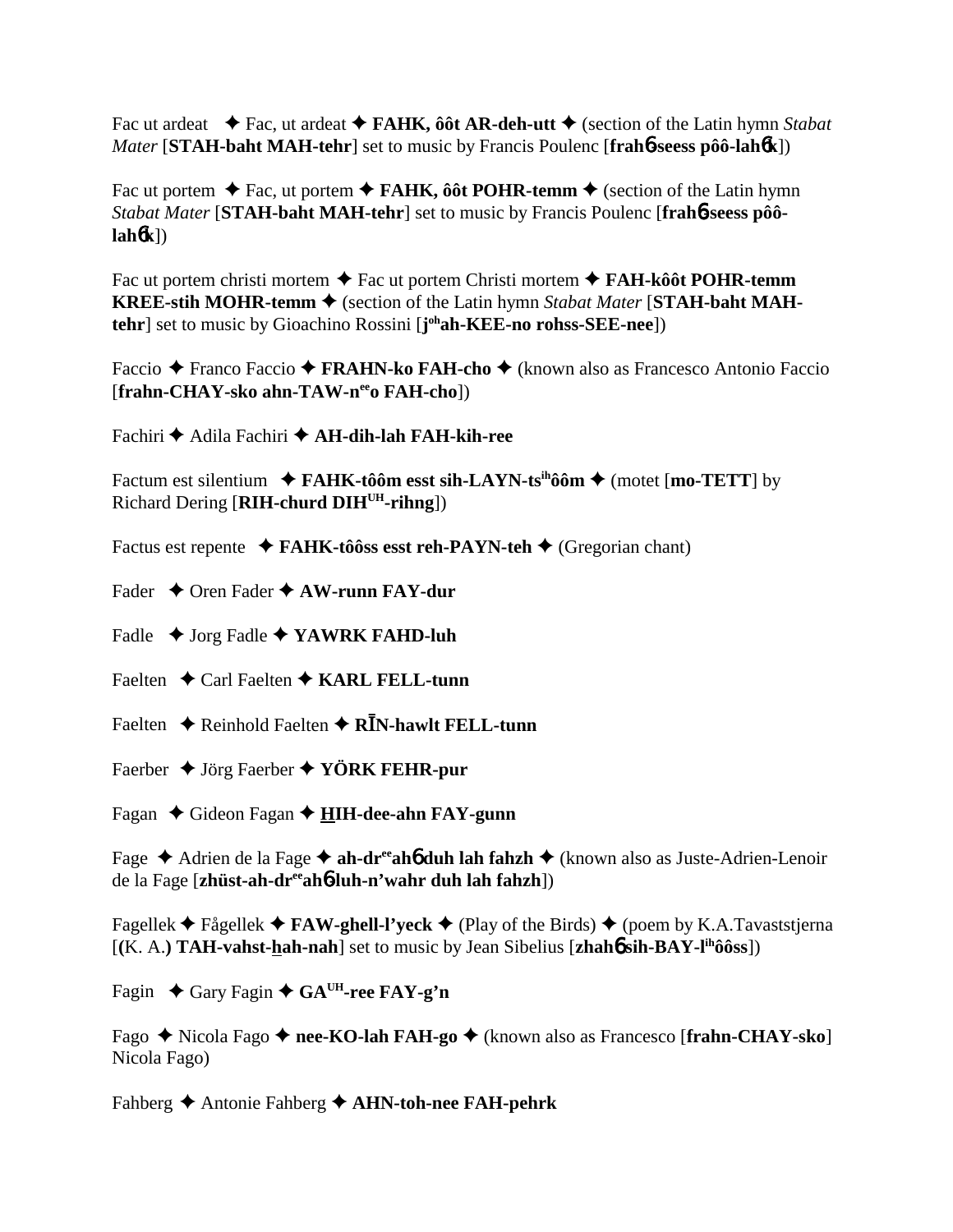Fahrbach  $\triangle$  Philipp Fahrbach  $\triangle$  FEE-lipp FAH<sup>AH</sup>R-pahk

Fahrt ins blaue  $\triangle$  Die Fahrt ins Blaue  $\triangle$  dee FART innss BLAH<sup>00</sup>-uh  $\triangle$  (Mystery Excursion) ◆ (composition by Johann Strauss II [**YO-hahn SHTRAH<sup>ôô</sup>SS II**]; lyric added by Walter Brandin [WAWL-tur BRANN-dunn])

Faignient  $\triangle$  Noë Faignient  $\triangle$  no-ay feh-n<sup>ee</sup> aho

Failoni ← Sergio Failoni ← SAYR-jo fahee-LO-nee

Failoni chamber orchestra  $\triangle$  Failoni Chamber Orchestra  $\triangle$  fah<sup>ee</sup>-LO-nee (Chamber Orchestra)

Fairclough  $\triangle$  George Herbert Fairclough  $\triangle$  JAW-urj HUR-burt FEH<sup>UH</sup>R-kluff

Faire is the heaven  $\triangle$  Faire is the Heaven  $\triangle$  FEH<sup>UH</sup>R (is the Heaven)  $\triangle$  (composition by William H. Harris [WILL-l<sup>ih</sup>umm H. HA<sup>R</sup>-riss])

Faisst  $\triangle$  Immanuel Faisst  $\triangle$  imm-MAH<sup>AH</sup>-n<sup>oo</sup>avl FAH<sup>IH</sup>ST  $\triangle$  (known also as Immanuel Gottlob Friedrich [GAWT-lawp FREET-rihh] Faisst)

Fajer → Francisco Javier García Fajer → frahn-THEESS-ko hah-veEHR gar-THEE-ah fah-**HEHR** 

Falabella  $\triangle$  Roberto Falabella  $\triangle$  roh-VEHR-toh fah-lah-VEH-l'yah  $\triangle$  (known also as Roberto Falabella Correa [roh-VEHR-toh fah-lah-VEH-l'vah kawr-RAY-ah])

Falchi ◆ Stanislao Falchi ◆ stah-neess-LAH-o FAHL-kee

Falcinelli ◆ Rolande Falcinelli ◆ raw-lahod fahl-see-nell-lee

Falcon ← Cornélie Falcon ← kawr-nay-lee fahl-kawo ← (known also as Marie-Cornélie Falcon [mah-ree kawr-nay-lee fahl-kaw6])

Falconieri  $\triangle$  Andrea Falconieri  $\triangle$  ahn-DRAY-ah fahl-ko-n<sup>ee</sup>AY-ree

Falik  $\blacklozenge$  Yuri Falik  $\blacklozenge$  YOO-ree FAH-l<sup>y</sup>ick

Falk  $\blacklozenge$  Richard Falk  $\blacklozenge$  {RIH-churd FAWLK} RIH-hart FAHLK

Falke  $\rightarrow$  Gustav Falke  $\rightarrow$  GÔÔ-stahf FAHL-kuh

Falkner  $\triangle$  Sir Keith Falkner  $\triangle$  (Sir) KEETH FAWLK-nur  $\triangle$  (known also as Sir Donald [DAH-nuld] Keith Falkner)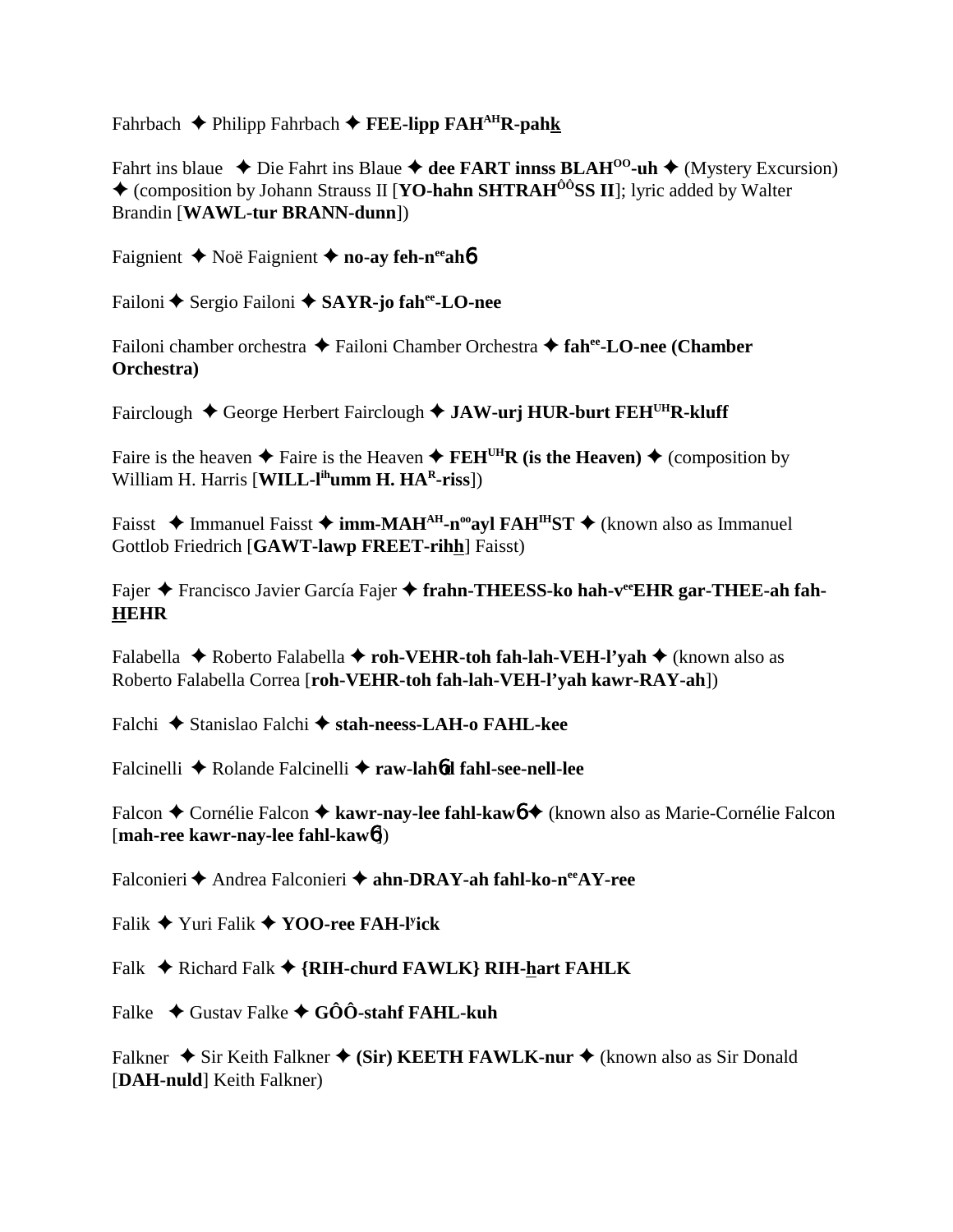Fall  $\blacklozenge$  **FAHL**  $\blacklozenge$  (German pronunciation)

Fall **◆** Fritz Fall ◆ {FRITTSS FAWL} FRITTSS FAHL ◆ (known also as Frederick Fall [**FRAY-duh-rick FAHL**])

Fall  $\blacklozenge$  Leo Fall  $\blacklozenge$  LAY-o FAHL  $\blacklozenge$  (known also as Leopold Fall [LAY-o-pawlt FAHL])

Falla **→** Manuel de Falla → mah-n<sup>oo</sup>ELL day {FAH-yah} FAH-l'yah → (known also as Manuel Maria de Falla y Matheu [mah-n<sup>oo</sup>ELL mah-REE-ah day {FAH-yah} FAH-l'yah ee **mah-TAYOO**])

Faller Nikola Faller **NEE-kaw-lah FAHL-lehr**

Fallersleben ◆ Heinrich August Hoffmann von Fallersleben ◆ H**IN-rihh AH<sup>ôô</sup>-gôôst HAWFmahn fawn FAHL-lurss-lay-bunn ♦** (known also as Heinrich August Hoffmann)

Falsacappa  $\triangle$  fahl-sah-KAHP-pah  $\triangle$  (character in the opera *Les brigands* [leh bree-gah**6**] — *The Brigands* [**BRIH-gunndz**]; music by Jacques Offenbach [**ZHACK AWF-funn-bahk**], libretto by Henri Meilhac [**ah**6**-ree meh-yack**] and Ludovic Halévy [**lü-daw-veek ah-lay-vee**])

Falstaff  $\triangle$  **FAHL-stahf**  $\triangle$  (an opera, with music by Giuseppe Verdi [**joo-ZAYP-pay VAYRdee**]; libretto by Arrigo Boito [**ar-REE-go bo-EE-toh**] after William Shakespeare [**WILLl ihumm SHAYK-spihuhr**]; also a character in the opera)

Falu **←** Eduardo Falú ← ay-th<sup>oo</sup>AR-doh fah-LOO

Falvay ◆ Cseperke Falvay ◆ CHEH-pehr-keh FAHL-v**ī** 

Fama **FAH-mah** (character in the cantata [**kunn-TAH-tuh**] *Tönet, ihr Pauken! Erschallet, Trompeten* [**TÖ-nutt, eer PAHÔÔ-kunn! ehr-SHAHL-lutt, trawm-PAY-tunn**] — *Sound, Ye Drums! Resound, Trumpets!* — by Johann Sebastian Bach [**yo-HAHN {suh-BASSt ihunn BAHK} zay-BAH-stihahn BAHK**])

Familien gemalde **←** Familien-Gemälde **← fah-MEE-l<sup>ih</sup>unn-guh-MELL-tuh ←** (Family Portrait) (words by A. Grün [**GRÜN**] set to music by Robert Schumann [**ROHOH-bert SHOO-mahn**])

Famintsyn **→** Alexander Famintsyn ◆ **uh-l<sup>y</sup>ick-SAHN-d'r fah-MINNT-sinn ◆** (known also as Alexander Sergeievich [**sehr-GAYEE-eh-vihch**] Famintsyn)

Faminzin ◆ Monsieur Faminzin ◆ muh-s<sup>ee</sup>ö fah-meh**6-zeh6 ◆** (song by Modest Moussorgsky [**mah-DYESST MOOSS-surk-skee**])

Fanaid **FA-nudd**

Fanca  $\blacklozenge$  Fanča  $\blacklozenge$  FAHN-chah  $\blacklozenge$  (character in the opera *Osud* [AW-sôôt] — *Destiny:* music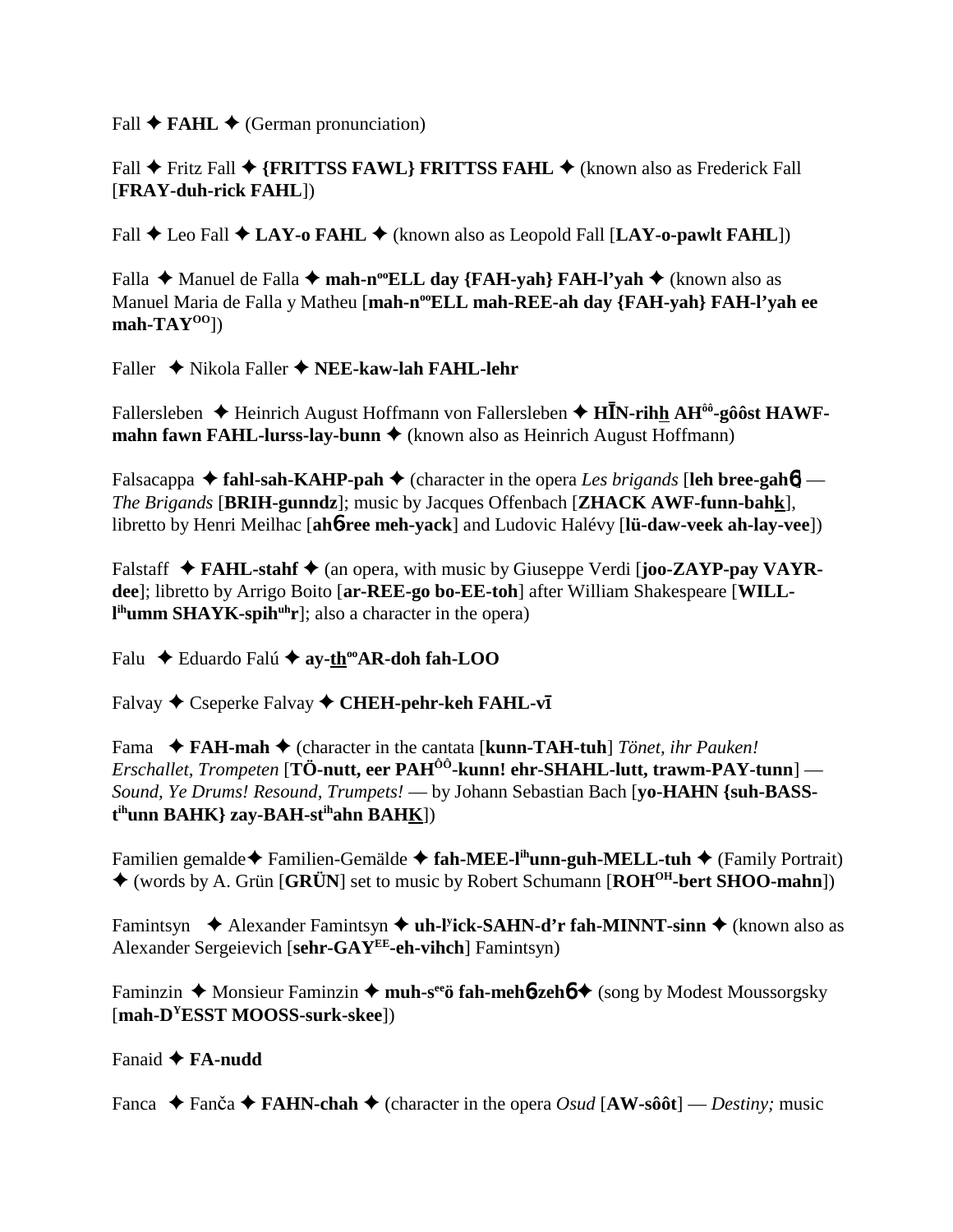by Leoš Janáček [LEH-awsh yah-NAH<sup>AH</sup>-check] and libretto by Fedora Bartšová [FEH-daw**ruh BART-shaw-vahah**])

Fanciulla del west ◆ La fanciulla del West ◆ lah fahn-CHOOL-lah dell WESST ◆ (*The Girl of the West*, an opera, with music by Giacomo Puccini [**JAH-ko-mo poo-CHEE-nee**]; libretto by Guelfo Civinini [**gooAYL-fo chee-vee-NEE-nee**] and Carlo Zangarini [**KAR-lo dzahn-gah-REEnee**] after David Belasco [**DAY-vudd buh-LASS-ko**])

Fanciulle  $\triangle$  fahn-CHOOL-lay  $\triangle$  (girls)  $\triangle$  (characters in the opera *La bohème* [lah baw-emm] — *Bohemian Life*; music by Giacomo Puccini [**JAH-ko-mo poo-CHEE-nee**]; libretto by Luigi Illica [**l ooEE-jee eel-LEE-kah**] and Giuseppe Giacosa [**joo-ZAYP-pay jah-KO-zah**] after Henri Murger [**ah**6**-ree mür-zhay**])

Fanciulli Francesco Fanciulli **{frann-SESS-ko fann-CHOOL-lee} frahn-CHAY-sko fahn-CHOOL-lee**

Fandango  $\triangle$  **fahn-DAHN-go**  $\triangle$  (excerpt from *Three Spanish Pieces* by Joaquín Rodrigo [ho**ah-KEEN rohd-REE-go**])

Fandanguillo ♦ fahn-dahn-GHEE-l'yo ♦ (composition by Joaquín Turina [ho-ah-KEEN too-**REE-nah**]; excerpt from *Suite castellana* [s<sup>ü</sup>eet kahss-tay-l'YAH-nah] by Federico Moreno Torroba [**fay-thay-REE-ko mo-RAY-no tawr-RO-vah**])

Fanelli Ernest Fanelli **ehr-nesst fah-nell-lee**

Fanfare de la caballeria de napoles ◆ E fanfare de la caballeria de Nápoles ◆ **eh fahn-FAH-ray day lah kah-vah-l'yay-REE-ah day NAH-po-layss** (excerpt from *Fantasia para un gentilhombre* [**fahn-tah-SEE-ah PAH-rah oon hayn-teel-AWM-bray**] by Joaquín Rodrigo [**ho-ah-KEEN rohd-REE-go**])

Fanfare und chor  $\triangle$  Fanfare und Chor  $\triangle$  fahn-FAH-ruh ôônt KOH<sup>OH</sup>R  $\triangle$  (Fanfare and Choir) (composition by Dietrich Buxtehude [**DEE-trihh BÔÔK-stuh-hoo-duh**])

Fanfarra  $\triangle$  fah**6**-far-rah  $\triangle$  (excerpt from the suite *Danses populaires* [dahbs paw-pü-lehr] — *Popular Dances* — by Gaspar Sanz [**gahss-PAR SAHNTH**])

Faninal  $\blacklozenge$  Herr von Faninal  $\blacklozenge$  **HEHR fawn FAH-nih-nahl**  $\blacklozenge$  (character in the opera *Der Rosenkavalier* [**dayr RO-zunn-kah-fah-leer**] — *The Knight of the Rose*; music by Richard Strauss [**RIH-hart SHTRAHÔÔSS**] and libretto by Hugo von Hofmannsthal [**HOO-go fawn HAWF-mahn-stahl**])

Faning ◆ Eaton Faning ◆ **EE-tunn FAY-nihng** 

Fano ◆ Guido Alberto Fano ◆ g<sup>oo</sup>**EE-doh ahl-BAYR-toh FAH-no** ◆ (known also as Aronne [**ah-ROHN-nay**] Guido Alberto Fano)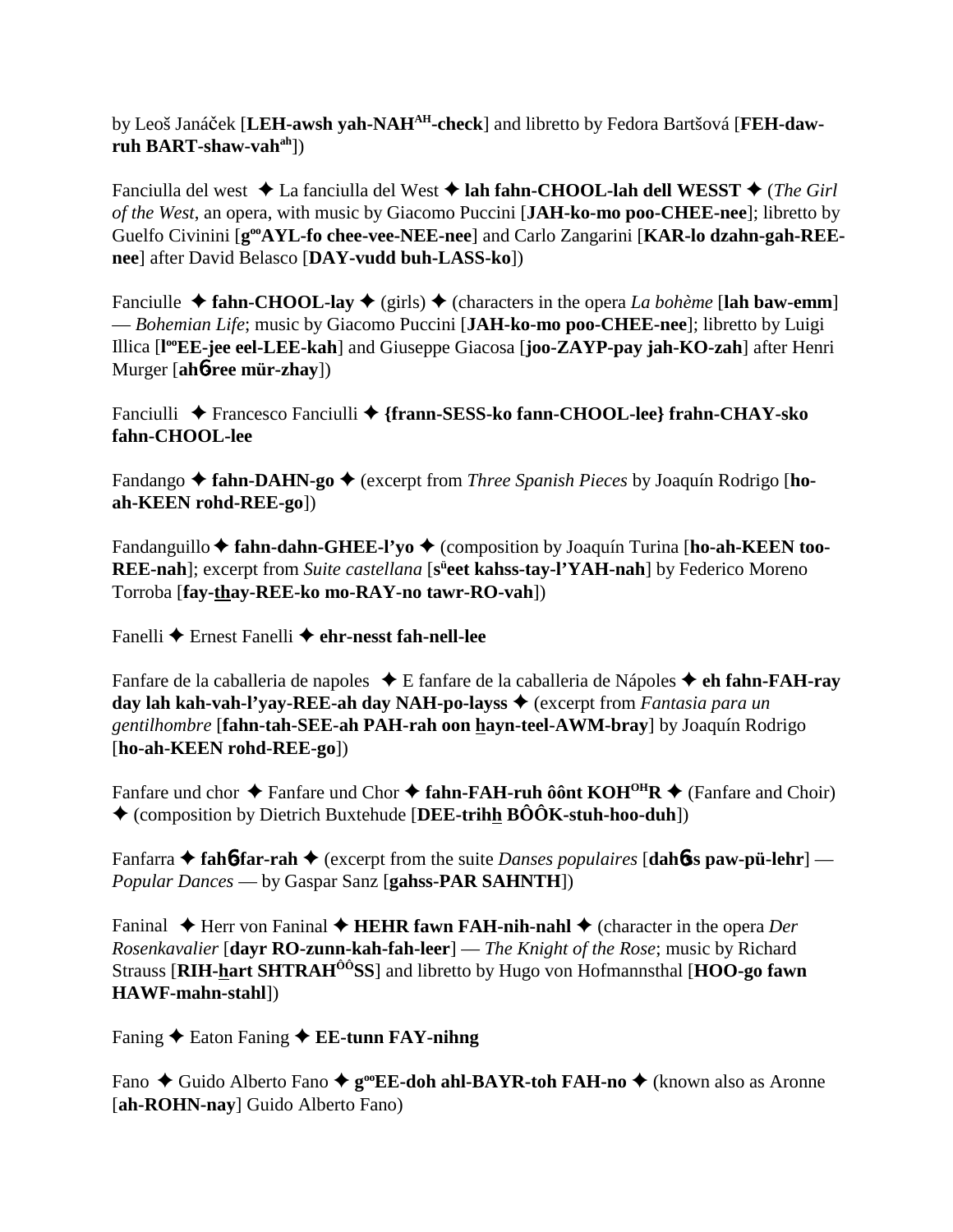Fanshawe David Fanshawe **DAY-vudd FANN-shaw**

Fantaisie ◆ fah**6-teh-zee** ◆ (composition by Fernando Sor [fehr-NAHN-doh SAWR]) ◆ (composition by Zygmunt Denis Antoni Stojowski [**ZIGG-môônt DEH-neess ahn-TAW-nee stoh-YAWF-skee**], known also as the Germanized Sigismond Stojowski [**ZEE-ghiss-mawnt stoh-YAWV-skee**])

Fantaisie de concert sur des motifs de lopera carmen  $\triangle$  Fantaisie de concert sur des motifs de l'opéra "Carmen" **fah**6**-teh-zee duh kaw**6**-sehr sür day maw-teef duh law-pay-rah "kar** $m'n''$   $\blacklozenge$  (Concert fantasy on some themes from the opera *Carmen* [**KAR-m'n**])  $\blacklozenge$  (composition by Pablo de Sarasate [**PAH-vlo day sah-rah-SAH-tay**])

Fantaisie don giovanni Fantaisie "Don Giovanni" **fah**6**-teh-zee "dohn jo-VAHN-nee"** (composition by Sigismund Thalberg [**ZEE-ghiss-môônt TAHL-pehrk**])

Fantaisie élégiaque **← fah<sup>6</sup>-teh-zee ay-lay-zhee-ahk ←** (composition by Fernando Sor [**fehr-NAHN-doh SAWR**])

Fantaisie in f minor  $\triangle$  fah**6**-teh-zee (in *f* minor)  $\triangle$  (composition by Frédéric Chopin [fray-day**reek shaw-peh**6])

Fantaisie sur un air favori ecossais Fantaisie sur un air favori écossais **fah**6**-teh-zee sür ü**6 **nehr fah-vaw-ree ay-kawss-seh**  $\blacklozenge$  (Fantasy on a Favorite Scottish Air)  $\blacklozenge$  (composition by Fernando Sor [**fehr-NAHN-doh SAWR**])

Fantasia ◆ {fann-TAY-zhuh} fahn-tah-ZEE-ah ◆ (excerpt from *Partita No. 3* by Johann Sebastian Bach [**yo-HAHN {suh-BASS-tihunn BAHK} zay-BAH-stihahn BAHK**])

Fantasia and fugue  $\triangle$  Fantasia and Fugue  $\triangle$  fann-TAY-zhuh (and) f<sup>\*</sup>YOOG  $\triangle$  (composition by Johann Sebastian Bach **yo-HAHN {suh-BASS-tihunn BAHK} zay-BAH-stihahn BAHK**])

Fantasia and fugue in g minor  $\triangle$  Fantasia and Fugue in g Minor  $\triangle$  fann-TAY-zhuh (and) **f'YOOG** (in *g* Minor) ♦ (composition by Johann Sebastian Bach [yo-HAHN {suh-BASS**t ihunn BAHK} zay-BAH-stihahn BAHK**], arranged by Franz Liszt [**FRAHNZ LISST**])

Fantasia espanola Fantasía Española **fahn-tah-SEE-ah ayss-pah-n'YO-lah** (Spanish Fantasy)  $\blacklozenge$  (words and music by Agustín Lara [ah-goo-STEEN LAH-rah])

Fantasia graegorii ◆ Fantasia Graegorii ◆ fann-TAY-zhuh gray-GO-r<sup>ih</sup> T◆ (composition by Gregory Huwet [**GREH-guh-ree h'YOO-wutt**])

Fantasia in g major  $\triangle$  Fantasia in G Major  $\triangle$  fann-TAY-zhuh (in G Major)  $\triangle$  (composition by Johann Sebastian Bach [**yo-HAHN {suh-BASS-tihunn BAHK} zay-BAH-stihahn BAHK**])

Fantasia on the dargason  $\triangle$  Fantasia on the "Dargason"  $\triangle$  fann-TAY-zhuh (on the) "DAR-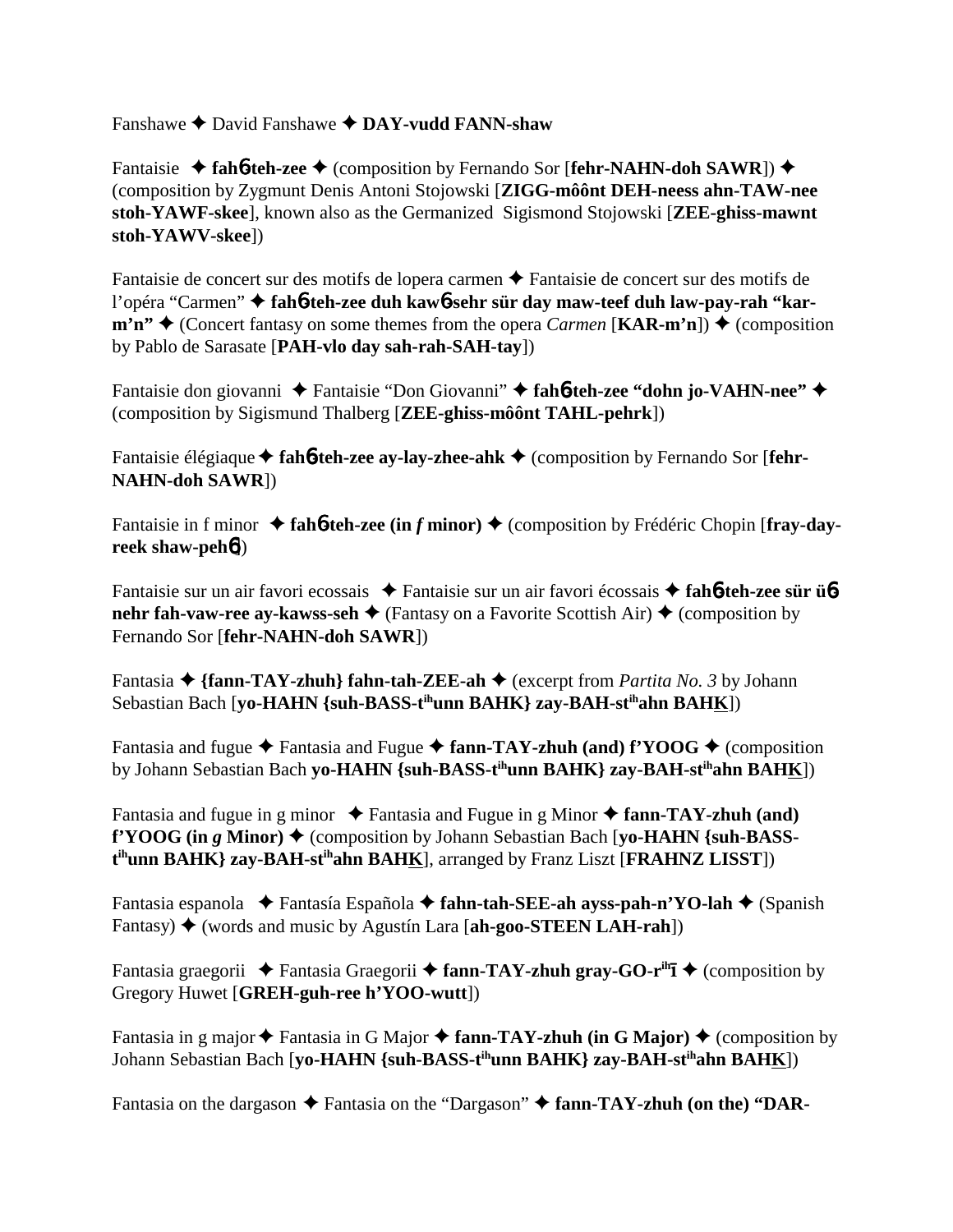**guh-sawn"**  $\triangle$  (excerpt from the *Second Suite in F* by Gustav Holst [**GUSS-tuvv HOHLST**])

Fantasia original ◆ Fantasía Original ◆ fahn-tah-SEE-ah o-ree-hee-NAHL ◆ (composition by José Viñas [**ho-SAY VEE-n'yahss**])

Fantasia para un gentilhombre  $\triangleleft$  fahn-tah-SEE-ah PAH-rah oon hayn-teel-AWM-bray  $\triangleleft$ (composition by Joaquín Rodrigo [**ho-ah-KEEN rohd-REE-go**])

Fantasia que contrahaze la harpa an la maniera de luduvico **fahn-tah-SEE-ah kay kawn-trah-AH-thay lah AR-pah ahn lah mah-n<sup>ee</sup>AY-rah day loo-doo-VEE-ko ♦** (Fantasy by Alonso Mudarra [**ah-LAWN-so moo-THAR-rah**] that imitates the sound of the harp in the manner of Luduvico [**loo-doo-VEE-ko**])

Fantasia sonata ◆ Fantasia-Sonata ◆ fahn-tah-SEE-ah-so-NAH-tah ◆ (composition by Juan Manén [h<sup>oo</sup>AHN mah-NENN])

Fantasia x  $\blacklozenge$  Fantasía X  $\blacklozenge$  fahn-tah-SEE-ah (X)  $\blacklozenge$  (composition by Alonso Mudarra [ah-**LAWN-so moo-THAR-rah**])

Fantasia xiv  $\blacklozenge$  Fantasía XIV  $\blacklozenge$  fahn-tah-SEE-ah (XIV)  $\blacklozenge$  (composition by Alonso Mudarra [**ah-LAWN-so moo-THAR-rah**])

Fantasia xxii ◆ Fantasía XXII ◆ fahn-tah-SEE-ah (XXII) ◆ (composition by Luis de Milán [**l ooEESS day mee-LAHN**])

Fantasie ◆ fahn-tah-ZEE ◆ (composition by Silvius Leopold Weiss [ZEEL-v<sup>ih</sup>ôôss LAY-o**pawlt V***ISS*]

Fantasie  $\triangle$  fahn-tah-ZEE  $\triangle$  (composition from *Suite No. 5 in g Minor* by Matthew Locke ([**MATH-yoo LAHK**])

Fantasie c moll  $\blacklozenge$  Fantasie c-Moll  $\blacklozenge$  fahn-tah-ZEE TSAY-MAWL  $\blacklozenge$  (Fantasy in *c* Minor)  $\blacklozenge$ (composition by Wolfgang Amadeus Mozart [**VAWLF-gahng ah-mah-DAY-ôôss MO-tsart**])

Fantasie uber der freischutz Fantasie über "Der Freischütz" **fahn-tah-ZEE Ü-bur "dayr FR-shütss"** (Fantasy by Franz Liszt [**FRAHNZ LISST**] on *Der Freischütz* — *The Freeshooter*, an opera, with music by Carl Maria von Weber [**KARL mah-REE-ah fawn VAYbur**]; libretto by Friedrich Kind [**FREET-rihh KINNT**] after Johann August Apel [**YO-hahn AHÔÔ-gôôst AHAH-puhl**] and Friedrich Laun [**FREET-rihh LAHÔÔN**])

Fantasie uber italienische opernmelodien Fantasie über italienische Opernmelodien **fahntah-ZEE Ü-bur ee-tah-lihAY-nih-shuh O-pehrn-may-lo-dihunn** (*Fantasy on Italian Opera Melodies* by Franz Liszt [**FRAHNZ LISST**])

Fantasien  $\triangle$  fahn-tah-ZEE-unn  $\triangle$  (Fantasies)  $\triangle$  (series of compositions by Johannes Brahms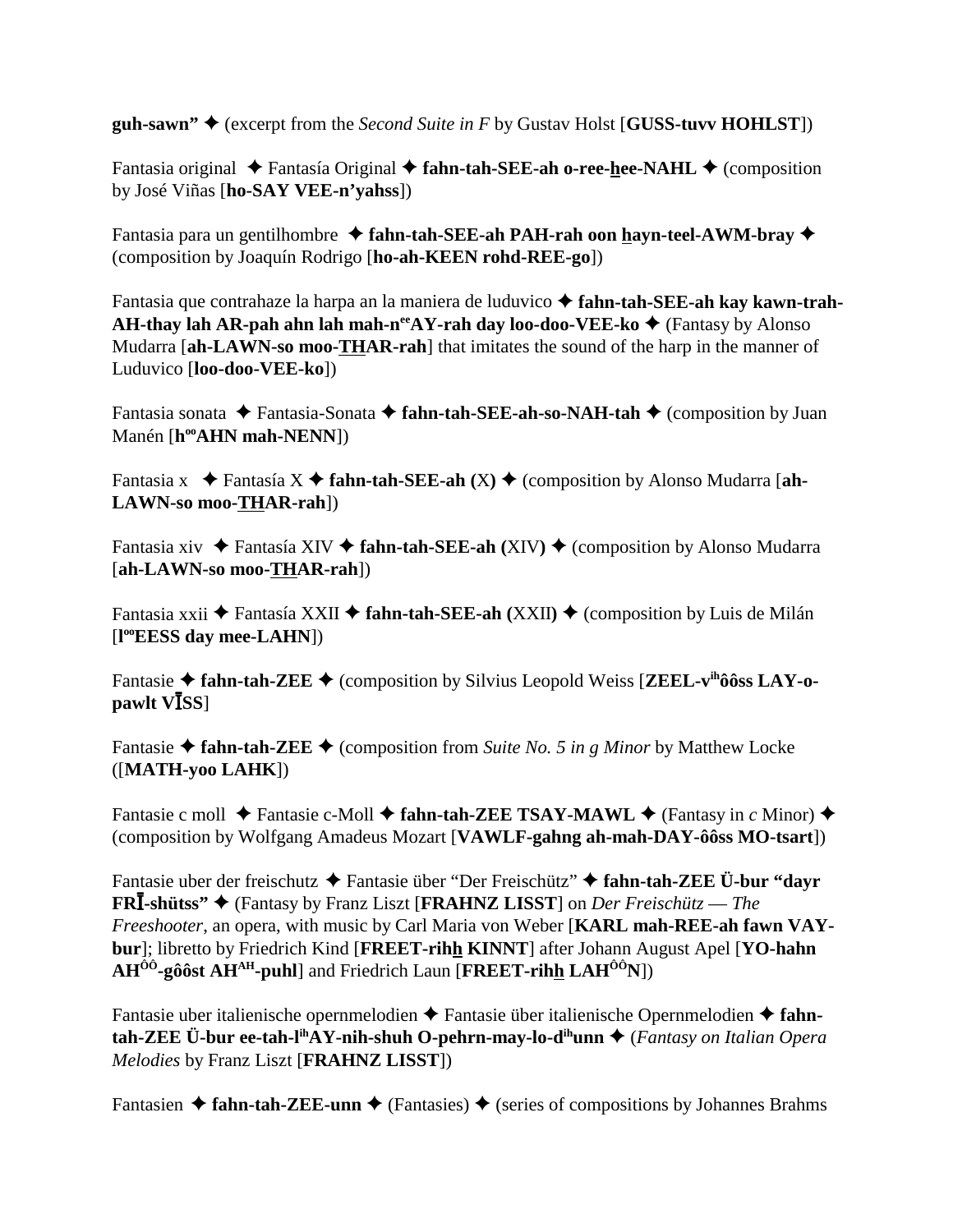## [**yo-HAHN-nuss {BRAHMZ} BRAHAHMSS**]

Fantasiestucke **→** Fantasiestücke → FAHN-tah-zee-shtü-kuh → (compositions by Robert Schumann [**ROH<sup>OH</sup>-bert SHOO-mahn**])

Fantome  $\triangle$  fantôme  $\triangle$  fah**6**-tohm  $\triangle$  (Phantom)  $\triangle$  (character in the opera *Médée* [**may-day**]; music by Marc Antoine Charpentier [**mark ah**6**-twahn shar-pah**6**-teeay**] and libretto by Pierre Corneille [p<sup>ee</sup>ehr kawr-neh<sup>y'</sup>])

Fanuel  $\triangle$  fah-n<sup>oo</sup>AYL  $\triangle$  (character in the opera *Nerone* [nay-RO-nay]; music and libretto by Arrigo Boito [**ar-REE-go bo-EE-toh**])

Fara Giulio Fara **JOO-leeo FAH-rah**

Farberman ◆ Harold Farberman ◆ **HA-rulld FAR-bur-munn** 

Fardilha Josè Fardilha **ho-SAY far-DEE-l'yah**

Farewell to tarwathie  $\triangle$  Farewell to Tarwathie  $\triangle$  (**Farewell to**) tar-WAH-thee  $\triangle$  (traditional Scottish song)

Farfarello **far-fah-RAYL-lo** (character in the opera *L'amour des trois oranges* [**lah-môôr day tr'wah aw-rah**6**zh**] *— The Love for Three Oranges;* music by Serge Prokofiev [**sehr-GAY prah-KAW-fiheff**]; libretto by Prokofiev after Carlo Gozzi [**KAR-lo GOHT-tsee**])

Fargue Léon-Paul Fargue **lay-aw**6**-pohl farg**

Farhat **→** Hormoz Farhat **→ HAWR-mohz FAR-hatt** 

Farinas Carlos Fariñas **KAR-lawss fah-REE-n'yahss**

Farinelli Giuseppe Farinelli **joo-ZAYP-pay fah-ree-NAYL-lee** (known also as Giuseppe Francesco [**frahn-CHAY-sko**] Farinelli)

Farjeon **← Harry Farjeon ← HA<sup>R</sup>-ree far-jay-OHN** 

Farkas Edmund Farkas **EDD-môônd FAR-kahsh** (known also as Edmund Ödön [**Ödön**] Farkas)

Farkas Ferenc Farkas **FEH-renntss FAR-kahsh**

Farkas Katalin Farkas **KAH-tah-linn FAR-kahsh**

Farkas ◆ Philip Farkas ◆ **FIH-lupp FAR-kuss** ◆ (known also as Philip Francis [**FRANNTsuss**] Farkas)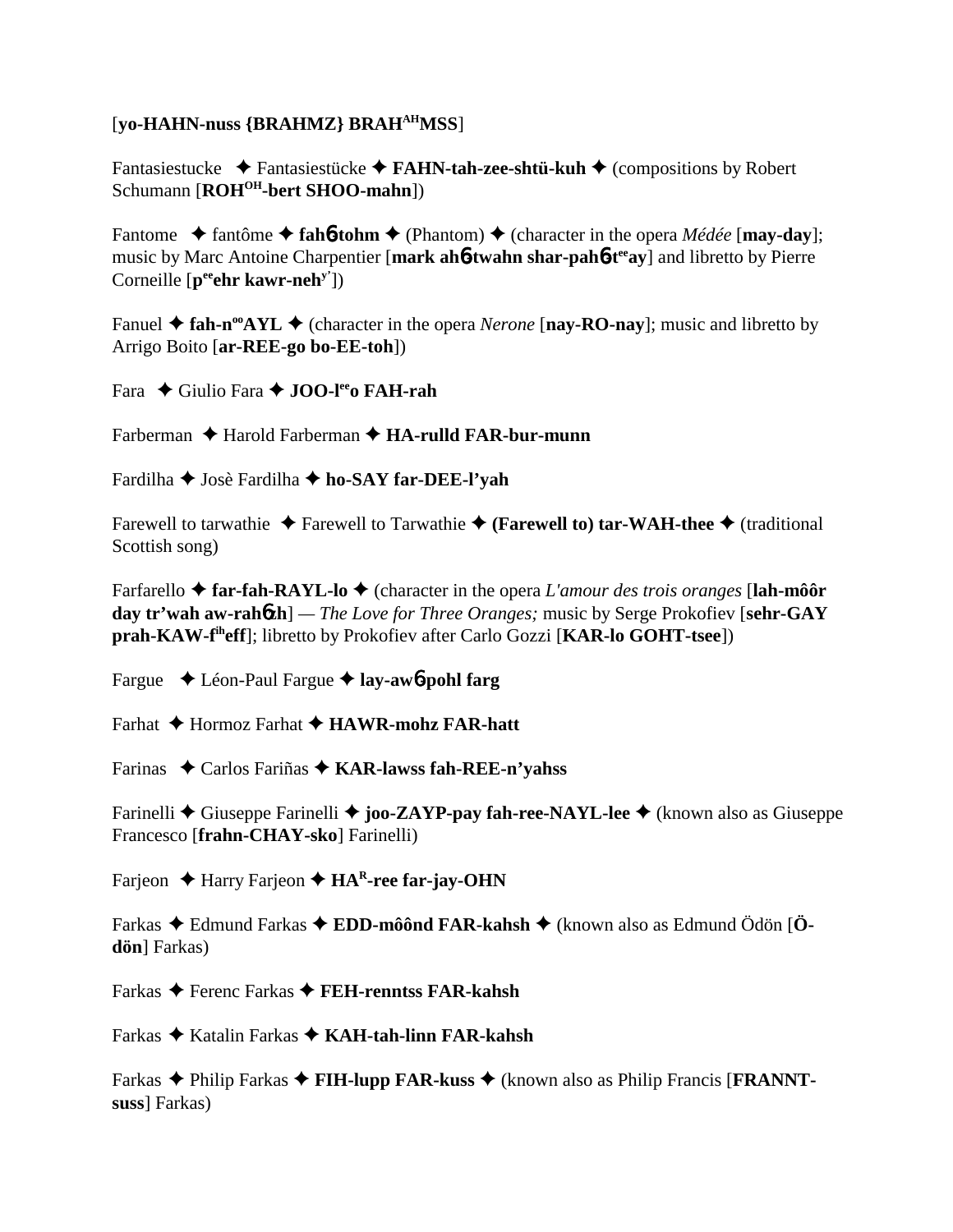Farnaby **FAR-nuh-bee**

Farnaby Giles Farnaby **JLZ FAR-nuh-bee**

Farnadi Edith Farnadi **EH-ditt FAR-nah-dee**

Farncombe ◆ Charles Farncombe ◆ CHAH-rullz FARN-kumm ◆ (known also as Charles Frederick [**FREH-duh-rick**] Farncombe)

Farnon ◆ Robert Farnon ◆ **RAH-burt FAR-nunn** 

Farquhar  $\triangle$  David Farquhar  $\triangle$  DAY-vudd FAR-kur  $\triangle$  (known also as David Andross [ANN**drawss**] Farquhar)

Farra ◆ Ricardo dal Farra ◆ ree-KAR-doh dahl FAR-rah

Farrant  $\rightarrow$  John Farrant  $\rightarrow$  **JAHN FAR-runnt** 

Farrant ◆ Richard Farrant ◆ RIH-churd FA<sup>R</sup>-runnt

Farrar ◆ Ernest Farrar ◆ UR-nusst FA<sup>R</sup>-rurr ◆ (known also as Ernest Bristow [BRISS-toh] Farrar)

Farrar Geraldine Farrar **JEH-rull-deen far-RAR**

Farrell Eibhlis Farrell **AY-lihsh FAR-rull**

Farrell  $\triangle$  Eileen Farrell  $\triangle$  **I**-leen FA<sup>R</sup>-rull

Farrell  $\blacklozenge$  Timothy Farrell  $\blacklozenge$  **TIH-muh-thee FA<sup>R</sup>-rull** 

Farrenc  $\triangle$  Aristide Farrenc  $\triangle$  ah-reess-teed far-rahologie (known also as Jacques Hippolyte Aristide [**eep-paw-leet ah-reess-teed**] Farrenc)

Farrenc Louise Farrenc **l ôôeez far-rah**6**k** (known also as Jeanne-Louise [**zhahn-lôôeez**] Farrenc)

Farres Pedro Farrés **PAY-dro far-RAYSS**

Farruca **far-ROO-kah** (*The Miller's Dance* from the ballet [**BAL-lay**] *El sombrero de tres picos* [**ell sawm-BRAY-ro day trayss PEE-kawss**] *— The Three-cornered Hat* — by Manuel de Falla [mah-n<sup>oo</sup>ELL day {FAH-yah} FAH-l'yah], based upon the story by Alarcón [ah-lar-**KAWN**])

Fas et nefas  $\triangle$  **FAHSS ett NEH-fahss**  $\triangle$  (Right and wrong)  $\triangle$  (excerpt from the 13th-century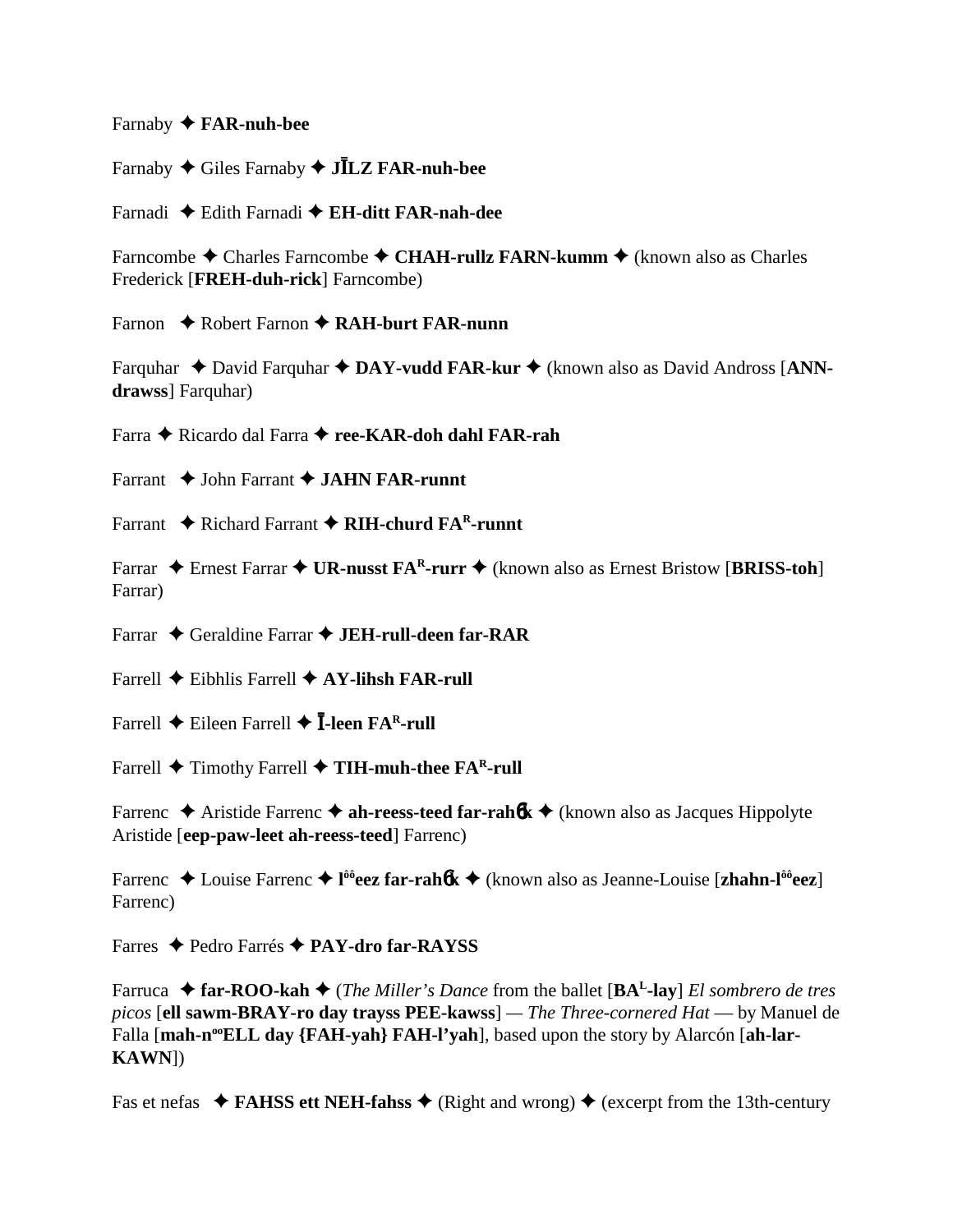manuscript *Carmina Burana* [**kar-MEE-nah boo-RAH-nah**])

Fasano **← Renato Fasano ← ray-NAH-toh fah-SAH-no** 

Fasch  $\blacklozenge$  Johann Friedrich Fasch  $\blacklozenge$  **YO-hahn FREET-rihh FAHSH** 

Fasch ◆ Karl Friedrich Christian Fasch ◆ KARL FREET-rihh KRIH-st<sup>ih</sup>ahn FAHSH

Fasciculus myrrae  $\triangle$  Fasciculus myrrae  $\triangle$  fah-SHIH-kôô-lôôss MÜR-ray  $\triangle$  (motet by Giovanni da Palestrina [**jo-VAHN-nee dah pah-lay-STREE-nah**])

Fasolo Giovanni Battista Fasolo **jo-VAHN-nee baht-TEESS-tah fah-ZO-lo**

Fass ich sie bang  $\triangle$  Fass' ich sie bang  $\triangle$  **FAHSS ihh zee BAHNG**  $\triangle$  (aria from the opera *Guntram* [**GÔÔN-trahm**], words and music by Richard Strauss [**RIH-hart SHTRAHÔÔSS**])

Fassbaender Brigitte Fassbaender **bree-GHITT-tuh FAHSS-penn-tur**

Fassbander Brigitte Fassbänder **bree-GHITT-tuh FAHSS-penn-tur**

Fassbender Zdenka Fassbender **zDEHN-kah FAHSS-penn-tur**

Fata morgana ◆ Fata Morgana ◆ **FAH-tah mohr-GAH-nah** ◆ (character in the opera *L'amour des trois oranges* [**lah-môôr day tr'wah aw-rah**6**zh**]*— The Love for Three Oranges*; music by Serge Prokofiev [**sehr-GAY prah-KAW-fiheff**]; libretto by Prokofiev after Carlo Gozzi [**KAR-lo GOHT-tsee**])

Fatidica foresta **← O fah-TEE-dee-kah fo-RAY-stah ←** (aria from the opera *Giovanna d'Arco* [**jo-VAHN-nah DAR-ko**]; music by Giuseppe Verdi [**joo-ZAYP-pay VAYR-dee**]; libretto by Temistocle Solera [**tay-MEE-sto-klay so-LAY-rah**] after Friedrich von Schiller [**FREET-rihh fawn SHILL-lur**])

Fatjeef A. Fatjeëf **(**A.**) faht-YAY-eff**

Fattorini ◆ Gabriele Fattorini ◆ gahb-r<sup>ee</sup>AY-lay faht-toh-REE-nee

- Fauche François Fauché **frah**6**-swah fo-shay**
- Fauchet Paul Robert Fauchet **pohl ro-behr fo-sheh**
- Fauchey  $\blacklozenge$  Paul Fauchey  $\blacklozenge$  **pohl fo-shay**
- Faulkes William Faulkes **WILL-lihumm FAWLKSS**
- Faulkner ◆ John Faulkner **◆ JAHN FAWK-nur**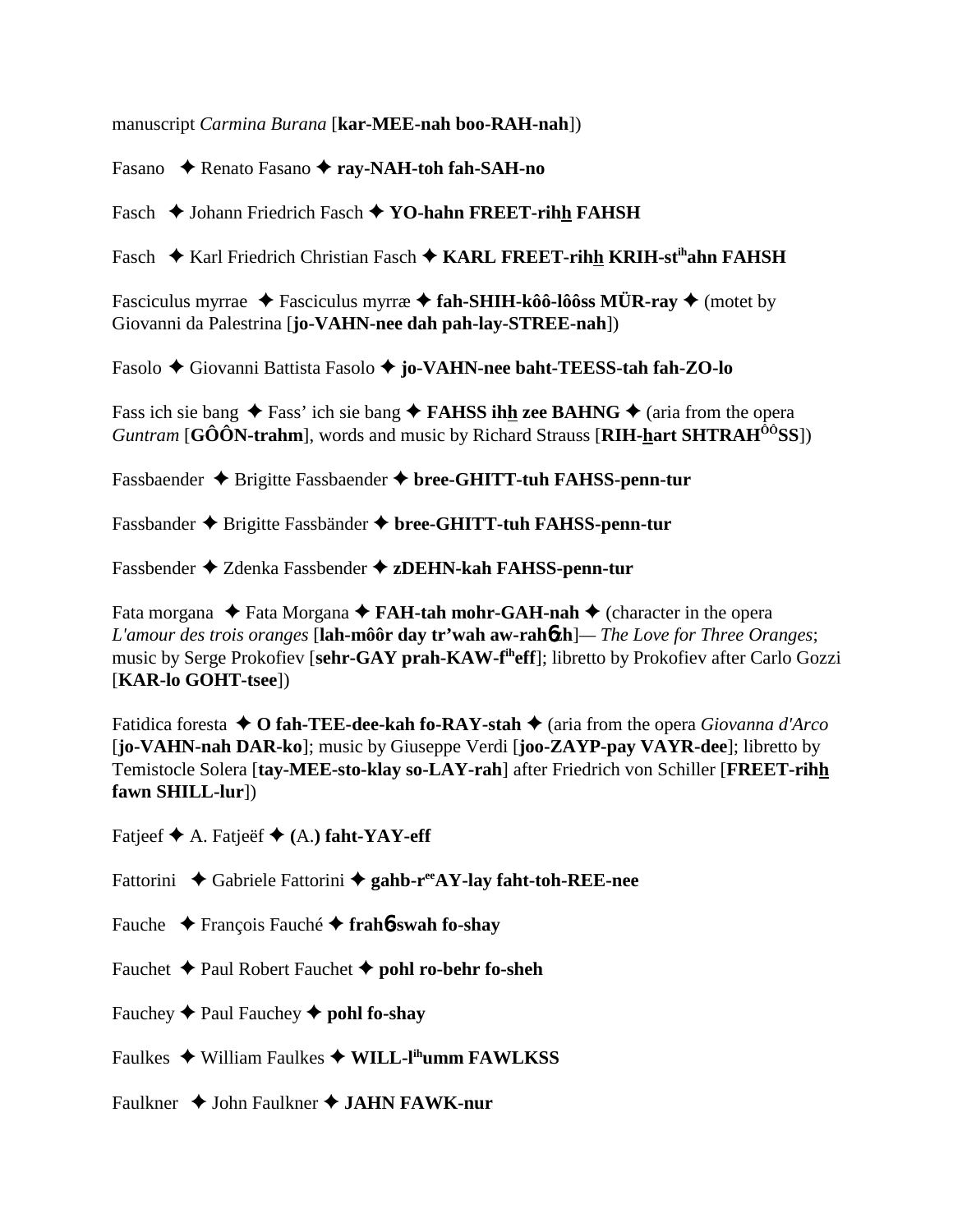Faull ◆ Ellen Faull ◆ **ELL-lunn FAWL** 

Faulstich  $\blacklozenge$  Gerhard Faulstich  $\blacklozenge$  **GAYR-hart FAH<sup>ôô</sup>L-shtihh** 

Faure Gabriel Fauré **gah-breeell fo-ray** (known also as Gabriel Urbain [**ür-beh**6] Fauré)

Faure Jean-Baptiste Faure **zhah**6**-bah-teest fohr**

Faust  $\rightarrow$  **FAH<sup>ôô</sup>ST**  $\rightarrow$  (an opera, with music by Charles Gounod [sharl gôô-no]; libretto by Jules Barbier [**zhül bar-beeay**] and Michel Carré [**mee-shell kar-ray**] after Johann Wolfgang von Goethe [**YO-hahn VAWLF-gahng fawn GÖ-tuh**])

Fauteuil  $\triangle$  Le fauteuil  $\triangle$  luh fo-tö<sup>y</sup>  $\triangle$  (The arm-chair)  $\triangle$  (character in the opera *L'enfant et les sortileges* [**lah**6**-fah**6 **ay leh sawr-tee-lehzh**] — *The Child and the Fantasies*; music by Maurice Ravel [**mo-reess rah-vell**] and libretto by Sidonie Gabrielle Gauthiers-Villars [**see-daw-nee gah**br<sup>ee</sup>ell go-t<sup>ee</sup>ay-veel-lar])

Favarger ♦ René Favarger ♦ ruh-nay fah-var-zhay

Favart Charles-Simon Favart **sharl-see-maw**6 **fah-var**

Favart **→** Marie Favart → mah-ree fah-var

Favero Mafalda Favero  **mah-FAHL-dah fah-VAY-ro**

Favorita  $\triangle$  La favorita  $\triangle$  **lah fah-vo-REE-tah**  $\triangle$  (The Favored One)  $\triangle$  (an opera, with music by Gaetano Donizetti [gah<sup>ay</sup>-TAH-no doh-nee-TSAYT-tee]; libretto by Alphonse Royer [ahl**faw**6**ss r'wah-yay**] and Gustave Vaëz [**güss-tahv vah-ezz**], with additions by Eugene Scribe [**özhenn skreeb**])

Favorita del re spirto gentil ne sogni miei ◆ Favorita del Re! ... Spirto gentil, ne' sogni miei ◆ fah-vo-REE-tah dayl ray! ... SPEER-toh jayn-TEEL, nay SO-n'yee  $m^{ee}AY^{EE} \triangleq (except$ from the opera *La favorita* [**lah fah-vo-REE-tah**] — *The Favored One;* music by Gaetano Donizetti [gah<sup>ay</sup>-TAH-no doh-nee-TSAYT-tee]; libretto by Alphonse Royer [ahl-faw6ss r'wah**yay**] and Gustave Vaëz [**güss-tahv vah-ezz**], with additions by Eugen Scribe [**ö-zhenn skreeb**])

Favorite  $\triangle$  La favorite  $\triangle$  lah fah-vaw-reet  $\triangle$  (The Favored One)  $\triangle$  (an opera, with music by Gaetano Donizetti [gah<sup>ay</sup>-TAH-no doh-nee-TSAYT-tee]; libretto by Alphonse Royer [ahl**faw**6**ss r'wah-yay**] and Gustave Vaëz [**güss-tahv vah-ezz**], with additions by Eugene Scribe [**özhenn skreeb**])

Fayer Yuri Fayer **YOO-ree FAH-yer**

Fayolle François Fayolle **frah**6**-swah fah-yawl** (known also as François-Joseph-Marie Fayolle [**frah**6**-swah-zho-zeff-mah-ree fah-yawl**])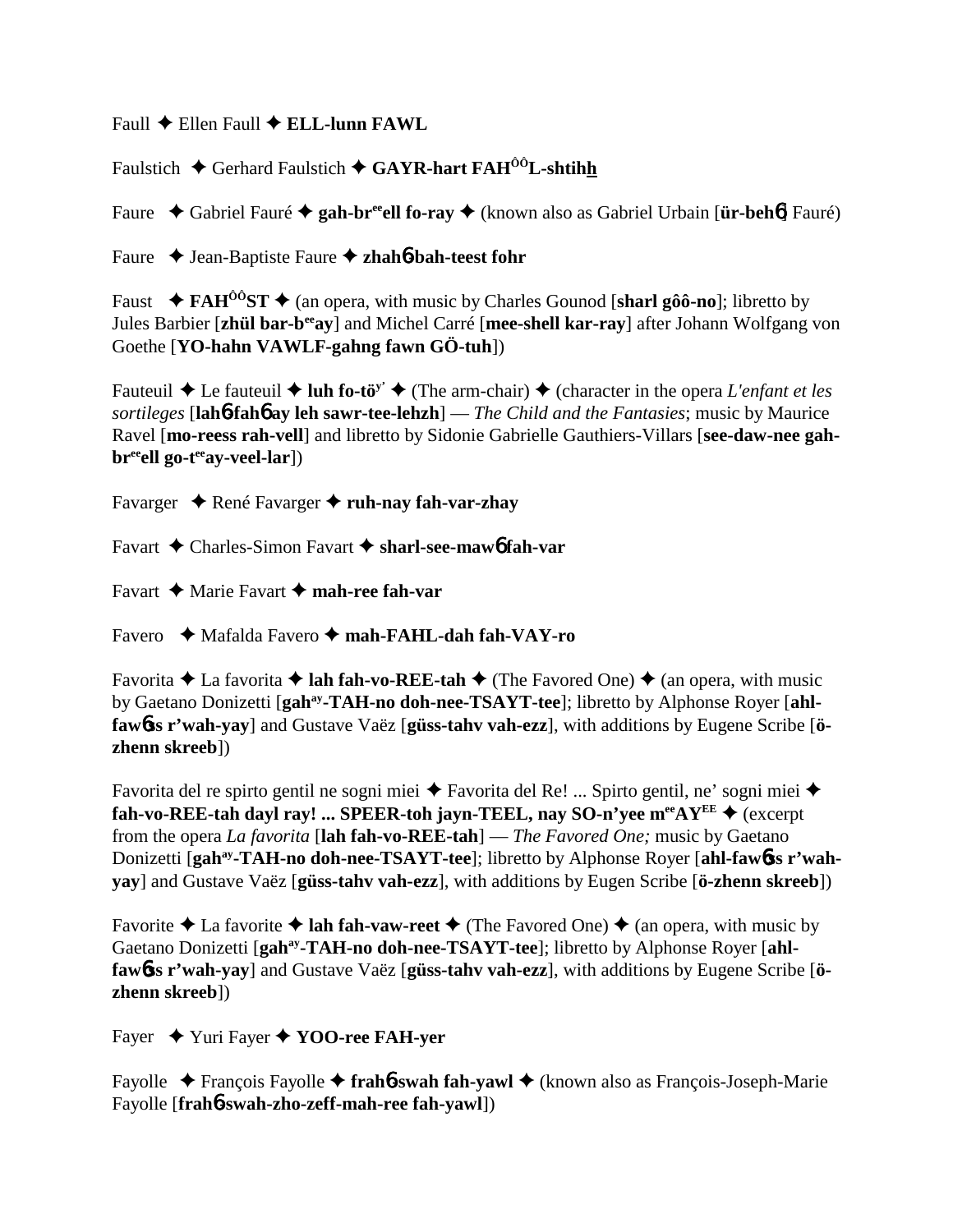Fayrfax ◆ Robert Fayrfax ◆ RAH-burt FEH<sup>UH</sup>R-fackss

Feche ◆ Willem du Feche ◆ **WILL-lumm dü FEHSH** ◆ (known also as Willem De Fesch [**duh FEHSH**], Willem Defesch [**duh-FEHSH**], Willem de Feghe [**FAY-guh**], and Willem de Veg [**VAYG**])

Fechner Gustave Theodor Fechner **gôô-STAH-fuh TAY-o-dohohr FEHH-nur**

Fecit potentiam  $\triangle$  **FAY-chitt paw-TAYN-ts<sup>ih</sup>umm**  $\triangle$  (section of the Latin hymn *Magnificat* [mah-n'YIH-fih-kaht] set to music by various composers)

Fede negar potessi aglocchi miei ◆ Oh, fede negar potessi agl'occhi miei! ◆ O, FAY-dav NAY**gar po-TAYSS-see ah-GLOHK-kee m<sup>ee</sup>AY<sup>EE</sup>!**  $\blacklozenge$  (aria from the opera *Luisa* [loo-EE-zah] *Miller*; music by Giuseppe Verdi [**joo-ZAYP-pay VAYR-dee**]; libretto by Salvatore Cammarano [**sahl-vah-TOH-ray kahm-mah-RAH-no**] after Friedrich von Schiller [**FREET-rihh fawn SHILL-lur**])

Fede negar potessi quando le sere al placido  $\triangle$  Oh! Fede negar potessi ... Quando le sere al placido **♦ O! FAY-day NAY-gar po-TAYSS-see ... k<sup>oo</sup>AHN-doh lay SAY-ray ahl PLAHchee-doh**  $\triangle$  (excerpt from the opera *Luisa Miller* [loo-**EE-zah MILL-lur**]; music by Giuseppe Verdi [**joo-ZAYP-pay VAYR-dee**]; libretto by Salvadore Cammarano [**sahl-vah-DOH-ray kahm-mah-RAH-no**] after Friedrich von Schiller [**FREET-rihh fawn SHILL-lur**])

Fedeli Vito Fedeli **VEE-toh fay-DAY-lee**

Feder ◆ Georg Feder ◆ GAY-awrk FAY-dur ◆ (known also as Franz [FRAHNTSS] Georg Feder)

Federhofer Hellmut Federhofer **HELL-môôt FAY-dur-ho-fur**

Federici Franco Federici **FRAHN-ko fay-day-REE-chee**

Federici ◆ Vincenzo Federici ◆ veen-CHAYN-tso fay-day-REE-chee

Federlein ♦ Gottfried H. Federlein ♦ GAHT-freed H. FEH-dur-lin

Federlein ◆ Gottlieb Federlein ◆ {GAHT-leeb FEH-dur-lin} GAWT-leep FAY-dur-lin

Fedor ◆ David E. Fedor ◆ **DAY-vudd E. FEH-dur** 

Fedorov  $\triangle$  Vladimir Fedorov  $\triangle$  vlah-D<sup>Y</sup>EE-mihr f'YAW-duh-ruff  $\triangle$  (known also as Vladimir Mikhailovich [mee-KAH<sup>IH</sup>-luh-vihch] Fedorov)

Fedoseyev  $\blacklozenge$  Vladimir Fedoseyev  $\blacklozenge$  **vlah-D<sup>Y</sup>EE-mihr feh-dah-SAY-yeff**  $\blacklozenge$  (known also as Vladimir Ivanovich [**ee-VAH-nuh-vihch**] Fedoseyev)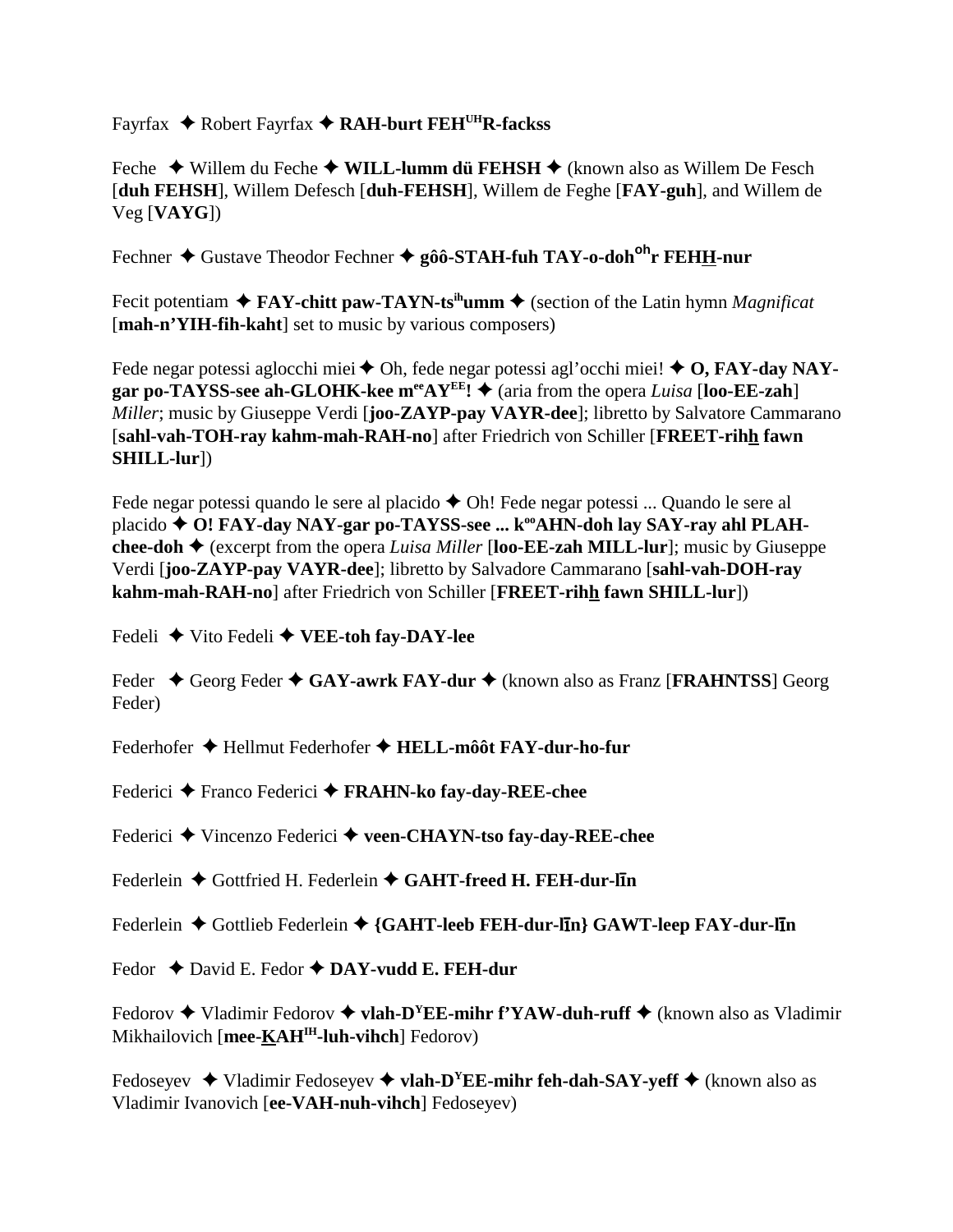Fee aux chansons  $\star$  La fée aux chansons  $\star$  lah fay o shahb-sawb  $\star$  (The Song Fairy)  $\star$ (poem by Armand Silvestre [ar-mahó seel-vess-tr'] set to music by Gabriel Fauré [gah-breell fo $ray)$ 

Feghe  $\triangle$  Willem de Feghe  $\triangle$  WILL-lumm duh FAY-guh  $\triangle$  (known also as Willem de Fesch [duh FEHSH], Willem Defesch [duh-FEHSH], Willem du Feche [dü FEHSH], and Willem de  $Veg$  [duh VAYG])

Fehr  $\triangleq$  Max Fehr  $\triangleq$  MAHKSS FEHR

Feicht  $\triangle$  Hieronim Feicht  $\triangle$  h<sup>ee</sup>eh-RO-neem FIHT

Feinberg  $\triangle$  Alan Feinberg  $\triangle$  A-lunn FIN-burg

Feinberg  $\triangle$  Samuel Feinberg  $\triangle$  sah-mü-ELL FAYN-burk

Feind  $\triangle$  Der Feind  $\triangle$  dayr FINT  $\triangle$  (The Enemy)  $\triangle$  (composition by Carl Loewe [KARL]  $L\ddot{\text{O}}$ -vuh $\text{O}$ 

Feinen  $\triangle$  Ursula Schröder-Feinen  $\triangle$  ÔÔR-zôô-lah SHRÖ-dur-F $\overline{I}$ -nunn

Feingold  $\triangleleft$  Michael Feingold  $\triangleleft$  MI-kull FIN-gohld

Feinhals  $\bigstar$  Fritz Feinhals  $\bigstar$  FRITTSS FIN-hahlss

Feinstein  $\triangle$  Michael Feinstein  $\triangle$  MI-kull FIN-stin  $\triangle$  (known also as Michael Jay [JAY] Feinstein)

Fel  $\triangle$  Marie Fel  $\triangle$  mah-ree fell

Felbermayer ♦ Anny Felbermayer ♦ AHN-nee FELL-pur-mi-ur

Felciano  $\triangle$  Richard Felciano  $\triangle$  RIH-churd fell-s<sup>ih</sup>AH-no  $\triangle$  (known also as Richard James [**JAYMZ**] Felciano)

Feld  $\blacklozenge$  Jindřich Feld  $\blacklozenge$  YINND-'shihk FELLT

Feldbrill ♦ Victor Feldbrill ♦ VICK-tur FELLD-brill

Feldbusch  $\div$  Eric Feldbusch  $\div$  EH-rick FELLT-büsh

Feldeinsamkeit  $\triangleq$  fellt- $\overline{I}N$ -zahm-k $\overline{I}t \triangleq$  (Country Loneliness)  $\triangleq$  (poem by Hermann Allmers [HEHR-mahn AHL-merss] set to music by Johannes Brahms [vo-HAHN-nuss {BRAHMZ}] **BRAH<sup>AH</sup>MSS**])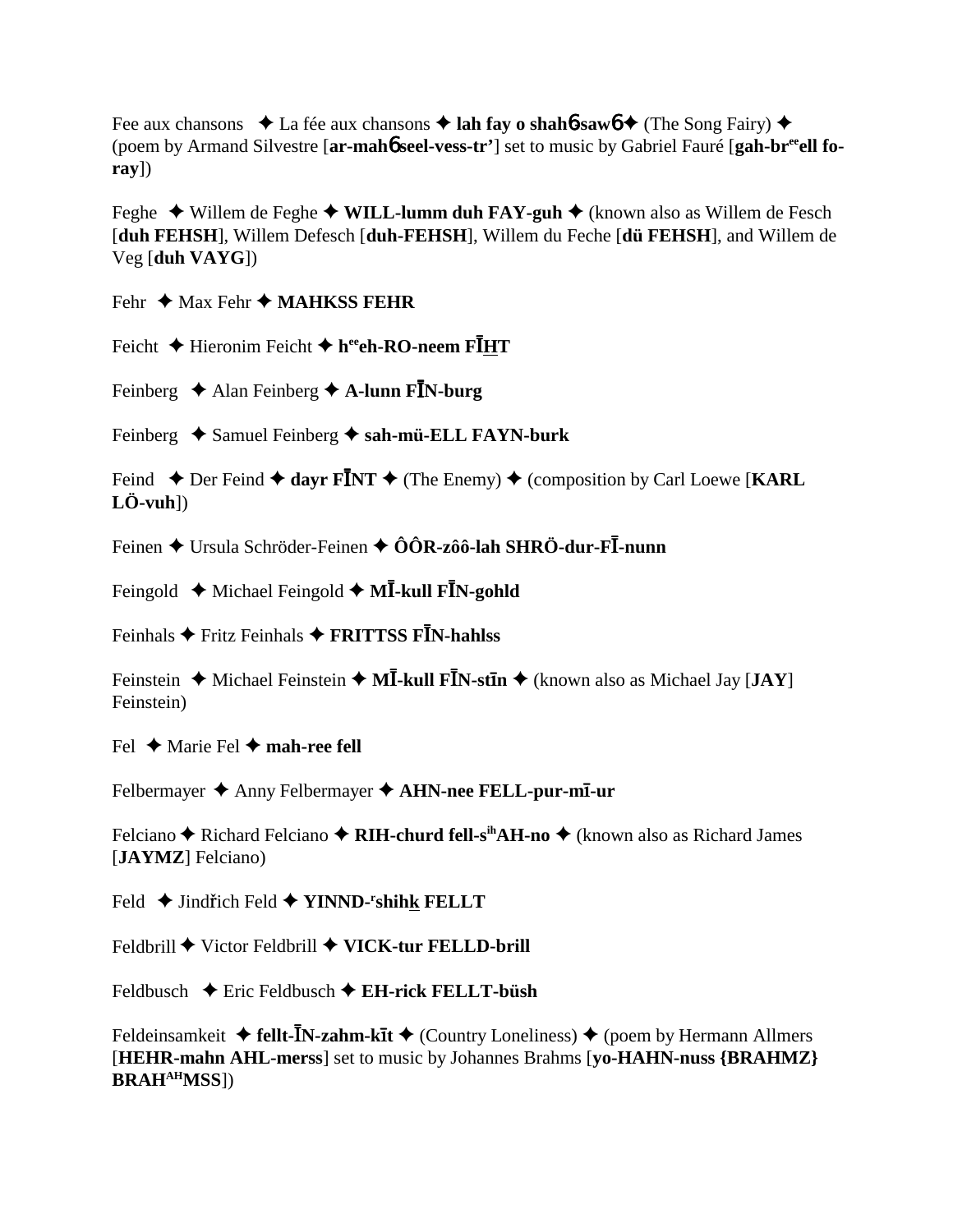Felderhof  $\triangle$  Jan Felderhof  $\triangle$  YAHN FELL-dur-hahf  $\triangle$  (known also as Jan Reindert Adriaan [**RAYN-dert ah-drihAHAHN**] Felderhof)

Feldgeneral kyce waing **◆** Feldgeneral Kyce Waing ◆ **FELLT-gay-nuh-rah<sup>ah</sup>l KÜ-tsuh VAH<sup>IH</sup>NG**  $\blacklozenge$  (Commanding General Kyce Waing [KÜ-tsuh VAH<sup>IH</sup>NG])  $\blacklozenge$  (character in the opera *Das Nusch-Nuschi* [**dahss NÔÔSH-NÔÔ-shee**] — *The Nusch Nuschi*; music by Paul Hindemith  $[PAH^{000}$  HINN-tuh-mitt<sup>a</sup> and libretto by Franz Blei  $[FRAHNTSS BL\bar{I}]$ )  $\blacklozenge$  (the Nusch-Nuschi is a mythical beast, half rat and half alligator)  $\triangle$  (the opera is subtitled *A Play for Burmese Marionettes*)

Feldhoff  $\blacklozenge$  Gerd Feldhoff  $\blacklozenge$  GAYRT FELLT-hawf

Feldkirch  $\triangle$  **FELLT-kihrh**  $\triangle$  (city in Austria)

Feldman ◆ Ludovic Feldman ◆ LOO-daw-veek FELLD-mahn

Feldmarschallin  $\triangle$  Die Feldmarschallin  $\triangle$  dee FELLT-mar-shahl-linn  $\triangle$  (character in the opera *Der Rosenkavalier* [**dayr RO-zunn-kah-fah-leer**] — *The Knight of the Rose*; music by Richard Strauss [**RIH-hart SHTRAHÔÔSS**] and libretto by Hugo von Hofmannsthal [**HOO-go fawn HAWF-mahn-stahl**])

Feldmarschallin furstin werdenberg **→** Die Feldmarschallin Fürstin Werdenberg **→ dee FELLTmahr-shahl-linn FÜR-stinn VEHR-tunn-pehrk ♦** (character in the opera *Der Rosenkavalier* [**dayr RO-zunn-kah-fah-leer**] — *The Knight of the Rose*; music by Richard Strauss [**RIH-hart SHTRAHÔÔSS**] and libretto by Hugo von Hofmannsthal [**HOO-go fawn HAWF-mahn-stahl**])

Felice  $\triangle$  Un di felice  $\triangle$  **oon dee fay-LEE-chay**  $\triangle$  (duet from Act 1 of the opera *La traviata* [**lah trah-veeAH-tah**] — *The Worldly Woman*; music by Giuseppe Verdi [**joo-ZAYP-pay VAYR-dee**]; libretto by Francesco Maria Piave [**frahn-CHAY-sko mah-REE-ah peeAH-vay**] after Alexandre Dumas [**ah-leck-sah**6**-dr' dü-mah**])

Felice eterea  $\triangle$  Un di felice, eterea  $\triangle$  **oon dee fay-LEE-chay, ay-TAY-ray-ah**  $\triangle$  (duet from Act 1 of the opera *La traviata* [**lah trah-veeAH-tah**] — *The Worldly Woman*; music by Giuseppe Verdi [**joo-ZAYP-pay VAYR-dee**]; libretto by Francesco Maria Piave [**frahn-CHAY-sko mah-REE-ah peeAH-vay**] after Alexandre Dumas [**ah-leck-sah**6**-dr' dü-mah**])

Felici amanti udite  $\triangle$  Felici amanti, udite  $\triangle$  fay-LEE-chee ah-MAHN-tee, oo-DEE-tay  $\triangle$ (madrigal [**MADD-rih-gull**] by Johann Grabbe [**yo-HAHN GRAHB-buh**])

Feliciano **→** José Feliciano **→ ho-SAY fay-lee-s<sup>ee</sup>AH-no** 

Felix Hugo Felix **{h'YOO-go FEE-lickss} HOO-go FAY-lickss**

Felix Ludwig Felix **LOOT-vihh FAY-lickss**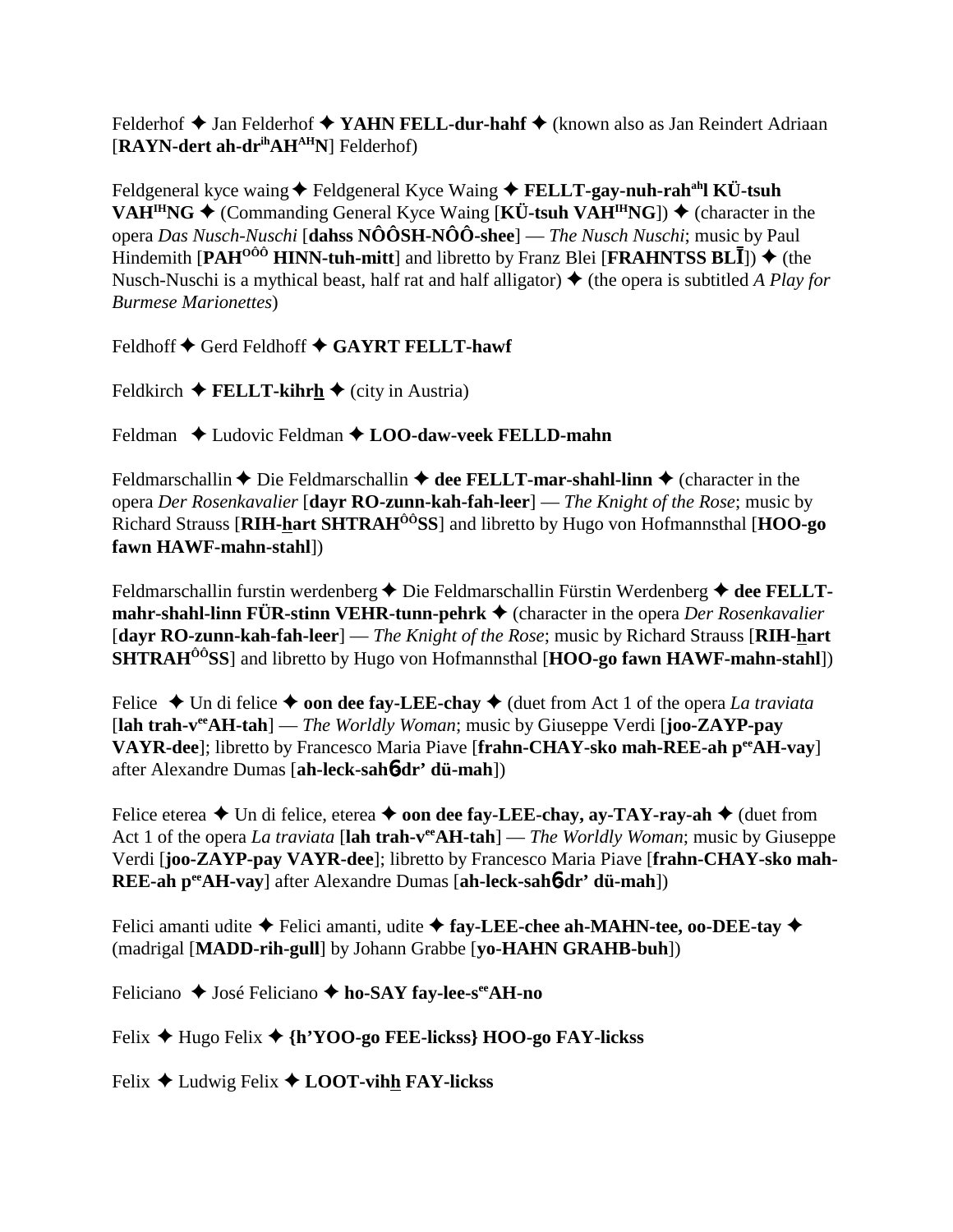## Felix ♦ Václav Felix ♦ VAH<sup>AH</sup>TSS-lahf FEH-lickss

Felix anima  $\blacklozenge$  FAY-leekss UH-nih-muh  $\blacklozenge$  (character in *Ordo virtutum* [OHR-doh veer-TOOtôôm], a musical drama by Hildegard von Bingen [HILL-tuh-gart fawn BIHNG-unn])

Felix namque  $\blacklozenge$  FAY-leekss NAHM-k<sup> $\delta \delta$ </sup>eh  $\blacklozenge$  (chant from the offertory in a Latin mass by an anonymous 13th- or 14th-century composer)

Felle  $\triangle$  Amelia Felle  $\triangle$  ah-MAY-l<sup>ee</sup>ah FAYL-lay

Fellegara  $\blacklozenge$  Vittorio Fellegara  $\blacklozenge$  veet-TOH-r<sup>ee</sup> fayl-lay-GAH-rah

Feller ◆ Carlos Feller ◆ KAR-lawss FELL-ler

Fellerer  $\triangle$  Karl Gustav Fellerer  $\triangle$  KARL GÔÔ-stahf FELL-luh-rur

Fellon la pena avrai  $\triangle$  Fellon, la pena avrai  $\triangle$  fayl-LOHN, lah PAY-nahv-RAH<sup>EE</sup>  $\triangle$  (passage featuring Elisabetta [ay-lee-zah-BAYT-tah] and chorus in the opera *Elisabetta*, Regina d'Inghilterra [av-lee-zah-BAYT-tah, rav-JEE-nah deen-gheel-TAYR-rah] — Elizabeth, Queen of England; music by Gioachino Rossini [johah-KEE-no rohss-SEE-nee]; libretto by Giovanni Federico Schmidt [jo-VAHN-nee fay-day-REE-ko SHMITT] after Carlo Federici [KAR-lo fay-day-REE-chee] and S. Lee [S. LEE])

Fellowes  $\triangleq$  Edmund Horace Fellowes  $\triangleq$  EDD-mund HAW-russ FELL-lohz

Felsenstein  $\triangle$  Walter Felsenstein  $\triangle$  VAHL-tur FELL-zunn-shtin

Felstin  $\triangle$  (see Felsztyna)

Felstinensis  $\blacklozenge$  (see Felsztyna)

Felsztyn  $\triangle$  (see Felsztyna)

Felsztyna  $\triangle$  Sebastian z Felsztyna  $\triangle$  seh-BAHSS-t<sup>ee</sup>ahn z fell-SHTIH-nah  $\triangle$  (the surname is also spelled Felsztyn [FELL-shtinn], Felstin [FELL-shtinn], Felstinensis [fell-stih-NENN-siss], and Felsztynski [fell-SHTINN-skee])

Felsztynski  $\blacklozenge$  (see Felsztyna)

Feltsman  $\triangle$  Vladimir Feltsman  $\triangle$  vlah-D<sup>Y</sup>EE-mihr FAYLTSS-munn

Felumb  $\triangle$  Svend Christian Felumb  $\triangle$  SVENN KRISS-t<sup>ih</sup>unn FEE-lôôm

Femme  $\triangle$  A ma femme  $\triangle$  ah mah fahm  $\triangle$  (poems by Maurice Carême [mo-reess kah-remm] set to music by Jacques Chailley [zhack shah<sup>ee</sup>-yee])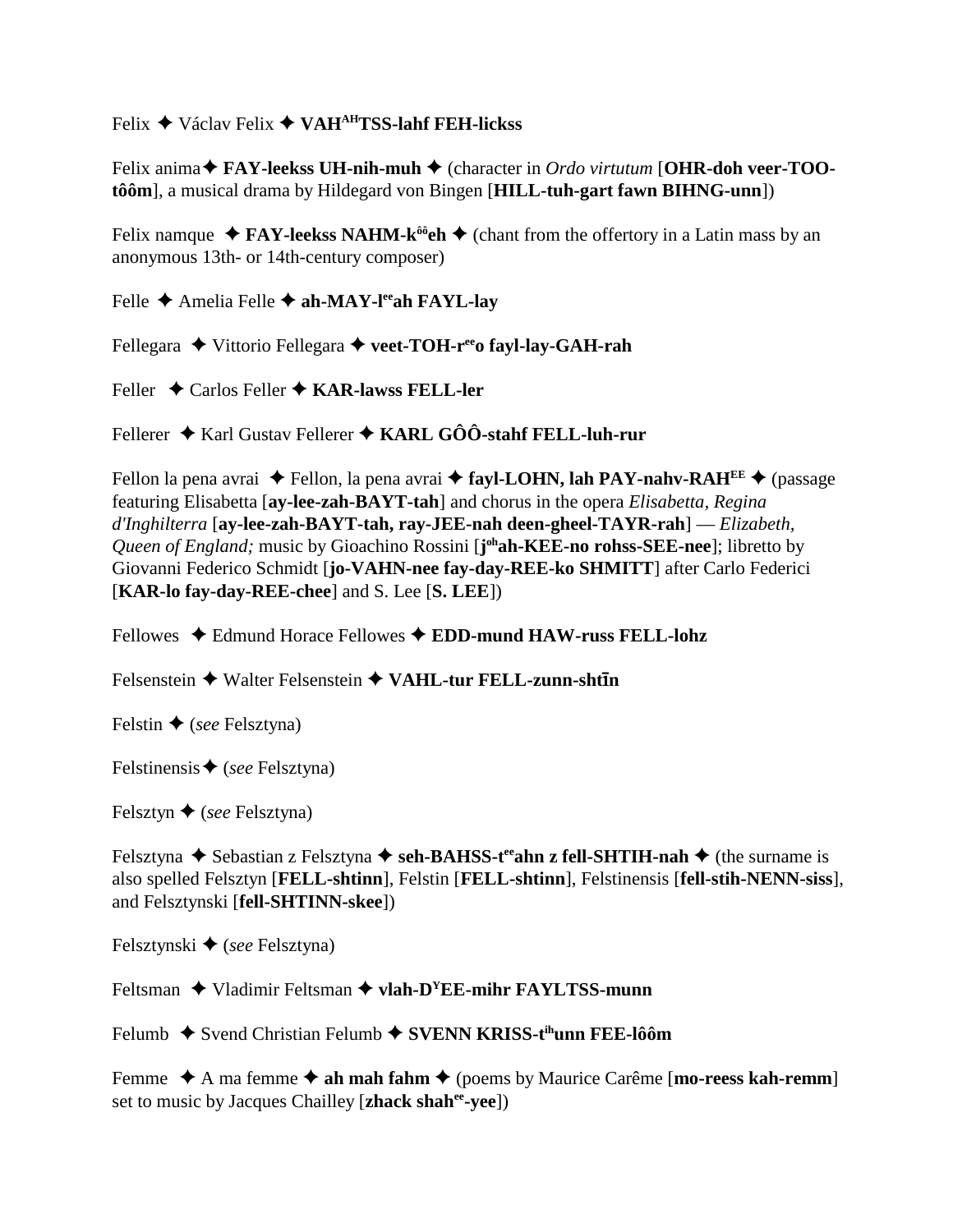Femme que jai choisie  $\blacklozenge$  Femme que j'ai choisie  $\blacklozenge$  (**fahm k'zheh sh'wah-zee**)  $\blacklozenge$  (poem by Maurice Carême [**mo-reess kah-remm**] set to music by Jacques Chailley [**zhack shahee-yee**])

Femminisca  $\triangle$  A la femminisca  $\triangle$  ah lah faym-mee-NEE-skah  $\triangle$  (song by Luciano Berio [**loo-CHAH-no BAY-reeo**])

Fenaroli **←** Fedele Fenaroli ← fay-DAY-lay fay-nah-RO-lee

Fendler  $\triangle$  Edvard Fendler  $\triangle$  {EDD-vard FENND-lur} ETT-fart FENNT-lur

Fenesta che lucive  $\triangle$  fay-NAY-stah kay LOO-chee-vay  $\triangle$  (song by Vincenzo Bellini [veen-**CHAYN-tso bayl-LEE-nee**])

Fennell Frederick Fennell **FREH-duh-rick fenn-NELL**

Fennimores lied **←** Fennimore's Lied **← FENN-nih-mawrss LEET** ← (Fennimore's [**FENNnuh-mawrz**] Song)  $\blacklozenge$  (play with music by Kurt Weill [**KÔÔRT VI**L])

Feo Francesco Feo  **frahn-CHAY-sko FAY-o**

Feodor basmanovs song ◆ Feodor Basmanov's Song ◆ f<sup>eh</sup>AW-dur bahss-MAH-nuffss (Song) (excerpt from the film *Ivan the Terrible*, with music by Sergei Prokofiev [**sehr-GAYEE prah-KAW-fiheff**], arranged in the form of an oratorio by Abram Stasevich [**ah-BRAHM stah-SAYvihch**])

Feraldy Germaine Feraldy **zhehr-menn feh-rahl-dee**

Ferand **←** Ernst Ferand ← **EHRNSHT FEH-rahnd** ← (known also as Ernst Thomas Ferand [**EHRNSHT TOH-mahsh FEH-rahnd**])

Ferchault Guy Ferchault **ghü ee fer-sho**

Ferdinand  $\triangle$  Louis Ferdinand  $\triangle$  **LOO-ee FEHR-tee-nahnt** 

Ferdinand  $\triangle$  Ludwig Alois Ferdinand, Ritter von Köchel  $\triangle$  **LOOT-vihh AH<sup>AH</sup>-lo-eess FEHRtee-nahnt, RITT-tur fawn KÖ-hull**

Fere Vladimir Fere **vlah-DYEE-mihr FAYR**

Ferencsik János Ferencsik **YAHAH-nawsh FEH-renn-chick**

Ferenczy Oto Ferenczy **AW-toh FEH-renn-chee**

Ferenz Willy Ferenz **VILL-lee FEH-runntss**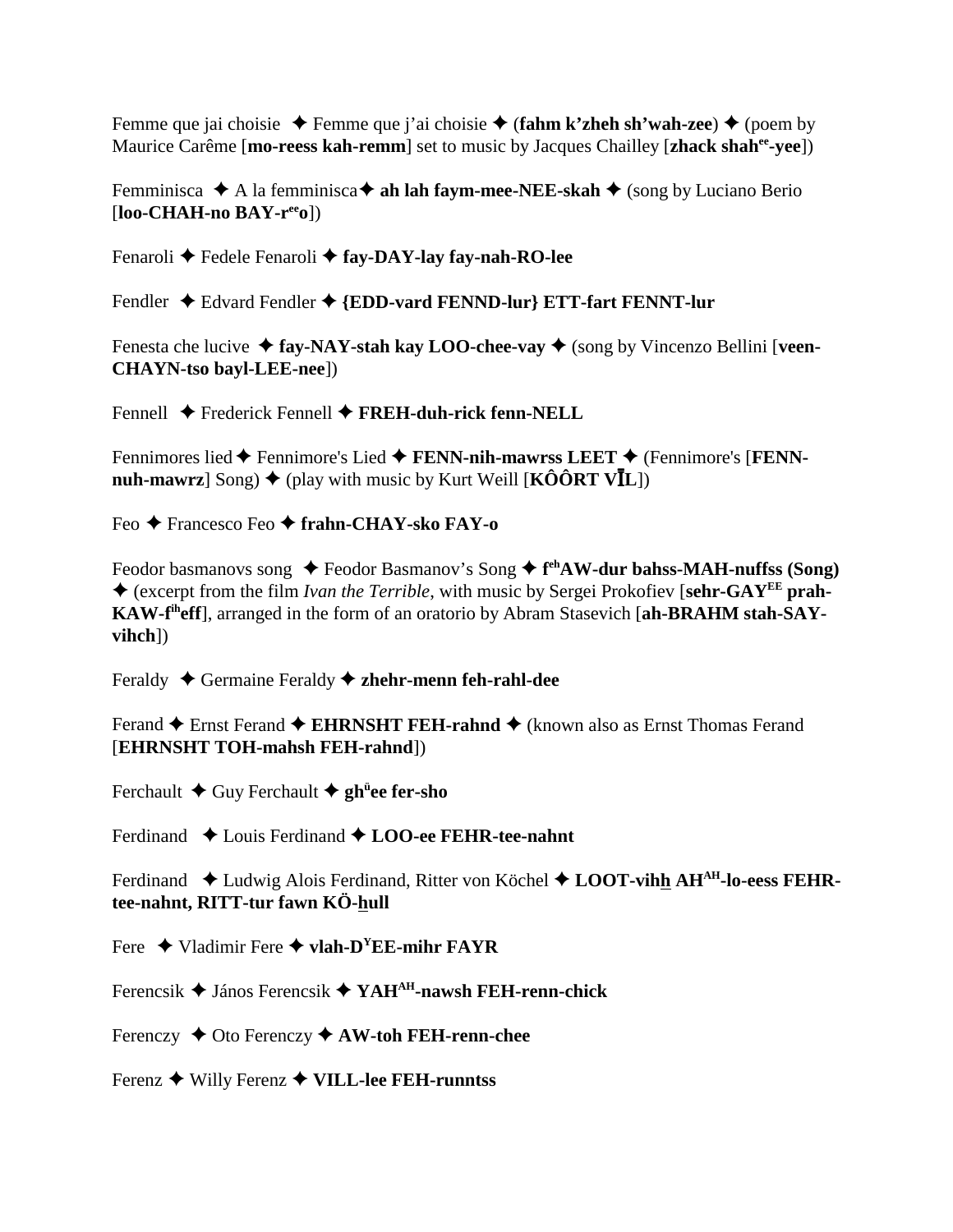Ferguson ◆ Barry Ferguson **◆ BA<sup>R</sup>-ree FUR-guh-s'n** 

Feria  $\triangle$  **FAY-r**<sup>ee</sup>**ah**  $\triangle$  (fair, holiday, hence holy day)

Ferilli **fay-REEL-lee**

Ferir quel petto  $\triangle$  fay-REER k<sup>oo</sup>ayl PAYT-toh  $\triangle$  (Wound That Breast)  $\triangle$  (madrigal [MADD**rih-gull**] by Claudio Monteverdi [**KLAH<sup>00</sup>-d<sup>ee</sup>o mohn-tay-VAYR-dee**])

Ferkelchen  $\triangle$  Die Ferkelchen  $\triangle$  dee FEHR-kull-hunn  $\triangle$  (The Little Pigs)  $\triangle$  children's song by Johanness Brahms [**yo-HAHN-nuss {BRAHMZ} BRAHAHMSS**])

Fermi tutti **FAYR-mee TOOT-tee** (excerpt from the opera *Il barbiere di Siviglia* [**eel bar-b<sup>ee</sup>AY-ray dee see-VEE-l<sup>ee</sup>ah**] — *The Barber of Seville* [suh-VILL]; music by Gioachino Rossini [j<sup>oh</sup>ah-KEE-no rohss-SEE-nee]; libretto by Cesare Sterbini [chay-ZAH-ray stayr-**BEE-nee**] after Pierre-Augustin Caron de Beaumarchais [p<sup>ee</sup>ehr-o-güss-teh6 kah-raw6 duh bo**mar-sheh**] and Giuseppe Petrosellini [**joo-ZAYP-pay pay-tro-zayl-LEE-nee**])

Fermi tutti eccoli qua ◆ Fermi tutti! Eccoli qua! ◆ **FAYR-mee TOOT-tee! ayk-KO-lee k<sup>∞</sup>AH! ◆** (excerpt from the opera *Il barbiere di Siviglia* [eel bar-b<sup>ee</sup>AY-ray dee see-VEE-l<sup>ee</sup>ah] — *The Barber of Seville* [suh-VILL]; music by Gioachino Rossini [j<sup>oh</sup>ah-KEE-no rohss-SEE**nee**]; libretto by Cesare Sterbini [**chay-ZAH-ray stayr-BEE-nee**] after Pierre-Augustin Caron de Beaumarchais [p<sup>ee</sup>ehr-o-güss-teh**6** kah-raw6 duh bo-mar-sheh] and Giuseppe Petrosellini [joo-**ZAYP-pay pay-tro-zayl-LEE-nee**])

Fernandes Armando José Fernándes **ar-MA**6**-dôô zhôô-ZAY fer-NA**6**-dehsh**

Fernandez ◆ Angel Barrios Fernandez ◆ ahn-HELL BAR-r<sup>ee</sup>awss fehr-nahn-DEHTH

Fernandez ◆ Eduardo Fernández ◆ ay-th<sup>oo</sup>AR-doh fehr-NAHN-dehth

Fernandez François Fernandez **frah**6**-swah fehr-NAHN-dehth**

Fernandez arbos Enrique Fernández Arbós **ayn-REE-kay fehr-NAHN-dehth ar-VAWSS**

Fernandez bordas **→** Antonio Fernández Bordas → ahn-TOH-n<sup>ee</sup>o fehr-NAHN-dehth BAWR**dahss**

Fernandez caballero ◆ Manuel Fernández Caballero ◆ mah-n<sup>oo</sup>ELL fehr-NAHN-dehth kah**vah-l'YAY-ro**

Fernandez shaw Carlos Fernández Shaw / **KAR-lawss fehr-NAHN-dehth SHAW**

Fernando ◆ fayr-NAHN-doh ◆ (character in *La gazza ladra* [lah GAHD-tsah LAHD-rah] — *The Thieving Magpie*; music by Gioachino Rossini [**j ohah-KEE-no rohss-SEE-nee**] and libretto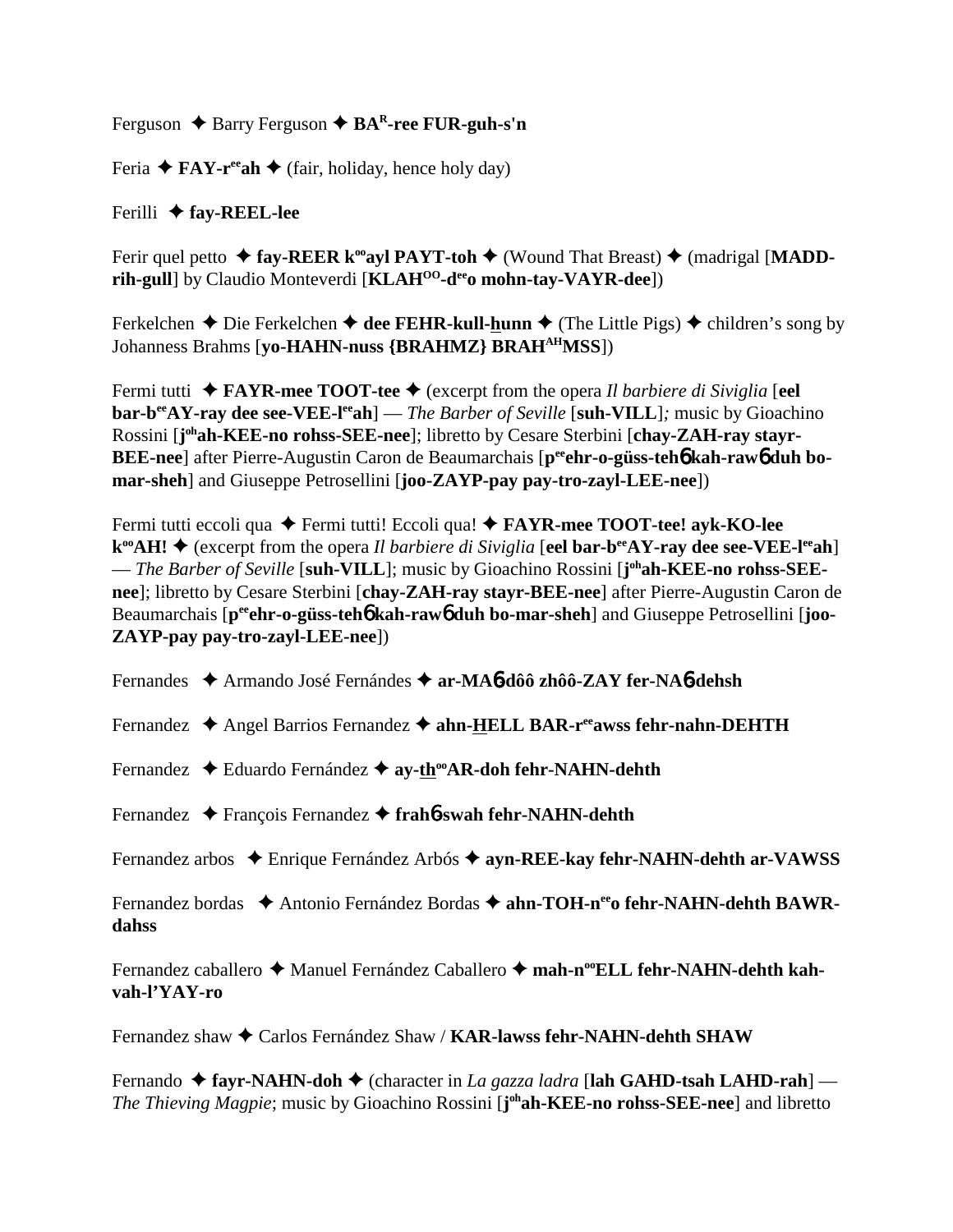by Giovanni Gherardini [**jo-VAHN-nee gay-rar-DEE-nee**])

## Fernay  **fehr-nay**

Fernem land  $\triangle$  In fernem Land  $\triangle$  inn FEHR-numm LAHNT  $\triangle$  Recitative [reh-suh-tuh-**TEEV**] featuring Lohengrin [**LOHOH-unn-grinn**] in the opera *Lohengrin* [**LOHOH-unn-grinn**]; music and libretto by Richard Wagner [**RIH-hart VAHG-nur**])

Ferner einsamkeit des waldes ◆ In ferner Einsamkeit des Waldes ◆ inn **FEHR-nur <b>Ī**N-zah<sup>ah</sup>m**kt̄t dess VAHL-tuss ♦** (excerpt from the opera *Lohengrin* [LOH<sup>OH</sup>-unn-grinn] featuring Ortrud [**AWR-trôôt**] and Elsa [**ELL-zah**]; music and libretto by Richard Wagner [**RIH-hart VAHG-nur**])

Ferneyhough **→** Brian Ferneyhough ◆ **BRI**-unn FUR-nih-ho / (known also as Brian John Peter [**JAHN PEE-tur**] Ferneyhough)

Ferni giraldoni Carolina Ferni-Giraldoni **kah-ro-LEE-nah FAYR-nee-jee-rahl-DOH-nee**

Fernstrom ◆ John Fernström ◆ YAWN FAHN-ström ◆ (known also as John Axel [ACK**sell**] Fernström)

#### Feroce **fay-RO-chay**

Ferrabosco Alfonso Ferrabosco **ahl-FOHN-so fayr-rah-BO-sko**

Ferrabosco ◆ Domenico Maria Ferrabosco ◆ doh-MAY-nee-ko mah-REE-ah favr-rah-BO**sko**

Ferradini **fayr-rah-DEE-nee**

Ferrand Antoine Ferrand **ah**6**-twahn fehr-rah**6

Ferrando  $\triangle$  fayr-RAHN-doh  $\triangle$  (character in the opera *Così fan tutte* [ko-ZEE fahn TOOT**tay**] — *All Women Do the Same*; music by Wolfgang Amadeus Mozart [**VAWLF-gahng ahmah-DAY-ôôss MO-tsart**] and libretto by Lorenzo da Ponte [**lo-RAYN-tso dah POHN-tay**])

Ferrani ◆ Cesira Ferrani ◆ chay-ZEE-rah fayr-RAH-nee

Ferrara Franco Ferrara **FRAHN-ko fayr-RAH-rah**

Ferrari **←** Benedetto Ferrari ← bay-nay-DAYT-toh fayr-RAH-ree

Ferrari ◆ Carlotta Ferrari ◆ kar-LOHT-tah favr-RAH-ree

Ferrari **←** Domenico Ferrari ← doh-MAY-nee-ko fayr-RAH-ree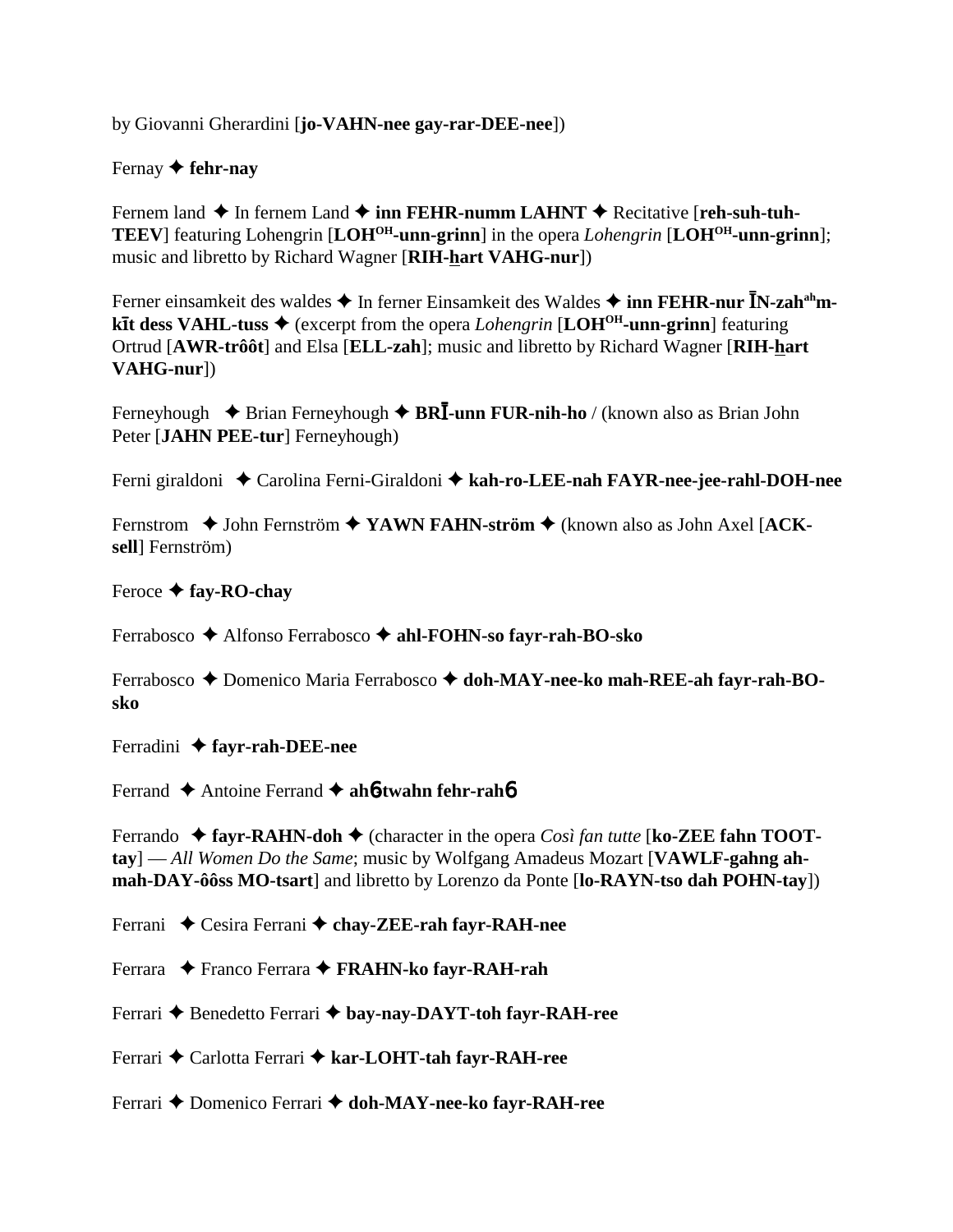Ferrari Ermanno Wolf-Ferrari **ayr-MAHN-no VAWLF-fayr-RAH-ree**

Ferrari ◆ Gabrielle Ferrari ◆ gah-br<sup>ee</sup>ell fehr-rah-ree

Ferrari ◆ Giacomo Ferrari ◆ **JAH-ko-mo fayr-RAH-ree** ◆ (known also as Giacomo Gotifredo Ferrari [**JAH-ko-mo go-tee-FRAY-doh fayr-RAH-ree**])

Ferrari **←** Gustave Ferrari ← güss-tahv fehr-rah-ree

Ferrari fontana  $\blacklozenge$  Edoardo Ferrari-Fontana  $\blacklozenge$  ay-doh-AR-doh fayr-RAH-ree-fohn-TAH-nah

Ferrari trecate Luigi Ferrari-Trecate **l ooEE-jee fayr-RAH-ree-tray-KAH-tay**

Ferras Christian Ferras **kreess-teeah**6 **fehr-rah**

Ferrata ◆ Giuseppe Ferrata ◆ {joo-SEPP-pee fehr-RAH-tah} joo-ZAYP-pay fayr-RAH-tah

Ferreira veiga darneiro ◆ José Augusto Ferreira Veiga d'Arneiro ◆ zhôô-ZAY ah<sup>oo</sup>-GÔÔSH**tôô f'RAY-ruh VAY-guh dar-NAY-rôô ♦** (known also as Ferreira Veiga d'Arneiro)

Ferrer Mateo Ferrer **mah-TAY-o fehr-REHR**

Ferrer ◆ Rafael Ferrer ◆ rah-fah-ELL fehr-REHR

Ferrero ◆ Lorenzo Ferrero ◆ lo-RAYN-tso fayr-RAY-ro

Ferrero Willy Ferrero **WEEL-lee fayr-RAY-ro**

Ferrettee Jacopo Ferretti **YAH-ko-po fayr-RAYT-tee**

Ferretti ◆ Dom Paolo Ferretti ◆ DOHM PAH<sup>O</sup>-lo fayr-RAYT-tee

Ferri ◆ Baldassare Ferri ◆ bahl-dahss-SAH-ray FAYR-ree

Ferrier ◆ Kathleen Ferrier ◆ kath-LEEN FEHR-rih-ur ◆ (known also as Kathleen Mary [**MEHUH-ree**] Ferrier)

Ferrin **→** Agostino Ferrin **→ ah-go-STEE-no FAYR-reen** 

Ferroni ◆ Gabriella Ferroni ◆ gahb-r<sup>ee</sup>AYL-lah fayr-RO-nee

Ferroni ◆ Vincenzo Ferroni ◆ veen-CHAYN-tso fayr-RO-nee ◆ (known also as Vincenzo Emidio Carmine Ferroni [**veen-CHAYN-tso ay-MEE-deeo kar-MEE-nay fayr-RO-nee**])

Ferroud ◆ Pierre-Octave Ferroud ◆ p<sup>ee</sup>ehr-awk-tahv fehr-rôô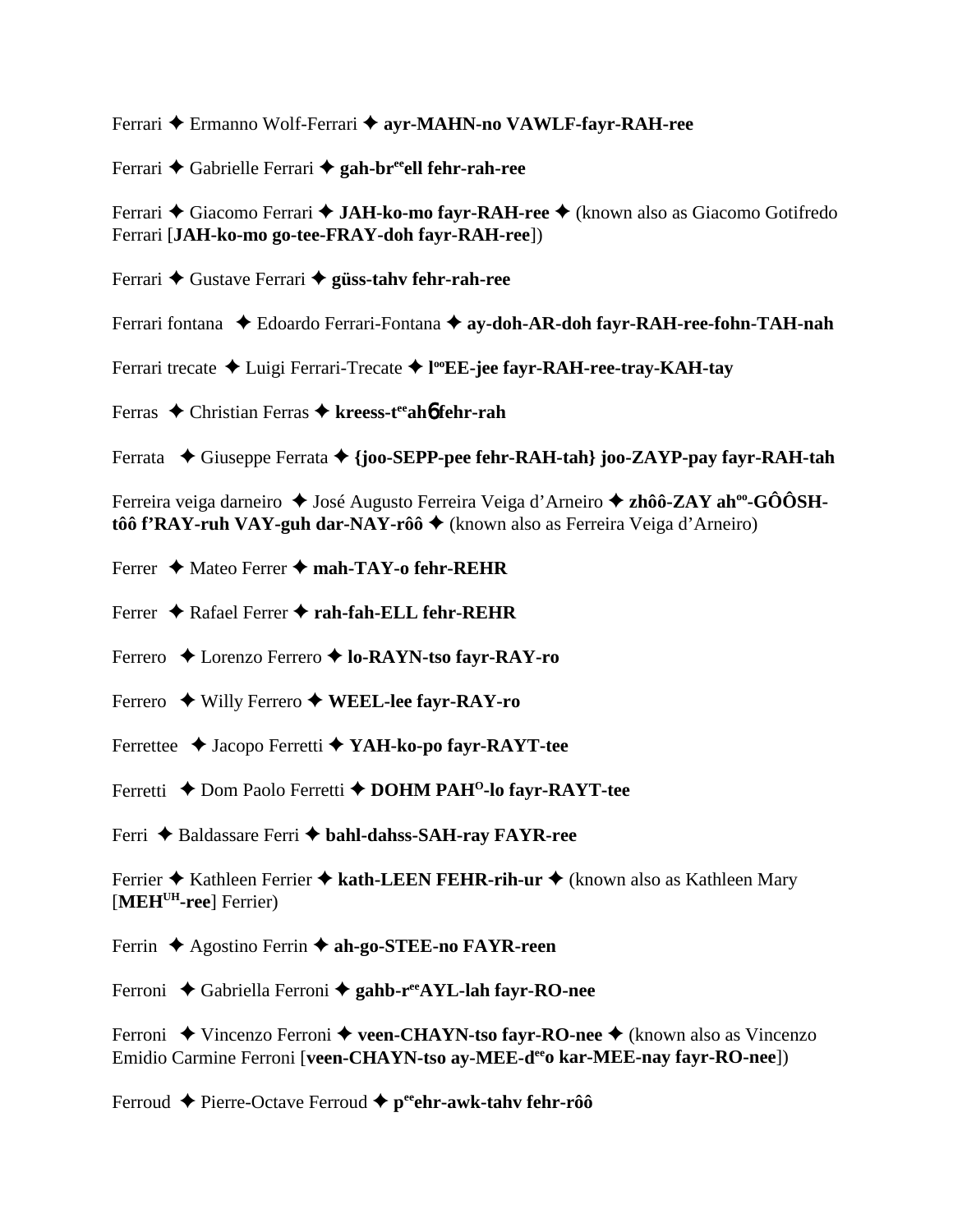Fes dur  $\triangle$  Fes Dur  $\triangle$  **FESS DOOR**  $\triangle$  (key of F flat major, German designation)

Fes moll  $\blacklozenge$  fes Moll  $\blacklozenge$  **FESS MAWL**  $\blacklozenge$  (key of *f* flat minor, German designation)

Fesca ◆ Alexander Fesca ◆ **ah-leck-SAHN-tur FESS-kah** ◆ (known also as Alexander Ernst [**EHRNST**] Fesca)

Fesca **←** Friedrich Fesca ← FREET-rihh FESS-kah ← (known also as Friedrich Ernst [**EHRNST**] Fesca)

Fesch ◆ Willem de Fesch ◆ WILL-lumm duh FEHSH ◆ (known also as Willem Defesch [**duh-FEHSH**], Willem du Feche [**dü FEHSH**], Willem de Feghe [**FAY-guh**], and Willem de Veg [**VAYG**])

Festa Costanzo Festa **ko-STAHN-tso FAY-stah**

Festa riso ◆ Festa, riso ◆ **FAY-stah, REE-zo** ◆ (song by Pietro Antonio Giramo [ $p^{ee}AY$ -tro **ahn-TAW-neeo jee-RAH-mo**])

Feste burg ist unser gott  $\triangle$  Ein feste Burg ist unser Gott  $\triangle$  **In FEH-stuh BÔÔRK isst ÔÔNsur GAWT** (cantata [**kunn-TAH-tuh**] by Johann Sebastian Bach [**YO-hahn {suh-BASSt ihunn BAHK} zay-BAH-stihahn BAHK**])

Festenburg ◆ Stefania Lobaczewska Gérard de Festenburg ◆ steh-FAH-n<sup>ee</sup>ah lo-bah-CHEFF**skah zhay-rar deh FESS-tunn-pôôrk** (known also as Stefania Lobaczewska)

Festina lente  $\triangle$  Festina lente  $\triangle$  fayss-TEE-nah LAYN-tay  $\triangle$  (composition by Arvo Pärt [AR**vo PEHRT**])

Festival te deum  $\blacklozenge$  Festival te Deum  $\blacklozenge$  (**Festival**) tay DAY-ôôm  $\blacklozenge$  (liturgical composition by Benjamin Britten [**BENN-juh-munn BRITT-t'n**])

Fet ◆ Afanasij Afanas'evič Fet ◆ ah-fah-NAH-see ah-fah-NAH-s<sup>y</sup>eh-vihch FETT ◆ (known also as Afansij Afanas'evič Fet and Afanasy [**ah-fah-NAH-see**] Fet ♦ (Afansij is probably a misspelled version of Afanasij)

Fet **→** Afanasy Fet ◆ (*see* Afanasij Afanas'evič Fet)

Fet ◆ Afansij Afanas'evič Fet ◆ (*see* Afanasij Afanas'evič Fet)

Feta  $\blacklozenge$  A. A. Feta  $\blacklozenge$  (A. A.) F<sup>Y</sup>EH-tuh

Fetes galantes Fêtes galantes  **fett gah-lah**6**t** (excerpt from *Deux poemes de Louis Aragon* [**dö paw-emm duh lôôee ah-rah-gaw**6] — *Two Poems by Louis Aragon* — set to music by Francis Poulenc [**frah**6**-seess pôô-lah**6**k**]) (poem by Paul Verlaine [**pohl vehr-lenn**] set to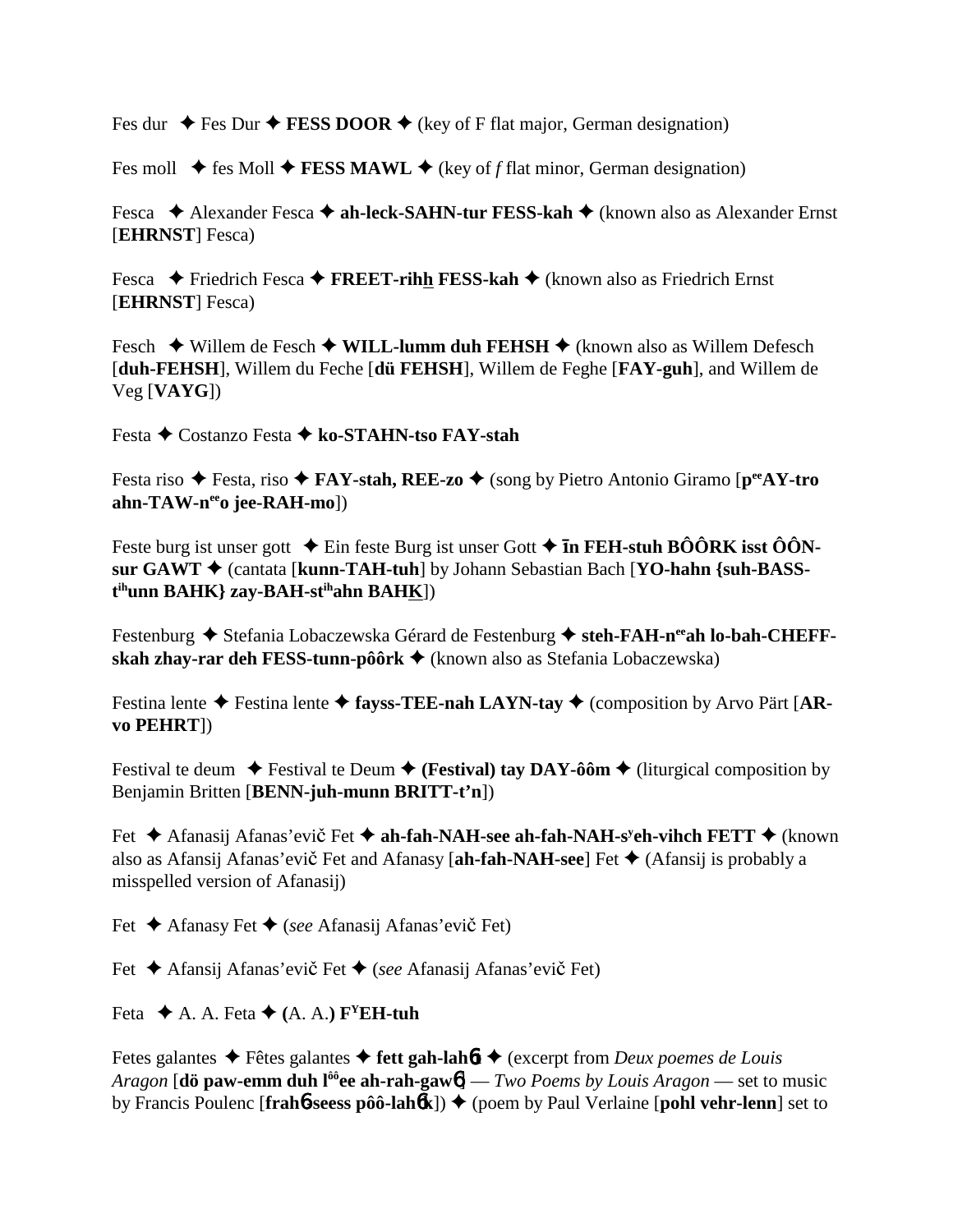music by Reynaldo Hahn [**ray-NAHL-doh HAHN**])

Fetis ◆ Adolphe Fétis ◆ ah-dawlf fay-tee ◆ (known also as Adolphe-Louis-Eugène Fétis [ah**dawlf-lôôee-ö-zhayn fay-tee**])

Fetis Édouard Fétis **ay-dôôar fay-tee** (known also as Édouard-Louis-François Fétis [**aydôôar-lôôee-frah**6**-swah fay-tee**])

Fetis François-Joseph Fétis **frah**6**-swah-zho-zeff fay-tee**

Fetting ◆ Gisela Fetting **◆ GHEE-zuh-lah FETT-tihng** 

Feu  $\blacklozenge$  Le feu  $\blacklozenge$  **luh fö**  $\blacklozenge$  (The Fire)  $\blacklozenge$  (character in the opera *L'enfant et les sortileges* [**lah**b**fah**6 **ay leh sawr-tee-lehzh**] — *The Child and the Fantasies*; music by Maurice Ravel [**mo-reess** rah-vell] and libretto by Sidonie Gabrielle Gauthiers-Villars [see-daw-nee gah-br<sup>ee</sup>ell go-t<sup>ee</sup>ay**veel-lar**])

Feuermann ◆ Emanuel Feuermann ◆ {ih-MANN-yoo-ell FOY-ur-munn} ay-MAH<sup>AH</sup>-n<sup>oo</sup>ayl **FOY-ur-mahn**

Feux follets  $\blacklozenge$  **fö fawl-lay**  $\blacklozenge$  (Will-o'-the Wisps)  $\blacklozenge$  composition from *Études d'exécution transcendante* [**ay-tüd degg-say-kü-seeaw**6 **trah**6**-sah**6**-dah**6**t**] by Franz Liszt [**FRAHNZ LISST**])

Fevin **→** Antoine de Févin → ah**6-t'wahn duh fay-veh6** 

Fevin ♦ Robert Fevin ♦ ro-behr feh-veh**6** 

Fevrier Henri Février **ah**6**-ree fayv-reeay**

Fewkes Jesse Walter Fewkes **JESS-see WAWL-tur f'YOOKSS**

Ffrangcon davies ◆ David Ffrangcon-Davies ◆ DAY-vudd FRANG-kunn-DAY-viss ◆ (known also as David Thomas Ffrangkon-Davies [**DAY-vudd TAH-muss FRANG-kunn-DAYviss**])

Fiala  $\triangle$  George Fiala  $\triangle$  **JAW-urj fee-AH-lah**  $\triangle$  (known also as George Joseph [**JO-zuff**] Fiala)

Fialkowska Janina Fialkowska **jah-NEE-nah feeahl-KW-skah**

Fiametta  $\bullet$  f<sup>ee</sup>ah-MAYT-tah  $\bullet$  (character in the opera *Les brigands* [leh bree-gah6] — *The Brigands* [**BRIH-gunndz**]; music by Jacques Offenbach [**ZHACK AWF-funn-bahk**]; libretto by Henri Meilhac [**ah**6**-ree meh-yack**] and Ludovic Halévy [**lü-daw-veek ah-lay-vee**])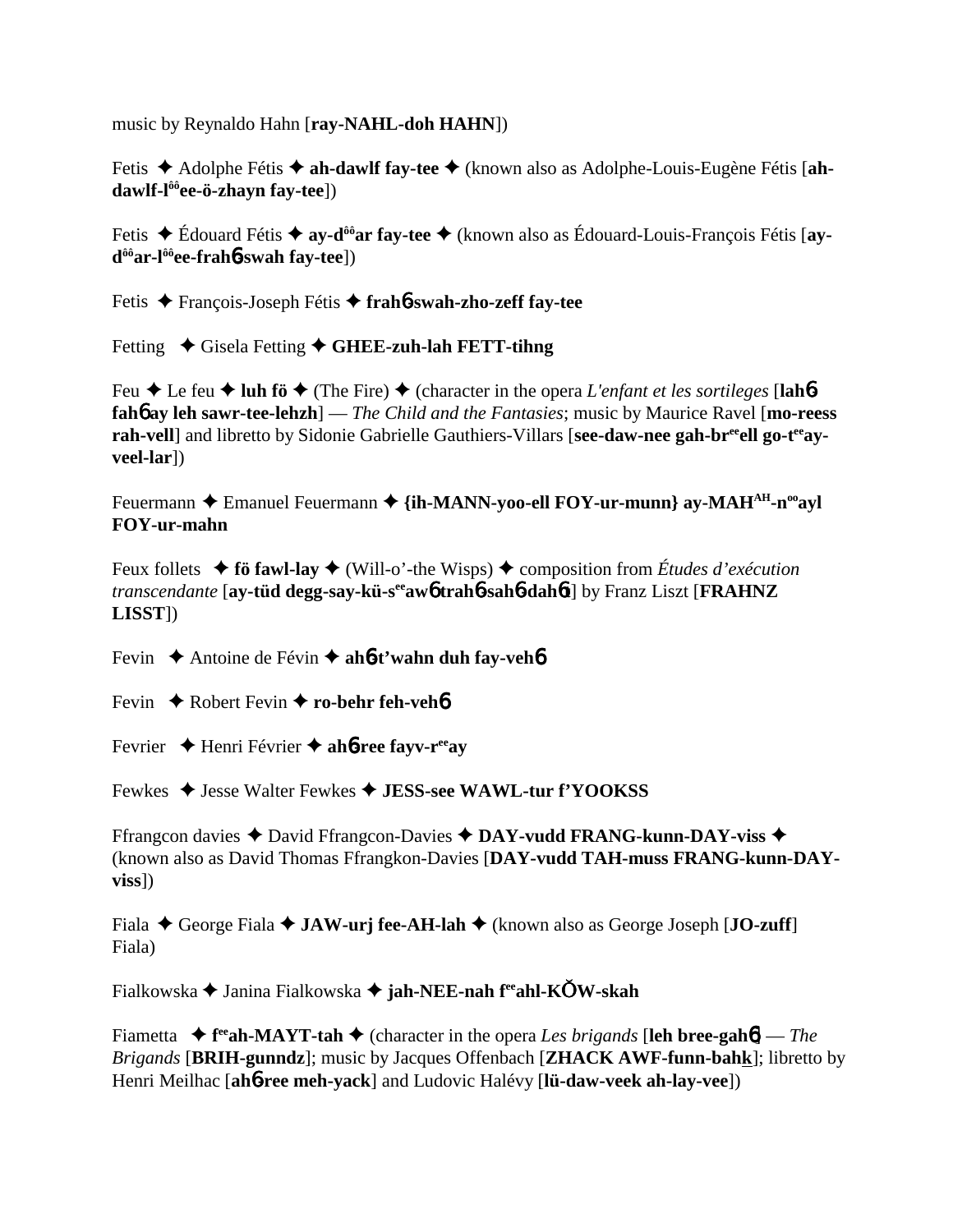Fiamma  $\triangle$  La fiamma  $\triangle$  **lah f<sup>re</sup>AHM-mah**  $\triangle$  (The Flame)  $\triangle$  (an opera, with music by Ottorino Respighi [**oht-toh-REE-no ray-SPEE-ghee**] and libretto by Claudio Guastalla [**KLAHOO-deeo gooah-STAHL-lah**])

Fiancee perdue  $\triangle$  La fiancée perdue  $\triangle$  lah f<sup>ee</sup> ah**6**-say per-dü  $\triangle$  (song by Olivier Messiaen [o**lee-veeay mess-seeah**6])

Fibich ◆ Zdeněk Fibich ◆ ZDEH-n<sup>y</sup>eck FIH-bihh ◆ (known also as Zdeněk Antonín Václav  $[AHN-taw-n<sup>y</sup>ee<sup>ee</sup>n VAH<sup>AH</sup>TSS-lahf] Fibich)$  (the first name is also spelled Zdenko [zDENN**kaw**])

Ficher  $\triangle$  Jacobo Ficher  $\triangle$  yah-KAW-buh FIH-sher

Fichtenbaum steht einsam  $\blacklozenge$  Ein Fichtenbaum steht einsam  $\blacklozenge$  **In FIHH-tunn-pah<sup>ôô</sup>m SHTAYT**  $\mathbf{\bar{N}}$ -zah<sup>ah</sup>m  $\blacklozenge$  (A Spruce Tree Stands)  $\blacklozenge$  (composition by Franz Liszt [**FRAHNZ LISST**])

Fickenscher **→** Arthur Fickénsher ◆ AR-thur fih-KENN-shur

Ficker  $\triangle$  Rudolf von Ficker  $\triangle$  **ROO-dawlf fawn FIH-kur** 

Fidel  $\triangle$  feed'l  $\triangle$  fiddle

Fidelio  $\triangle$  fee-DAY-l<sup>ih</sup>o  $\triangle$  (an opera, with music by Ludwig van Beethoven [**LOOT-vihh funn BAY<sup>AY</sup>-toh-funn**]; libretto by Joseph Sonnleithner [**YOH<sup>OH</sup>-zeff ZAWN-lit-nur**], Stephan von Breuning [**SHTEH-fahn fawn BROY-nihng**], and Georg Friedrich Treitschke [**GAY-awrk FREET-rihh TRTSH-kuh**])

Fides **FIH-dayss** (character in *Ordo virtutum* [**OHR-doh veer-TOO-tôôm**], a musical drama by Hildegard von Bingen [**HILL-tuh-gart fawn BIHNG-unn**])

Fiedler  $\triangle$  Arthur Fiedler  $\triangle$  AR-thur FEED-lur

Fiedler  $\triangle$  Max Fiedler  $\triangle$  **MAHKSS FEET-lur**  $\triangle$  (known also as August [AH<sup>00</sup>-gôôst] Max Fiedler)

Field  $\triangle$  Lucille Field  $\triangle$  **loo-SEEL FEELD** 

Fielitz Alexander von Fielitz **ah-leck-SAHN-tur fawn FEE-littss**

Fiesco ◆ Jacopo Fiesco ◆ **YAH-ko-po f<sup>ee</sup>AYSS-ko** ◆ (character in the opera *Simon Boccanegra* [**SEE-mohn bohk-kah-NAY-grah**]; music by Giuseppe Verdi [**joo-ZAYP-pay VAYR-dee**]; libretto by Francesco Maria Piave [frahn-CHAY-sko mah-REE-ah per AH-vay] and G. Montanelli [**mohn-tah-NAYL-lee**] after Antonio García Gutiérrez [**ahn-TOH-neeo gar-THEE-ah goo-teeAYR-rehth**])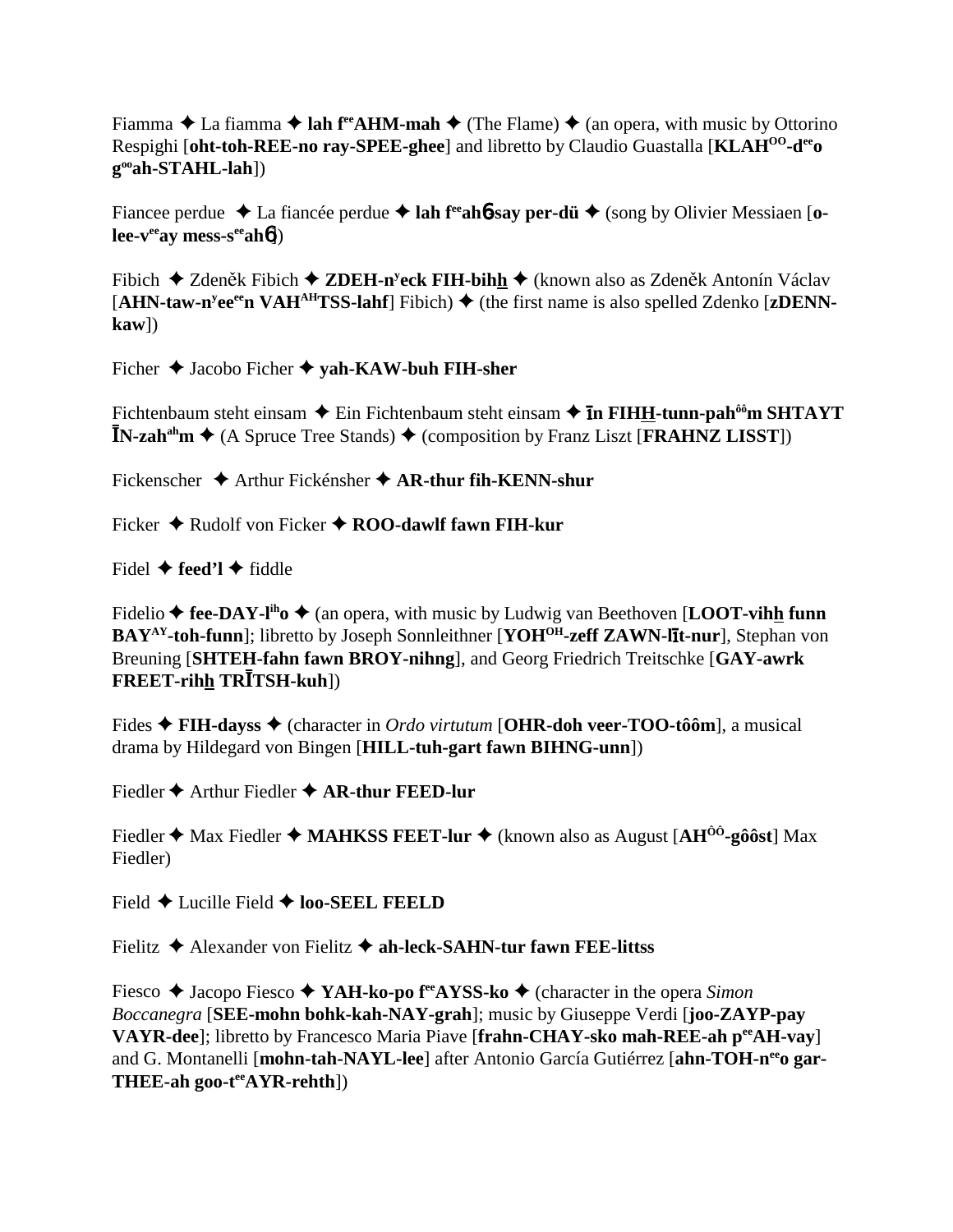Fiesta mexicana ◆ f<sup>re</sup>AY-stah may-hee-KAH-nah ◆ (Mexican Festival) ◆ (ranch song by Ernesto M. Cortázar [ehr-NAYSS-toh (M.) kohr-TAH-sar] and Manuel Esperón [mah-n<sup>oo</sup>ELL **ayss-pay-RAWN**])

Fievet **→** Paul Fiévet **→** pohl f<sup>ee</sup>ay-veh

Figaro **FEE-gah-ro** (character in the opera *Le nozze di Figaro* [**lay NOHT-tsay dee FEEgah-ro**] — *The Marriage of Figaro*; music by Wolfgang Amadeus Mozart [**VAWLF-gahng ahmah-DAY-ôôss MO-tsart**]; libretto by Lorenzo da Ponte [**lo-RAYN-tso dah POHN-tay**] after Pierre-Augustin Caron de Beaumarchais [p<sup>ee</sup>ehr-o-güss-teh**6** kah-raw6 duh bo-mar-sheh])

Figaro **FEE-gah-ro** (character in the opera *Il barbiere di Siviglia* [**eel bar-beeAY-ray dee see-VEE-l<sup>ee</sup>ah**] — *The Barber of Seville* [**suh-VILL**]; music by Gioachino Rossini [**j**<sup>oh</sup>**ah-KEEno rohss-SEE-nee**]; libretto by Cesare Sterbini [**chay-ZAH-ray stayr-BEE-nee**] after Pierre-Augustin Caron de Beaumarchais [p<sup>ee</sup>ehr-o-güss-teh**ó kah-rawó duh bo-mar-sheh**] and Giuseppe Petrosellini [**joo-ZAYP-pay pay-tro-zayl-LEE-nee**])

Figli ah la paterna mano  $\triangle$  O figli ... Ah, la paterna mano  $\triangle$  O **FEE-l'yee ... AH, lah pah-TAYR-nah MAH-no**  $\blacklozenge$  (aria from the opera *Macbeth* [**muck-BEHTH**]; music by Giuseppe Verdi [**joo-ZAYP-pay VAYR-dee**]; libretto by Francesco Maria Piave [**frahn-CHAY-sko mah-REE-ah p<sup>ee</sup>AH-vay**] after William Shakespeare [**WILL-l<sup>ih</sup>umm SHAYK-spih<sup>uh</sup>r**])

Figlia del reggimento ◆ La figlia del reggimento ◆ lah FEE-l<sup>ee</sup>ah dayl rayd-jee-MAYN-toh ◆ (The Daughter of the Regiment)  $\blacklozenge$  (Italian version of the opera *La fille du régiment* [**lah fee**<sup>y</sup> **dü ray-zhee-mah**6]; music by Gaetano Donizetti [**gahay-TAH-no doh-nee-TSAYT-tee**]; libretto by Jules-Henri Vernoy Saint-Georges [**zhül-ah**6**-ree vehr-n'wah seh**6**-zhawrzh**] and Jean-François-Alfred Bayard [**zhah**6**-frah**6**-swah ahl-fredd bah-yar**])

Figner ◆ Medea Figner ◆ may-DAY-ah FIGG-nur

Figner Nikolai Figner **ny ee-kah-LAHIH FEEG-ner** (known also as Nikolai Nikolaievich [**ny ee-kah-LAHIH-eh-vihch**] Figner)

Figueredo Carlos Figueredo **KAR-lawss fee-gheh-RAY-tho**

Figulus Wolfgang Figulus **VAWLF-gahng FEE-gôô-lôôss**

Figure humaine  $\triangle$  fee-gür ü-menn  $\triangle$  (The Face of Man)  $\triangle$  (cantata [**kunn-TAH-tuh**] by Francis Poulenc [**frah**6**-seess pôô-lah**6**k**])

Figus bystry Viliam Figuš-Bystrý  **VIH-lihumm FIH-gôôsh-BISS-treeee**

Filev  $\triangle$  Ivan Filev  $\triangle$  ee-VAHN FEE-leff

Filiasi Lorenzo Filiasi **lo-RAYN-tso fee-leeAH-zee**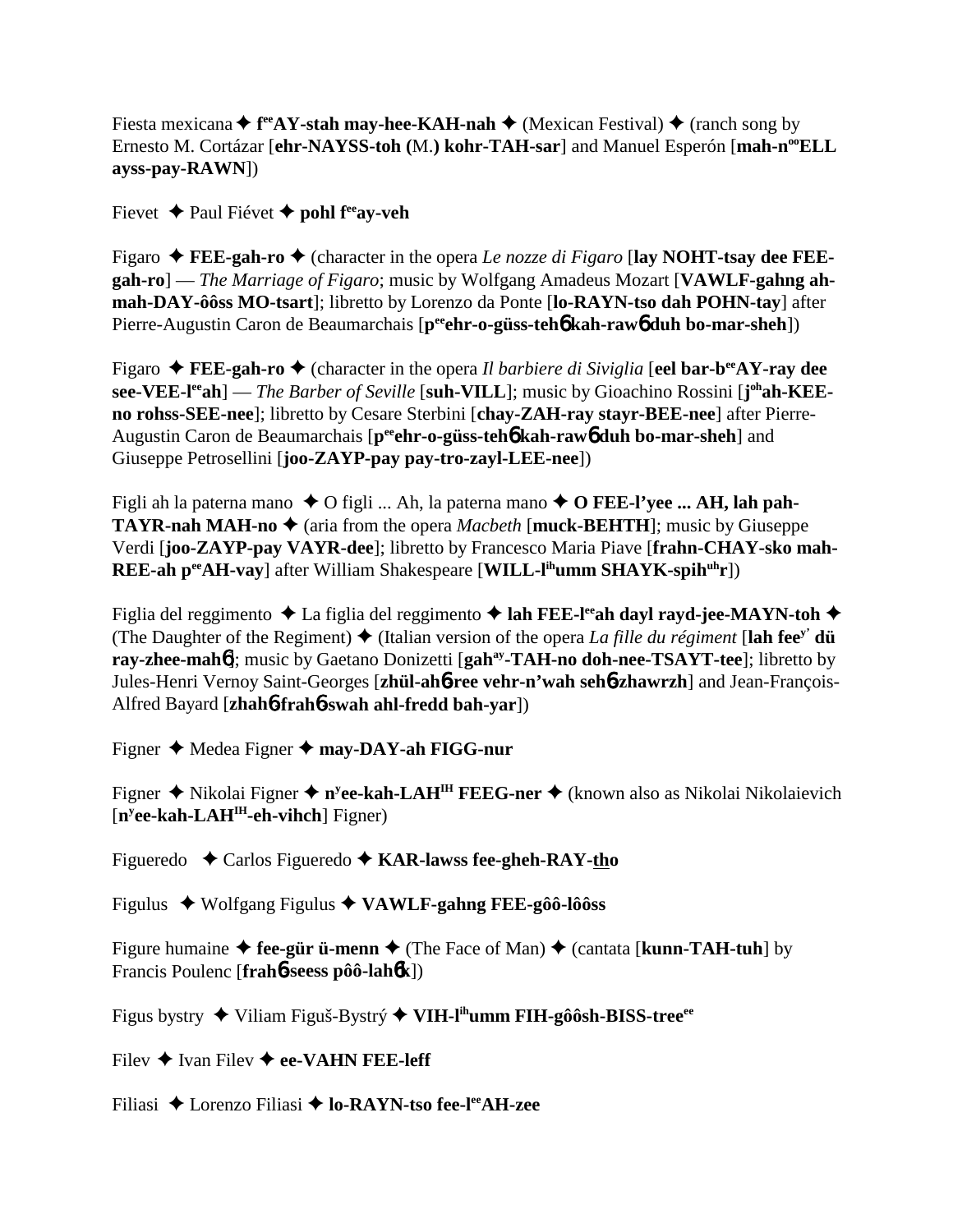Filiberto  $\blacklozenge$  J. de D. Filiberto  $\blacklozenge$  (J.) day (D.) fee-lee-BAYR-toh

Filipeschi ◆ Mario Filipeschi ◆ MAH-r<sup>ee</sup>o fee-lee-PAY-skee

Filipjewna ◆ fee-LIPP-yevv-nuh ◆ (character in the opera *Eugen Onegin* or *Yevgeny Onegin* [**yevv-GAY-nee ah-NYAY-ghinn**]; music by Peter Ilyich Tchaikovsky [**p'YAW-t'r ill-YEECH {chahih-KAWF-skee} chay-KAWF-skee**]; libretto by Konstantin Shilovsky [**kahn-stahn-TYEEN shih-LAWF-skee**] and P. I. Tchaikovsky after Alexander Sergeyevich Pushkin [**uh-ly ick-SAHN-d'r sehr-GAY-yeh-vihch POOSH-kinn**])

Filippi Filippo Filippi **fee-LEEP-po fee-LEEP-pee**

Filippo II  $\triangle$  **fee-LEEP-po (the second)**  $\triangle$  (character in the opera *Don Carlo* [**dohn KAR-lo**]; music by Giuseppe Verdi [**joo-ZAYP-pay VAYR-dee**]; libretto by François Méry [**frah**6**-swah may-ree**] and Camille Du Locle [**{kah-meel dü law-kl'} kah-meey' dü law-kl'**] after Friedrich von Schiller [**FREET-rihh fawn SHILL-lur**])

Filipyevna  $\triangle$  **fee-LIPP-yevv-nuh**  $\triangle$  (character in the opera *Eugen Onegin* or *Yevgeny Onegin* [**yevv-GAY-nee ah-NYAY-ghinn**]; music by Peter Ilyich Tchaikovsky [**p'YAW-t'r ill-YEECH {chahih-KAWF-skee} chay-KAWF-skee**]; libretto by Konstantin Shilovsky [**kahn-stahn-TYEEN shih-LAWF-skee**] and P. I. Tchaikovsky after Alexander Sergeyevich Pushkin [**uh-ly ick-SAHN-d'r sehr-GAY-eh-vihch POOSH-kinn**])

Filius prodigus  $\blacklozenge$  **FEE-l<sup>ih</sup>ôôss PRO-dih-gôôss**  $\blacklozenge$  (Prodigal Son)  $\blacklozenge$  (an oratorio by Marc Antoine Charpentier [**mark ah**6**-twahn shar-pah**6**-teeay**])

Filke ◆ Max Filke ◆ **MAHKSS FILL-kuh** 

Fille aux cheveux de lin  $\triangle$  La fille aux cheveux de lin  $\triangle$  lah fee<sup>y</sup> o sh'vö duh leh $6 \triangle$  (The Maid with the Flaxen Hair)  $\blacklozenge$  (composition by Claude Debussy [**klohd deh-büss-see**])

Fille du regiment  $\triangle$  La fille du régiment  $\triangle$  lah fee<sup>y</sup>' dü ray-zhee-mahó  $\triangle$  (The Daughter of the Regiment) ♦ (an opera, with music by Gaetano Donizetti [**gah<sup>ay</sup>-TAH-no doh-nee-TSAYT-tee**]; libretto by Jules-Henri Vernoy Saint-Georges [**zhül-ah**6**-ree vehr-n'wah seh**6**-zhawrzh**] and Jean-François-Alfred Bayard [**zhah**6**-frah**6**-swah ahl-fredd bah-yar**])

Filles de bordeaux  $\triangle$  Les filles de Bordeaux  $\triangle$  leh fee<sup>y'</sup> duh bawr-doh  $\triangle$  (The Girls of Bordeaux)  $\triangle$  (song from the opera *Marie Galante* [**mah-ree gah-lah6t**]; music by Kurt Weill [**KÔÔRT VL**]; libretto by Jacques Déval [**zhack day-vahl**] and Fernay [**fehr-nay**])

Filles de cadiz  $\triangle$  Les filles de Cadiz  $\triangle$  leh fee<sup>y</sup>' duh kah-dizz  $\triangle$  (The Girls of Cadiz [kuh- $\text{DIZZ}$   $\blacklozenge$  (song by Léo Delibes [lay-o duh-leeb])

Filleul Henry Filleul **ah**6**-ree feel-löl**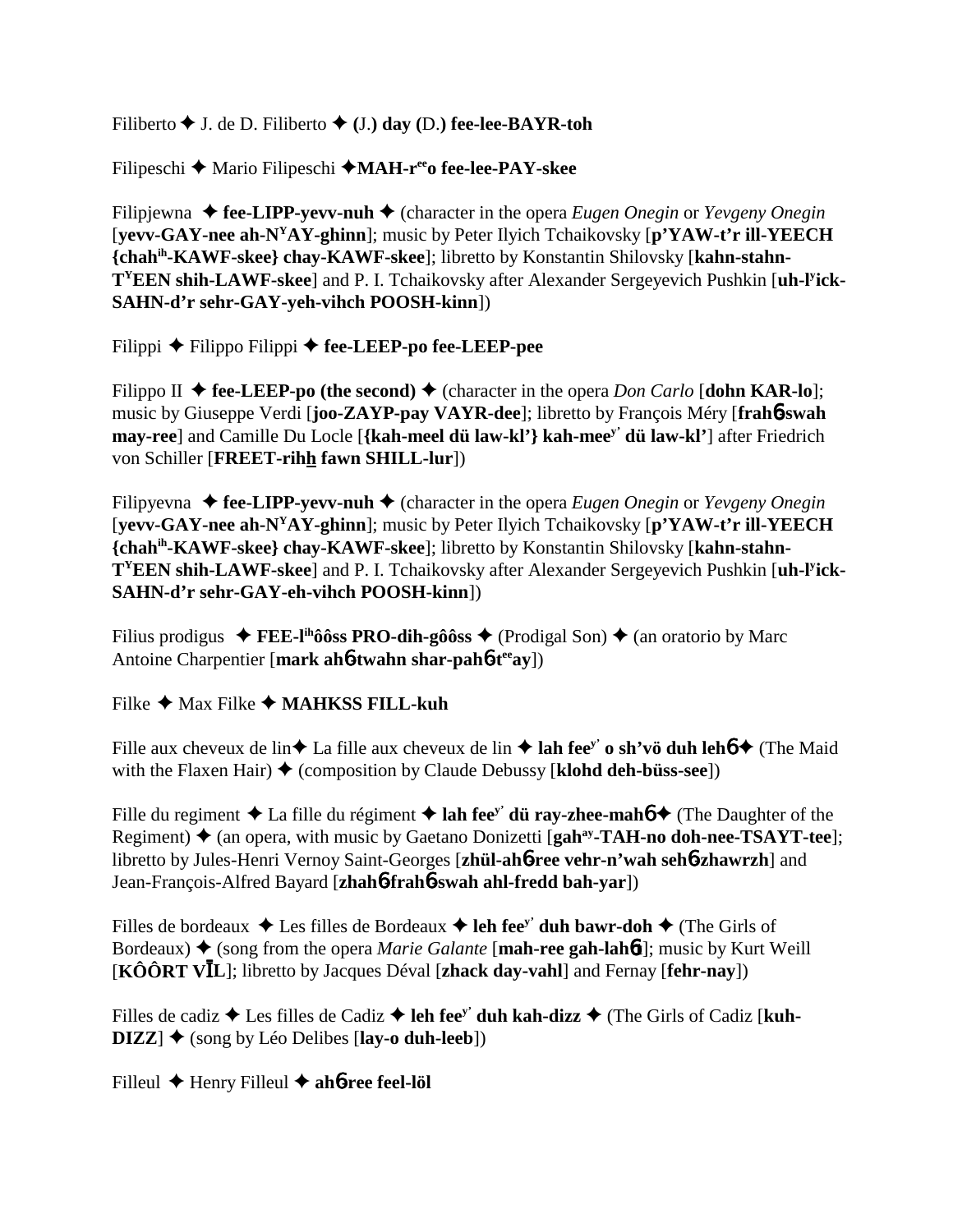Filli se veder potessi il core  $\triangle$  O Filli, se veder potessi il core  $\triangle$  o **FEEL-lee, say VAY-dayr po-TAYSS-seel KO-ray**  $\triangleleft$  (madrigal [MADD-rih-gull] by Johann Grabbe [yo-HAHN] **GRAHB-buh**])

Filtz **→** Anton Filtz **→ AHN-toh<sup>oh</sup>n FILLTSS** → (known also as Johann [**YO-hahn**] Anton Filtz)

Finagin ◆ Alexei Finagin ◆ ah-l<sup>y</sup>ick-SAY<sup>EE</sup> fih-NAH-ghinn

Finale presto e fogoso  $\blacklozenge$  Finale: presto e fogoso  $\blacklozenge$  **fee-NAH-lay: PRAY-stoh ay fo-GO-zo**  $\blacklozenge$ (excerpt from *Sonata* [**so-NAH-tah**] by Alberto Ginastera [**ahl-VEHR-toh hee-nahss-TAYrah**])

Finalmente  $\triangle$  Ah! Finalmente!  $\triangle$  AH! fee-nahl-MAYN-tay!  $\triangle$  (excerpt from the opera *Tosca* [**TOH-skah**]; music by Giacomo Puccini [**JAH-ko-mo poo-CHEE-nee**]; libretto by Luigi Illica [**l ooEE-jee eel-LEE-kah**] and Giuseppe Giacosa [**joo-ZAYP-pay jah-KO-zah**] after Henri Murger [**ah**6**-ree mür-zhay**])

Finck  $\blacklozenge$  Heinrich Finck  $\blacklozenge$  **HN-rihh FIHNGK** 

Finck  $\blacklozenge$  Henry T. Finck  $\blacklozenge$  **HENN-ree T. FIHNGK**  $\blacklozenge$  (known also as Henry Theophilus [**thee-AH-fih-luss**] Finck)

Finck Hermann Finck **HEHR-mahn FIHNGK**

Finckel Chris Finckel **KRISS FIHNG-k'l**

Findeisen ◆ Nikolai Findeisen ◆ n<sup>y</sup>**ee-kah-LAH<sup>IH</sup> finn-DAY-senn ◆** (known also as Nikolai Fyodorovich [**f'YAW-duh-ruh-vihch**] Findeisen)

Findeisen **→** Otto Findeisen ◆ AWT-toh finn-T**I**-zunn

Findeyzen ◆ Nikolay Findeyzen ◆ n<sup>y</sup>ee-kah-LAH<sup>IH</sup> finn-DAY-zenn

Finel  $\triangle$  Paul Finel  $\triangle$  pohl fee-nell

Fineshriber ◆ Craig Fineshriber ◆ KRAYG F**I**N-shr**ī**-bur

Finetti Giacomo Finetti **JAH-ko-mo fee-NAYT-tee**

Finger Gottfried Finger **GAWT-freet FIHNG-ur**

Fingerhut **←** Margaret Fingerhut ← MAR-guh-rutt FIHNG-gur-hutt

Fink Christian Fink **KRIH-stihahn FIHNGK**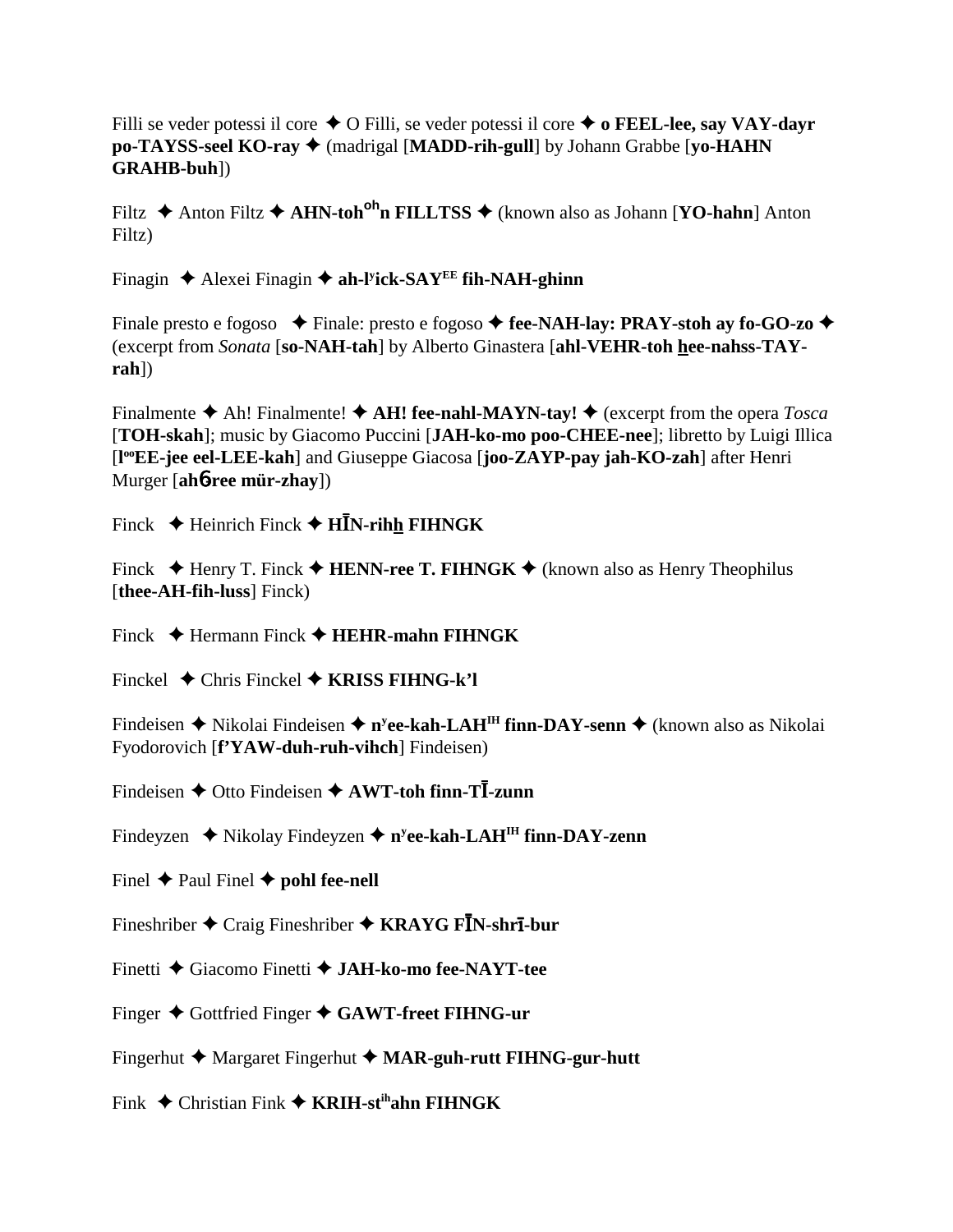Fink  $\triangle$  Gottfried Wilhelm Fink  $\triangle$  GAWT-freet VILL-hellm FIHNGK  $\triangle$  (known also as Christian [**KRIH-stihahn**] Gottfried Wilhelm Fink)

Finke ◆ Fidelio F. Finke ◆ fee-DAY-l<sup>ih</sup>o (F.) **FIHNG-kuh** ◆ (known also as Fidelio Fritz Finke [**fee-DAY-liho FRITTSS FIHNG-kuh**] and Fidelio Friedrich [**FREET-rihh**] Finke)

Finke Martin Finke **MAR-teen FIHNG-kuh**

Finko ◆ David Finko ◆ {DAY-vudd FINN-ko} dah-VEET finn-KAW

Finlandia ◆ {finn-LANN-d<sup>ih</sup>uh} FINN-lahn-d<sup>ih</sup>ah ◆ (composition by Jean Sibelius [zhah**6** sih-**BAY-lihôôss**])

Finnila Birgit Finnilä **BEER-ghitt FEEN-nih-lah**

Finnissy ◆ Michael Finnissy ◆ M**I-kull FINN-niss-see** ◆ (known also as Michael Peter [PEE**tur**] Finnissy)

Fino Giocondo Fino **jo-KOHN-doh FEE-no**

Finora in questa camera  $\blacklozenge$  Finóra in questa camera  $\blacklozenge$  fee-NO-rah een k<sup>oo</sup>AY-stah KAH-may**rah**  $\triangle$  (excerpt from the opera *Il barbiere di Siviglia* [eel bar-b<sup>ee</sup>AY-ray dee see-VEE-l<sup>ee</sup>ah] — *The Barber of Seville* [**suh-VILL**]; music by Gioachino Rossini [**j ohah-KEE-no rohss-SEE-nee**]; libretto by Cesare Sterbini [**chay-ZAH-ray stayr-BEE-nee**] after Pierre-Augustin Caron de Beaumarchais [p<sup>ee</sup>ehr-o-güss-teh**6** kah-raw6 duh bo-mar-sheh] and Giuseppe Petrosellini [joo-**ZAYP-pay pay-tro-zayl-LEE-nee**])

Finscher ◆ Ludwig Finscher ◆ **LOOT-vihh FINN-shur** 

Finta giardiniera ◆ La finta giardiniera ◆ **lah FEEN-tah jar-dee-n<sup>ee</sup>AY-rah** ◆ (*The Pretended Garden Girl*, an opera, with music by Wolfgang Amadeus Mozart [**VAWLF-gahng ah-mah-**DAY-ôôss MO-tsart]; libretto by Ranieri Calzabigi (?) [rah-n<sup>ee</sup>AY-ree kahl-tsah-BEE-jee], revised by Marco Coltellini [**MAR-ko kohl-tayl-LEE-nee**])

Finucane ◆ Tom Finucane ◆ **TAHM FIH-nuh-kunn** 

Finzi ◆ Gerald Finzi ◆ **JEH-rulld FINN-zih** ◆ (known also as Gerald Raphael [**RA-fee-ull**] Finzi)

Finzi Graciane Finzi **grah-seeahn feh**6**-zee**

Fiocco **→** Jean-Joseph Fiocco → zhah**6-zho-zeff f<sup>ee</sup>ohk-ko** 

Fiocco ◆ Joseph-Hector Fiocco ◆ zho-zeff-eck-tawr f<sup>ee</sup>ohk-ko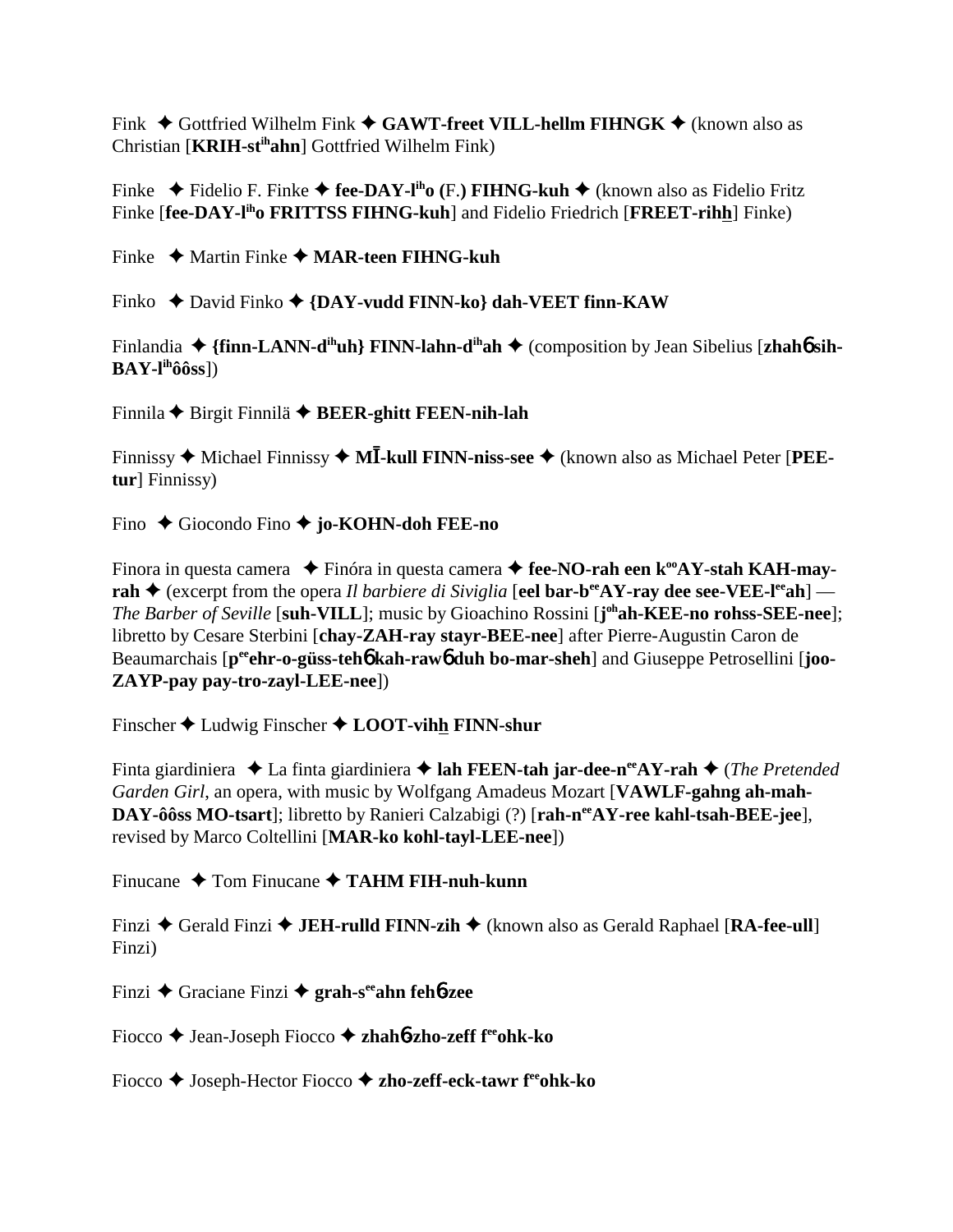Fiocco ◆ Pietro Antonio Fiocco ◆ peeAY-tro ahn-TAW-n<sup>ee</sup>o f<sup>ee</sup>OHK-ko

Fiolaire  $\triangle$  Lo fiolaire  $\triangle$  **lo f<sup>ee</sup>aw-lehr**  $\triangle$  (The Spinner)  $\triangle$  (folk song of the Auvergne [**ovehrn<sup>y'</sup>**] from a collection of folk songs by Luciano Berio  $[loo\text{-}CHAH\text{-}no\,BAY\text{-}r<sup>ee</sup>o])$   $\blacklozenge$  (excerpt from *Chants d'Auvergne* [**shah**6 **doh-vehrny'**] — *Songs of the Auvergne* [**o-vehrny'**], French folk songs collected by Joseph Canteloube [**zho-zeff kah**6**-t'lôôb**])

Fioravanti ◆ Valentino Fioravanti ◆ vah-layn-TEE-no f<sup>ee</sup>o-rah-VAHN-tee

Fioravanti Vincenzo Fioravanti **veen-CHAYN-tso feeo-rah-VAHN-tee**

Fiordiligi ◆ **f**<sup>re</sup>**ohr-dee-LEE-jee** ◆ (character in the opera *Così fan tutte* [**ko-ZEE fahn TOOT-tay**] — *All Women Do the Same*; music by Wolfgang Amadeus Mozart [**VAWLF-gahng ah-mah-DAY-ôôss MO-tsart**] and libretto by Lorenzo da Ponte [**lo-RAYN-tso dah POHNtay**])

Fiorella  $\triangle$  f<sup>re</sup>o-RAYL-lah  $\triangle$  (character in the opera *Les brigands* [leh bree-gah6] — *The Brigands* [**BRIH-gunndz**]; music by Jacques Offenbach [**ZHACK AWF-funn-bahk**]; libretto by Henri Meilhac [**ah**6**-ree meh-yack**] and Ludovic Halévy [**lü-daw-veek ah-lay-vee**])

Fiorello ◆ **f<sup>re</sup>o-RAYL-lo ◆** (character in the opera *Il barbiere di Siviglia* [**eel bar-b<sup>ee</sup>AY-ray dee see-VEE-l<sup>ee</sup>ah**] — *The Barber of Seville* [suh-VILL]; music by Gioachino Rossini [j<sup>oh</sup>ah-**KEE-no rohss-SEE-nee**]; libretto by Cesare Sterbini [**chay-ZAH-ray stayr-BEE-nee**] after Pierre-Augustin Caron de Beaumarchais [peent-o-güss-teh**6** kah-raw**6** duh bo-mar-sheh] and Giuseppe Petrosellini [**joo-ZAYP-pay pay-tro-zayl-LEE-nee**])

Fiori ◆ Mario Dei Fiori ◆ MAH-r<sup>ee</sup>o DAY<sup>EE</sup> f<sup>ee</sup>O-ree

Fiorillo Dante Fiorillo **DAHN-tee fiho-RILL-lo**

Fiorillo ◆ Federigo Fiorillo ◆ fay-day-REE-go f<sup>ee</sup>o-REEL-lo

Fiorillo Ignazio Fiorillo **eeg-NAH-tseeo feeo-REEL-lo**

Fiorin fiorello ◆ f<sup>ee</sup>O-reen f<sup>ee</sup>o-RAYL-lo ◆ (song by Mendes [MAYN-dayss] and Mascheroni [**mah-skay-RO-nee**])

Fique ◆ Karl Fiqué ◆ **KARL fee-KAY** 

Firkusny ◆ Rudolf Firkušný ◆ {ROO-dawlf fur-KUSS-nee} RÔÔ-dawlf FIHR-kôôsh-nee

Firpo  $\blacklozenge$  **R.** Firpo  $\blacklozenge$  **(R.) FEER-po** 

Fis dur  $\div$  Fis Dur  $\div$  **FISS DOOR**  $\div$  (key of F sharp major, German designation)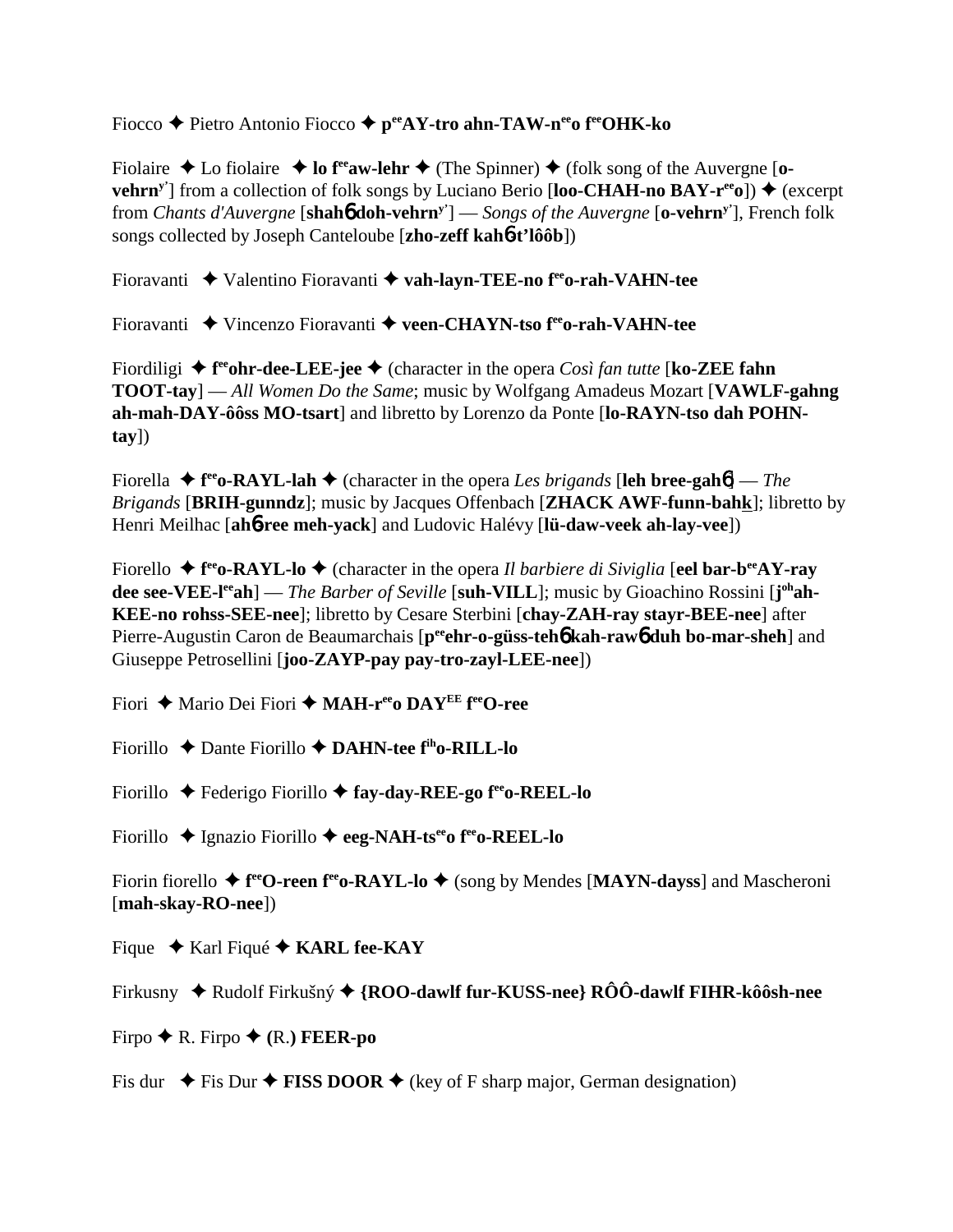Fis moll  $\blacklozenge$  fis Moll  $\blacklozenge$  FISS MAWL  $\blacklozenge$  (key of f sharp minor, German designation)

Fischer  $\triangleq$  Ádám Fischer  $\triangleq$  AH<sup>AH</sup>-dah<sup>ah</sup>m FIH-shehr

Fischer  $\triangle$  Annie Fischer  $\triangle$  AHN-nee FIH-shehr

Fischer  $\triangleleft$  Carl Fischer  $\triangleleft$  KARL FIH-shur

Fischer  $\triangle$  Der Fischer  $\triangle$  dayr FIH-shur  $\triangle$  (The Fisher)  $\triangle$  (poem by Johann Wolfgang von Goethe [yo-HAHN VAWLF-gahng fawn GÖ-tuh] set to music by Franz Schubert [FRAHNTSS SHOO-bert])

Fischer  $\triangleleft$  Edwin Fischer  $\triangleleft$  ETT-vinn FIH-shur

Fischer  $\triangle$  Emil Fischer  $\triangle$  AY-meel FIH-shur  $\triangle$  (known also as Emil Friedrich August [FREET-rihh  $AH^{00}$ -gôôst] Fischer)

Fischer  $\triangle$  Erich Fischer  $\triangle$  AY-rihh FIH-shur

- Fischer  $\blacklozenge$  György Fischer  $\blacklozenge$  JÖRJ FIH-shehr
- Fischer  $\blacklozenge$  Irwin Fischer  $\blacklozenge$  UR-wunn FIH-shur

Fischer  $\triangleq$  Iván Fischer  $\triangleq$  IH-vah<sup>ah</sup>n FIH-sher

Fischer  $\triangle$  Jan Fischer  $\triangle$  YAHN FIH-shur  $\triangle$  (known also as Jan Frank [FRAHNGK] Fischer)

Fischer  $\blacklozenge$  Johann Caspar Ferdinand Fischer  $\blacklozenge$  YO-hahn KAH-spar FEHR-tee-nahnt FIHshur

Fischer  $\triangle$  Joseph Fischer  $\triangle$  {JO-zuff FIH-shur} YOH<sup>OH</sup>-zeff FIH-shur

Fischer  $\triangle$  Kurt von Fischer  $\triangle$  KÔÔRT fawn FIH-shur

Fischer  $\triangleleft$  Ludwig Fischer  $\triangleleft$  LOOT-vihh FIH-shur  $\triangleleft$  (known also as Johann Ignaz [YOhahn IGG-nahtss] Ludwig Fischer)

Fischer ♦ Michael Gottard Fischer ♦ MIH-hah-ell GAWT-tart FIH-shur

Fischer  $\triangle$  Res Fischer  $\triangle$  RAYSS FIH-shur  $\triangle$  (known also as Maria Theresia Fischer [mah- $REE-ah$  tay-RAY-z<sup>ih</sup>ah FIH-shur])

Fischer  $\blacklozenge$  Thierry Fischer  $\blacklozenge$  teen-ree FIH-shur

Fischer  $\blacklozenge$  Wilhelm Fischer  $\blacklozenge$  VILL-hellm FIH-shur  $\blacklozenge$  (known also as Wilhelm Robert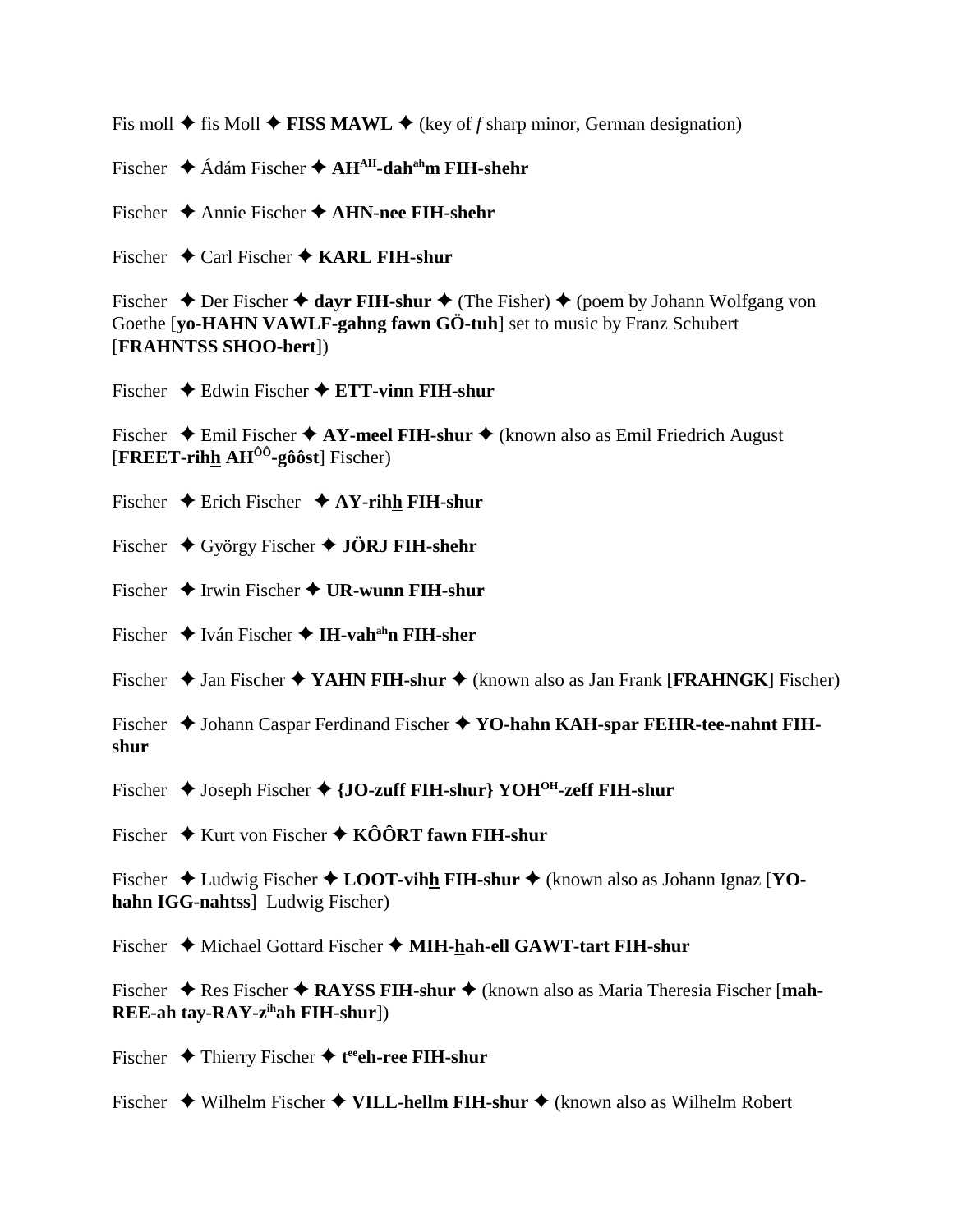# [ROH<sup>OH</sup>-bert] Fischer)

Fischer  $\blacklozenge$  William G. Fischer  $\blacklozenge$  WILL-I<sup>th</sup>umm G. FIH-shur  $\blacklozenge$  (known also as William Gustavus [guss-TAH-vuss] Fischer)

Fischer dieskau ◆ Dietrich Fischer-Dieskau ◆ DEE-trihh FIH-shur-DEE-skah<sup>ôô</sup> ◆ (known also as Albert [AHL-pert] Dietrich Fischer-Dieskau)

Fischer kunz  $\triangle$  Annemarie Fischer-Kunz  $\triangle$  AHN-nuh-mah-ree FIH-shur-KÔÔNTSS

Fischerknabe  $\rightarrow$  Der Fischerknabe  $\rightarrow$  dayr FIH-shur-k'nah<sup>ah</sup>-buh  $\rightarrow$  (The Fisher Boy)  $\rightarrow$ (composition by Franz Liszt [FRAHNZ LISST])

Fischermadchen  $\triangle$  Das Fischermädchen  $\triangle$  dahss FIH-shur-mett-hunn  $\triangle$  (The Fisher Girl)  $\triangle$ (poem by Heinrich Heine [HIN-rihh HI-nuh] set to music by Franz Schubert [FRAHNTSS] **SHOO-bert**] in his *Schwanengesang* [**SHVAH**<sup>AH</sup>-nunn-guh-zahng] — *Swan Song*)

Fischerstochter  $\triangle$  Die Fischerstochter  $\triangle$  dee FIH-shurss-tawh-tur  $\triangle$  (The Fisherman's Daughter)  $\blacklozenge$  (composition by Franz Liszt [FRAHNZ LISST])

Fischerweise  $\blacklozenge$  FIH-shur-vi-zuh  $\blacklozenge$  (composition by Franz Schubert [FRAHNTSS SHOObert])

Fisches nachtgesang  $\triangle$  Fisches Nachtgesang  $\triangle$  FIH-shuss NAHKT-guh-zahng  $\triangle$  (excerpt from Galgenliederen [GAHL-gunn-lee-duh-runn] by Henri Zagwijn [HENN-ree ZAHK $wayn$ ])

Fischhof  $\triangle$  Joseph Fischof  $\triangle$  YOH<sup>OH</sup>-zeff FIH-shawf

Fiser  $\triangle$  Luboš Fišer  $\triangle$  LÔÔ-bawsh FIH-shehr

Fisher  $\triangle$  Gillian Fisher  $\triangle$  JILL-l<sup>ih</sup>unn FIH-shur

Fissore  $\triangle$  Enrico Fissore  $\triangle$  ayn-REE-ko feess-SO-ray

Fissot  $\triangle$  Alexis-Henri Fissot  $\triangle$  ah-leck-see-ah6-ree feess-so

Fistoulari ◆ Anatole Fistoulari ◆ ah-nah-TAW-lee fiss-tôô-LAH-ree

Fistula  $\blacklozenge$  fee-STOO-lah  $\blacklozenge$  (pan flute)

Fitelberg  $\triangle$  Gregor Fitelberg  $\triangle$  GREH-gawr FIH-tell-berg  $\triangle$  (Americanized spelling; this Latvian National was identified mostly with Poland, where he was known as Grzegorz Fitelberg [JEH-gawrsh FEE-tell-behrk]; in Latvia, he would be known as Gregors Fitelbergs [GREHgawrss FIH-tell-bergss])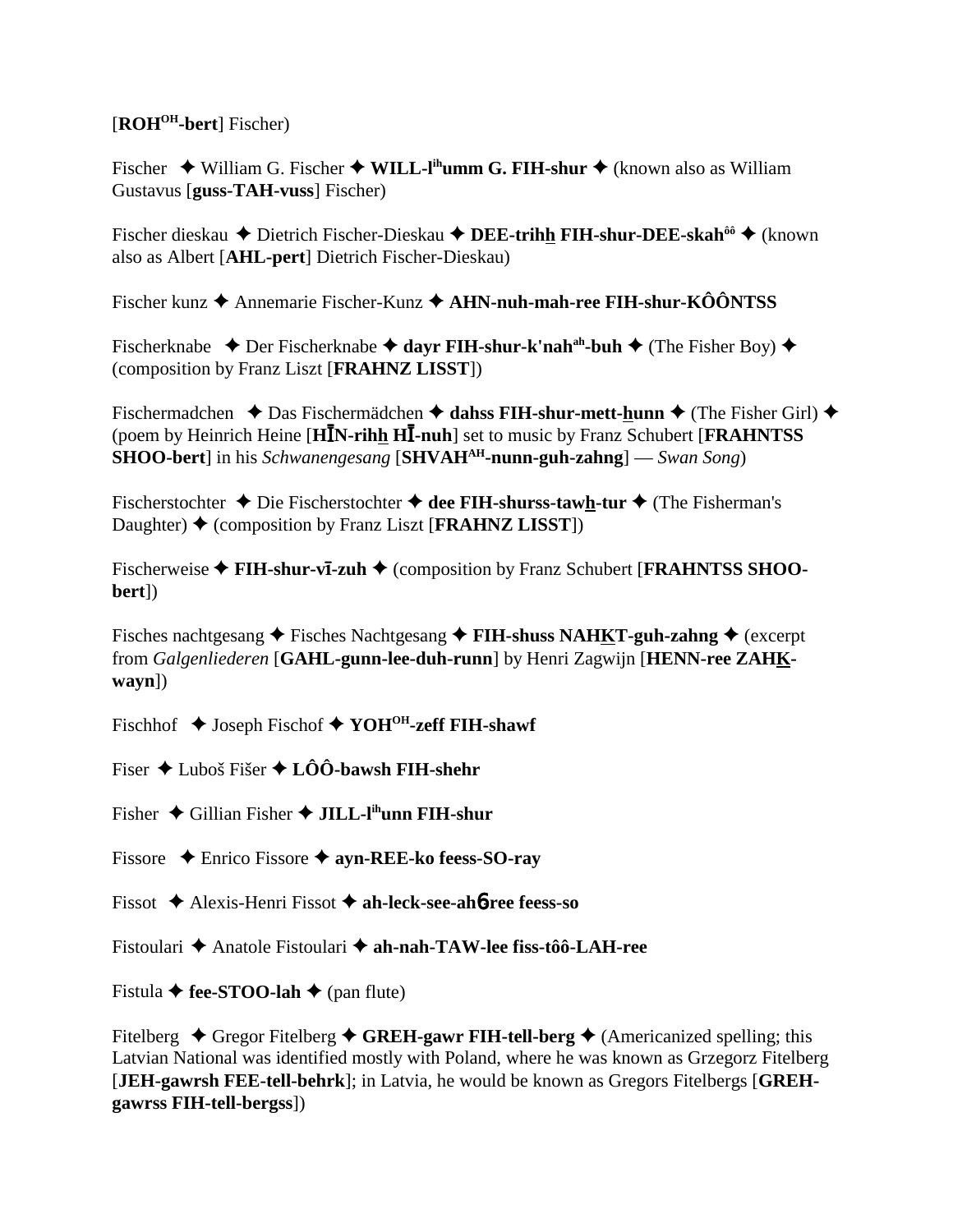Fitelberg  $\triangle$  Jerzy Fitelberg  $\triangle$  YEHR-zih FEE-tell-behrk

Fitzenhagen  $\triangle$  Wilhelm Fitzenhagen  $\triangle$  VILL-hellm FITT-tsunn-hah-gunn  $\triangle$  (known also as Karl Friedrich [KARL FREET-rihh] Wilhelm Fitzenhagen)

Fitzwilliam  $\blacklozenge$  Viscount Richard Fitzwilliam  $\blacklozenge$  V**I**-kovnt RIH-churd fittss-WILL-l<sup>ih</sup>umm

Fiume  $\triangle$  Orazio Fiume  $\triangle$  o-RAH-ts<sup>ee</sup> of read only

Fizdale  $\triangle$  Robert Fizdale  $\triangle$  RAH-burt FIZZ-dale

Fieldstad  $\triangle$  Øivin Fieldstad  $\triangle$  Ö<sup>IH</sup>-vinn f'YELL-stah

Fieldsted  $\triangle$  Jane Fieldsted  $\triangle$  JAYN f'YELL-stedd

Flagello ◆ Ezio Flagello ◆ EH-ts<sup>ee</sup>o fluh-JELL-lo ◆ (known also as Ezio Domenico [duh-**MEH-nih-ko**] Flagello)

Flagello  $\triangle$  Nicolas Flagello  $\triangle$  NIH-kuh-luss fluh-JELL-lo  $\triangle$  (known also as Nicolas Oreste [aw-RESST] Flagello)

Flagstad ◆ Kirsten Flagstad ◆ {KIHR-stunn FLAGG-stadd} HIHSH-t'n FLAHG-stah ◆ (known also as Kirsten Målfrid [MAWL-freed] Flagstad)

Flamengo  $\triangle$  Arnoldo Flamengo  $\triangle$  ar-NOHL-doh flah-MAYN-go  $\triangle$  (known also as Arnold von Bruck [ar-NOHLT vunn BRÜK], Arnold von Brouck [BR $\hat{O} \hat{O} K$ ], and Arnold de Bruges  $[\text{ar-NOHL}$  deh brüzh $])$ 

Flament  $\triangle$  Édouard Flament  $\triangleq$  av-d<sup>ôô</sup>ar flah-mahó

Flamig  $\blacklozenge$  Martin Flämig  $\blacklozenge$  MAR-teen FLAY-mihh

Flammis orci  $\blacklozenge$  FLAHM-miss OHR-chih  $\blacklozenge$  (section of *Stabat Mater* [STAH-baht MAHtehr] set to music by Franz Joseph Haydn [FRAHNTSS YOH<sup>OH</sup>-zeff  $H\bar{I}$ -d'n])

Flautino  $\triangle$  flah<sup>oo</sup>-TEE-no  $\triangle$  (small flute)

Flaxland  $\triangle$  Gustave-Alexandre Flaxland  $\triangle$  güss-tahv-ah-leck-saho-dr' flahkss-laho

Fleagle  $\triangle$  John Fleagle  $\triangle$  JAHN FLEE-g'l

Flecha ◆ Mateo Flecha ◆ mah-TAY-o FLAY-chah

Fleck  $\triangleleft$  Ludwig Fleck  $\triangleleft$  LOOT-vihh FLECK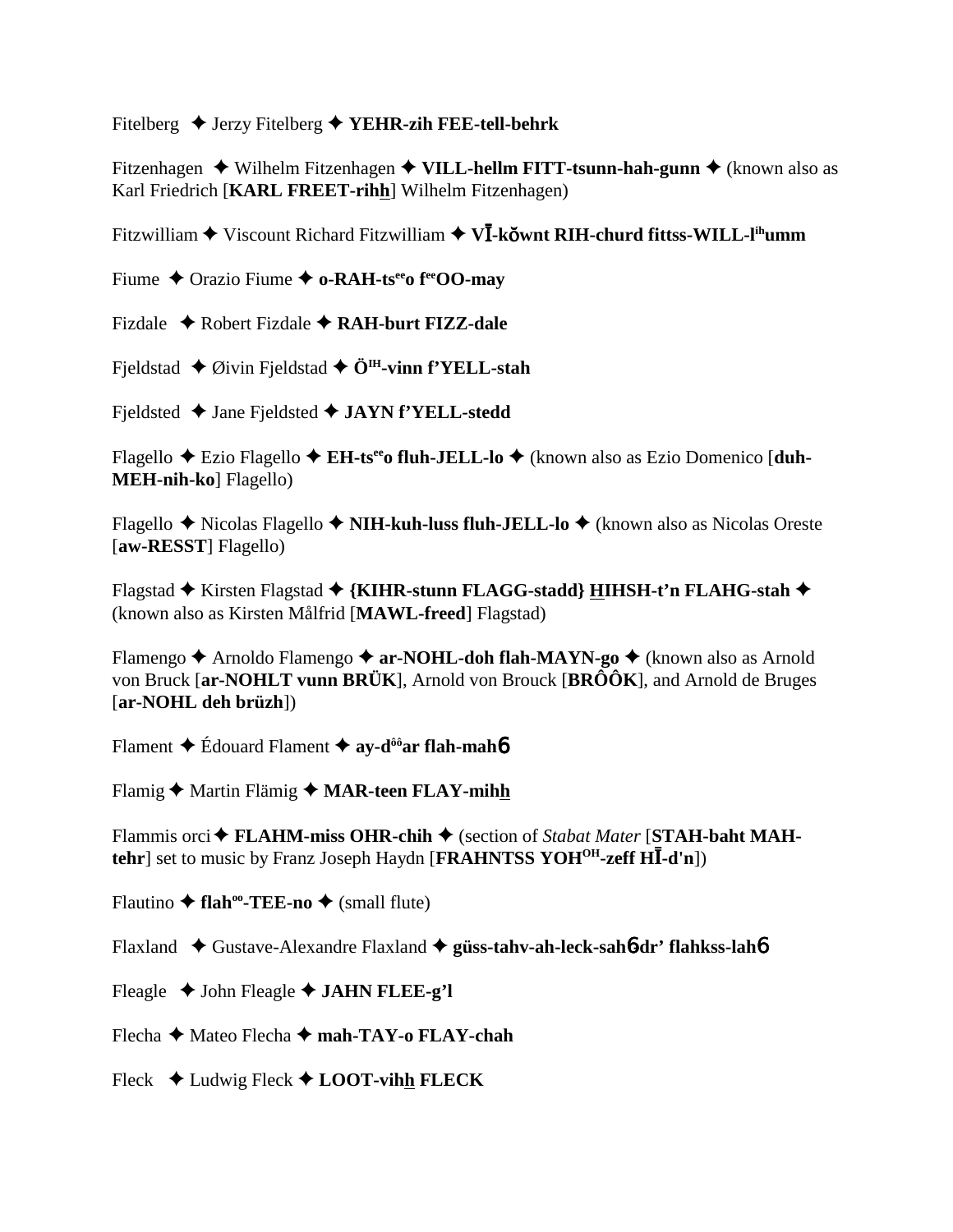Fledermaus  $\triangle$  Die Fledermaus  $\triangle$  dee FLAY-dur-mah<sup> $\hat{\theta}$ os  $\triangle$  (The Bat)  $\triangle$  (an operetta; music</sup> by Johann Strauss II [YO-hahn SHTRAH<sup>ÔÔ</sup>SS II]; libretto by Carl Haffner [KARL HAHFnur] and Richard Genée [RIH-hart zhuh-nay] after Henri Meilhac [ah6-ree meh-yack] and Ludovic Halévy [lü-daw-veek ah-lay-vee])

Fledermauschen  $\triangle$  Fledermäuschen  $\triangle$  FLAY-dur-moy-shunn  $\triangle$  (A Little Bat Music)  $\triangle$ (medley from the operetta *Die Fledermaus* [dee FLAY-dur-mah<sup> $\hat{00}$ </sup>ss] — *The Bat*; with music by Johann Strauss II [YO-hahn SHTRAH<sup>ÔÔ</sup>SS II]; libretto by Carl Haffner [KARL HAHF-nur] and Richard Genée [RIH-hart zhuh-nay] after Henri Meilhac [ah6-ree meh-yack] and Ludovic Halévy [lü-daw-veek ah-lay-vee])

Flegier  $\triangle$  Ange Flégier  $\triangle$  ahozh flav-zh<sup>ee</sup> av

Fleischer  $\triangle$  Anton Fleischer  $\triangle$  AHN-tawn FLI-shehr

Fleischer  $\triangle$  Oskar Fleischer  $\triangle$  AWSS-kar FLI-shur

Fleischmann  $\triangle$  Aloys Fleischmann  $\triangle$  A-loyss FLASH-munn

Fleischmann  $\triangle$  Ernest Fleischmann  $\triangle$  {UR-nusst FLASH-munn} EHR-nesst FLISH-mahn  $\triangle$ (known also as Ernest Martin [{MAR-t'n} MAR-teen] Fleischmann)

Fleischmann  $\blacklozenge$  Werner Fleischmann  $\blacklozenge$  VEHR-nur FLISH-mahn

Fleisher  $\triangle$  Edwin A. Fleisher  $\triangle$  EDD-wunn A. FLA-shur  $\triangle$  (known also as Edwin Adler [ADD-lur] Fleisher)

Fleisher  $\triangle$  Leon Fleisher  $\triangle$  LEE-ahn FLA-shur

Flem  $\triangle$  Paul Le Flem  $\triangle$  pohl luh flaho

Fleming  $\triangle$  Christopher Le Fleming  $\triangle$  KRISS-tuh-fur luh FLEH-ming  $\triangle$  (known also as Christopher Kaye [KAY] Le Fleming)

Flesch  $\bigstar$  Carl Flesch  $\bigstar$  KARL FLEHSH

Fleta  $\blacklozenge$  Miguel Fleta  $\blacklozenge$  mee-GHELL FLAY-tah

Fleta  $\blacklozenge$  Pierre Fleta  $\blacklozenge$  p<sup>ee</sup>ehr fleh-tah

Flete fideles anime  $\blacklozenge$  Flete, fideles anime  $\blacklozenge$  FLAY-teh, fih-DAY-less UH-nih-meh  $\blacklozenge$  (Weep, faithful souls)  $\blacklozenge$  (excerpt from the 13th-century collection *Carmina Burana* [**kar-MEE-nah**] boo-RAH-nah])

Fleur des eaux  $\bullet$  La fleur des eaux  $\bullet$  lah flör deh-zo  $\bullet$  (The Flower of the Waters)  $\bullet$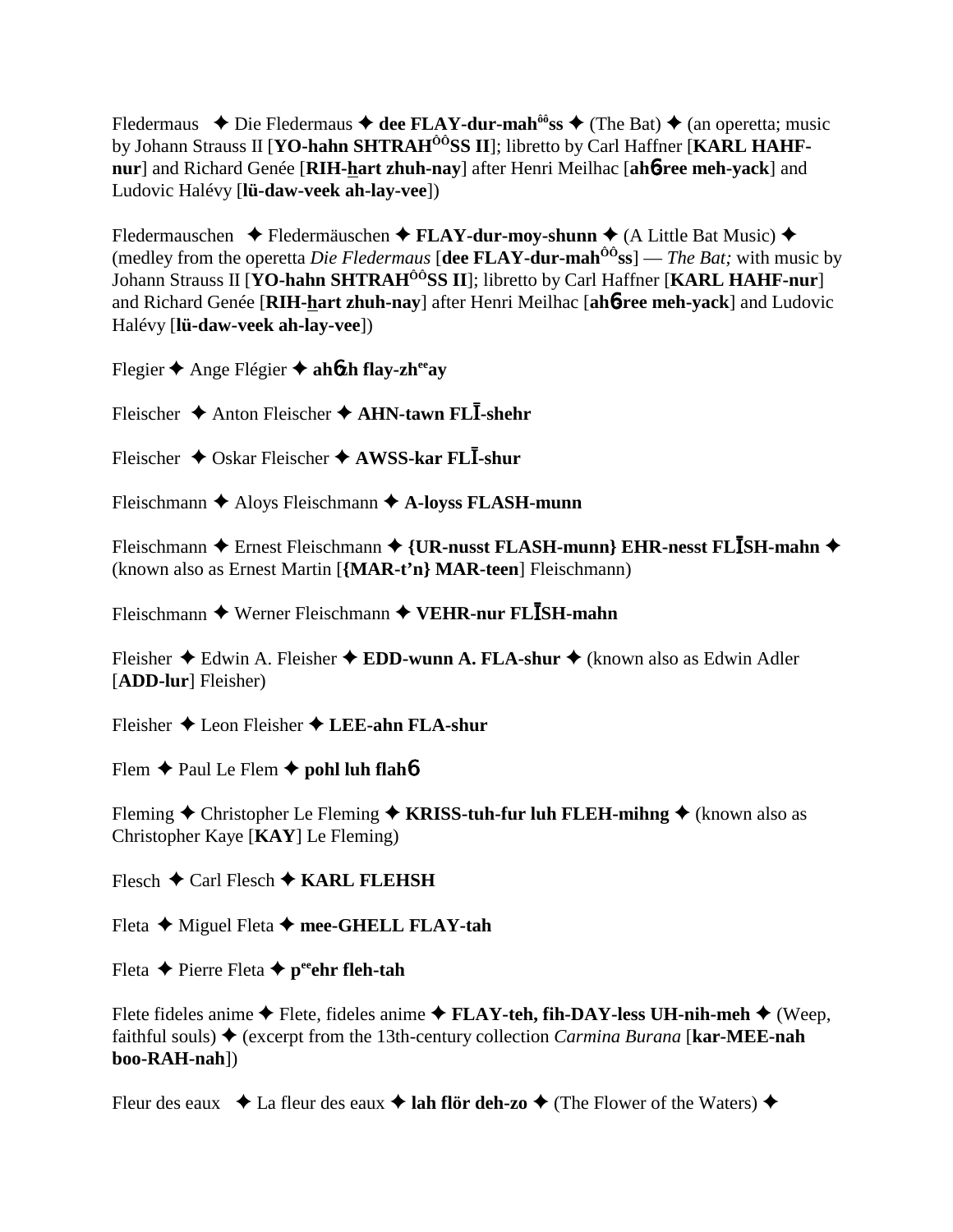(composition by Ernest Chausson [**ehr-nesst shohss-saw**6])

Fleur jetee  $\triangle$  Fleur jetée  $\triangle$  fl**ör zhuh-tay**  $\triangle$  (Discarded Flower)  $\triangle$  (poem by Armand Silvestre [**ar-mah**6 **seel-veh-str'**] set to music by Gabriel Fauré [**gah-breeell fo-ray**])

Fleur que tu mavais jetee La fleur que tu m'avais jetée **lah flör kuh tü mah-veh zhuh-tay**  $\triangle$  (Flower Song)  $\triangle$  (excerpt from the opera *Carmen* [**KAR-m'n**]; music by Georges Bizet [**zhawrzh bee-zay**]; libretto by Henri Meilhac [**ah**6**-ree meh-yack**] and Ludovic Halévy [**lü-dawveek ah-lay-vee**])

Fleurs **→ flör →** (Flowers) ◆ (poem by Louise de Vilmorin [l<sup>ôô</sup>eez duh veel-maw-reh<sup>o</sup>] set to music by Francis Poulenc [**frah**6**-seess pôô-lah**6**k**])

Fleurs et les arbres  $\triangle$  Les fleurs et les arbres  $\triangle$  leh flör ay leh-zar-br'  $\triangle$  (The Flowers and Trees) (song by Camille Saint-Saëns [**{kah-meel seh**6**-sah**6**ss} kah-meey' seh**6**-sah**6**ss**])

Fleury André Fleury **ah**6**-dray flö-ree** (known also as André Édouard Antoine Marie [**ay-dôôar ah**6**-twahn mah-ree**] Fleury)

Fleury Benois Fleury **beh-n'wah flö-ree**

Fleury Louis Fleury **l ôôee flö-ree** (known also as Louis François [**frah**6**-swah**] Fleury)

Flickan kom ifran sin alsklings mote Flickan kom ifrån sin älsklings möte  **FLEE-kahn kôôm EE-frahn seen ELLSS-klihngss MÖ-tuh ♦** (The Tryst) ♦ (poem by Johan Ludvig Runeberg [**YOO-hahn LÜD-vigg RÜ-neh-bary'**] set to music by Jean Sibelius [**zhah**6 **sih-BAYl ihôôss**])

Fliege voglein ◆ Fliege Voglein ◆ FLEE-guh FAWK-l**In** ◆ (Fly, Little Bird, Fly) ◆ (excerpt from *Mährische Duette* [**MAY-rih-shuh doo-ETT-tuh**] — *Moravian Duets* — by Antonín Dvořák [**AHN-taw-n<sup>y</sup>ee<sup>ee</sup>n d'VAW-<sup>r</sup>shah<sup>ah</sup>k**])

Fliegende hollander ◆ Der fliegende Holländer ◆ dayr FLEE-gunn-tuh HAWL-lenn-tur ◆ (The Flying Dutchman)  $\triangle$  (an opera, with music and libretto by Richard Wagner [**RIH-hart VAHG-nur**]; libretto after Heinrich Heine [**HN-rihh H-nuh**)

Fliegt heim  $\triangle$  **FLEEKT HIM**  $\triangle$  (Brünnhilde's [BRÜN-hill-tuh's] immolation)  $\triangle$  (excerpt from the opera *Götterdämmerung* [**GÖT-tur-temm-muh-rôông**] — *Twilight of the Gods;* music and libretto by Richard Wagner [**RIH-hart VAHG-nur**]; libretto after Siegfrieds Tod [**ZEEKfreets TOHT**] — *Siegfried's Death*)

Flipse Eduard Flipse **ay-dü art flipp-suh**

Floch Hervé le Floch **ehr-vay luh flawsh**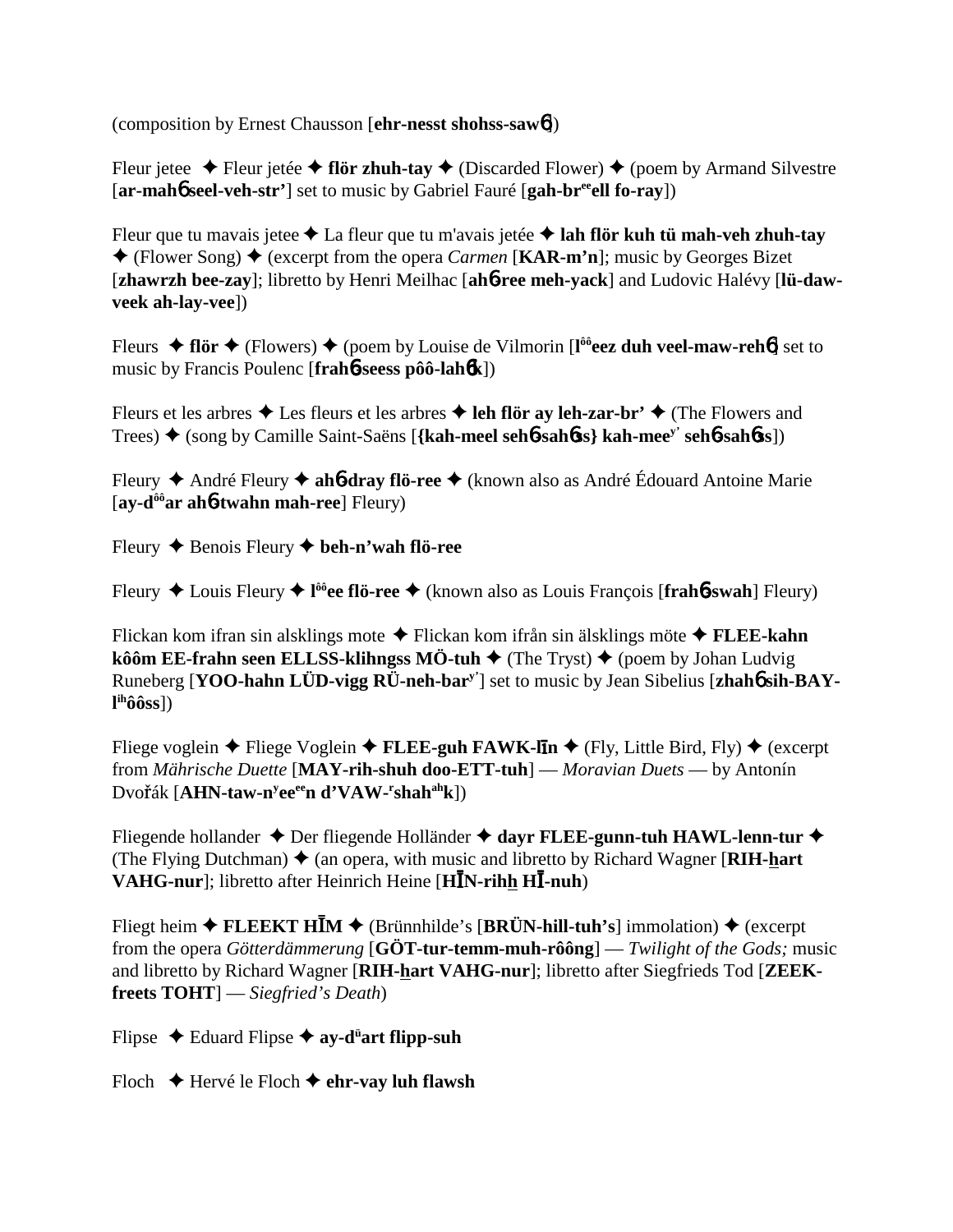Flodin  $\triangle$  Karl Flodin  $\triangle$  KARL FLAW-dinn  $\triangle$  (known also as Karl Theodor Flodin [KARL TAY-aw-dawr FLAW-dinn])

Floersheim  $\triangle$  Otto Floersheim  $\triangle$  AWT-toh FLÖR-shim

Floquet  $\triangle$  Étienne Joseph Floquet  $\triangleq$  ay-t<sup>ee</sup> enn zho-zeff flo-keh

Flor  $\triangle$  Claus Peter Flor  $\triangle$  KLAH<sup> $\hat{0}$ ÔSS PAY-tur FLOHR</sup>

Flor roja  $\div$  FLAWR RO-hah  $\div$  (Red Flower)  $\div$  (excerpt from Los gavilanes [lawss gah-vee-LAH-nayss] by Jacinto Guerrero [hah-THEEN-toh gayr-RAY-ro])

Flore  $\triangle$  flawr  $\triangle$  (character in *Le malade imaginaire* [luh mah-lahd ee-mah-zhee-nehr] — The *Hypochondriac* — a play by Jean-Baptiste Molière [**zhahó-bah-teest maw-l<sup>ee</sup>chr**], with music by Marc-Antoine Charpentier [mark-ah6-twahn shar-pah6-t<sup>ee</sup>ay)

Florentia  $\triangle$  Andreas de Florentia  $\triangle$  ahn-DRAY-ahss day flo-RAYN-t<sup>ee</sup> ah

Florentia  $\blacklozenge$  Giovanni de Florentia [**jo-VAHN-nee day flo-RAYN-t<sup>ee</sup>ah**])  $\blacklozenge$  (known also as Giovanni da Cascia [jo-VAHN-nee dah KAH-shah])

Florentia ◆ Johannes de Florentia ◆ yo-HAHN-nuss day flo-RAYN-t<sup>ee</sup>ah

Flores  $\triangle$  Bernal Flores  $\triangle$  behr-NAHL FLO-rayss

Flores  $\triangle$  Las flores  $\triangle$  lahse FLO-rayss  $\triangle$  (a medieval song of the Jews who were expelled from Spain in 1492 and who settled in Morocco)

Florestan  $\triangle$  flaw-ruh-stah $\phi$  (excerpt from the suite *Carnaval* [kar-nah-vahl] — *Carnival* by Robert Schuman [ROH<sup>OH</sup>-bert SHOO-mahn])

Floret silva  $\triangle$  FLO-rett SEEL-vuh  $\triangle$  (The noble woods are burgeoning)  $\triangle$  (exerpt from *Primo Vere* [PREE-mo VAY-ray] — Spring — a series of poems from the 13th-century manuscript Carmina Burana [kar-MEE-nah boo-RAH-nah] set to music by Carl Orff [KARL AWRF])

Floret silva nobilis  $\triangle$  FLO-rett SEEL-vuh NO-bih-liss  $\triangle$  (The noble woods are burgeoning)  $\triangle$  (excerpt from *Primo Vere* [**PREE-mo VAY-ray**] — *Spring* — a series of poems from the 13th-century manuscript Carmina Burana [kar-MEE-nah boo-RAH-nah] set to music by Carl Orff [KARL AWRF])

Floria amore sei tu  $\triangle$  Floria! — Amore. — Sei tu?  $\triangle$  FLO-r<sup>ee</sup>ah! — ah-MO-ray. — say<sup>ee</sup> **TOO?**  $\blacklozenge$  (excerpt from the opera *Tosca* [**TOH-skah**]; music by Giacomo Puccini [JAH-ko-mo] poo-CHEE-nee]; libretto by Luigi Illica [l<sup>oo</sup>EE-jee eel-LEE-kah] and Giuseppe Giacosa [joo-ZAYP-pay jah-KO-zah] after Henri Murger [ah6-ree mür-zhay])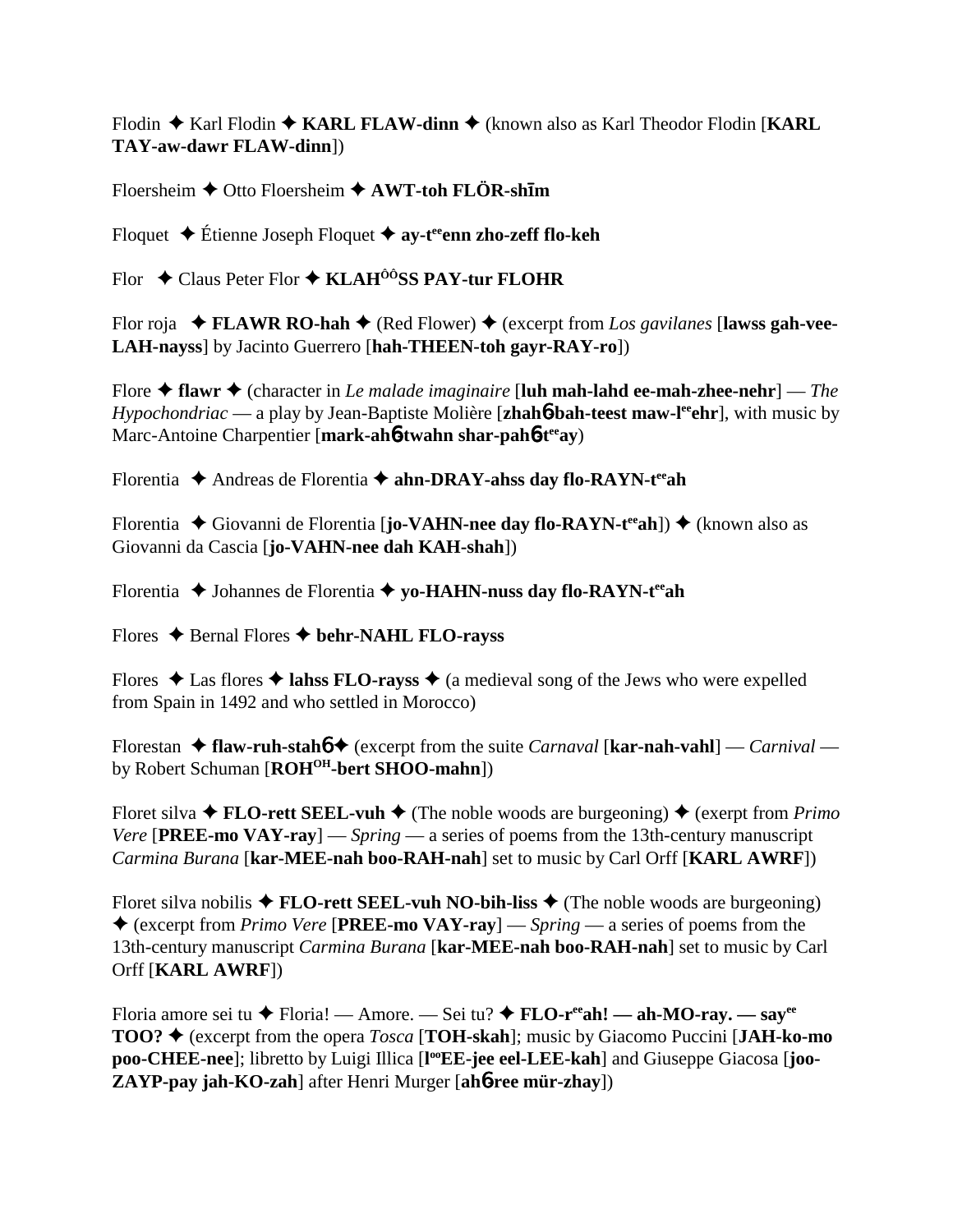Floria tosca  $\bullet$  FLO-r<sup>ee</sup>ah TOH-skah  $\bullet$  (character in the opera *Tosca* [TOH-skah]; music by Giacomo Puccini [JAH-ko-mo poo-CHEE-nee]; libretto by Luigi Illica [l<sup>oo</sup>EE-jee eel-LEE-kah] and Giuseppe Giacosa [joo-ZAYP-pay jah-KO-zah] after Henri Murger [ah6-ree mür-zhay])

Floridia  $\blacklozenge$  Pietro Floridia  $\blacklozenge$  p<sup>ee</sup>AY-tro flo-REE-d<sup>ee</sup>ah

Florimo ◆ Francesco Florimo ◆ frahn-CHAY-sko flo-REE-mo

Florindo e fedele  $\triangle$  Se Florindo è fedele  $\triangle$  say flo-REEN-doh ay fay-DAY-lay  $\triangle$  (If Florindo is Faithful)  $\blacklozenge$  (song by Antonio Lotti [ahn-TAW-n<sup>ee</sup>o LOHT-tee])

Florio  $\triangle$  Caryl Florio  $\triangle$  KA-rill FLAW-r<sup>ih</sup>o

Floros  $\triangle$  Constantin Floros  $\triangle$  kahn-stahn-DEEN FLAW-russ  $\triangle$  (the first name of this Greek National is known as Constantinos [kahn-stahn-DEE-nohss] in Greece)

Flos regalis  $\triangle$  flohss ray-GAH-liss  $\triangle$  (section of a Latin mass by an anonymous 13th- or 14thcentury composer)  $\triangleleft$  (anonymous English composition, 13th century)

Flosman  $\blacklozenge$  Oldr̃ich Flosman  $\blacklozenge$  OLD-'shihk FLAWSS-mahn

Flosshilde  $\triangleleft$  flawss-HILL-tuh  $\triangleleft$  (one of the Rhine maidens from the opera *Das Rheingold* [dahss RIN-gawlt], music and libretto by Richard Wagner [RIH-hart VAHG-nur])

Flosst mein heiland  $\triangle$  Flösst, mein Heiland  $\triangle$  FLÖSST, min HĪ-lahnt  $\triangle$  (Christmas oratorio by Johann Sebastian Bach [YO-hahn {suh-BASS-t<sup>ih</sup>unn BAHK} zay-BAH-st<sup>ih</sup>ahn BAHK])

Flote  $\blacklozenge$  Flöte  $\blacklozenge$  FLÖ-tuh  $\blacklozenge$  (flute)

Floten und geigen  $\triangle$  Das ist ein Flöten und Geigen  $\triangle$  dahss isst in FLÖ-tunn ô ont GHI-gunn  $\blacklozenge$  (Flutes and Fiddles Are Playing)  $\blacklozenge$  (poem by Heinrich Heine [HIN-rihh HI-nuh] set to music by Robert Schumann [ROH<sup>OH</sup>-bert SHOO-mahn])

Flothuis  $\triangle$  Marius Flothuis  $\triangle$  MAH-r<sup>ih</sup>uiss FLAWT-hu<sup>r</sup>ss  $\triangle$  (known also as Marius Hendrikus) [HENN-drih-küss] Flothuis)

Flotow  $\blacklozenge$  Friedrich von Flotow  $\blacklozenge$  FREET-rihh fawn FLO-tawy  $\blacklozenge$  (known also as Friedrich Adolf Ferdinand [AH<sup>AH</sup>-dawlf FEHR-tee-nahnt] von Flotow)

Floyd  $\triangle$  Carlisle Floyd  $\triangle$  kar-LI<sup>UH</sup>L FLOYD

Flury  $\blacklozenge$  Richard Flury  $\blacklozenge$  RIH-hart FLOO-ree

Fluss  $\triangle$  Der Fluss  $\triangle$  dayr FLÔÔSS  $\triangle$  (The River)  $\triangle$  (poem by Friedrich von Schlegel [FREET-rihh fawn SHLAY-gull] set to music by Franz Schubert [FRAHNTSS SHOO-bert])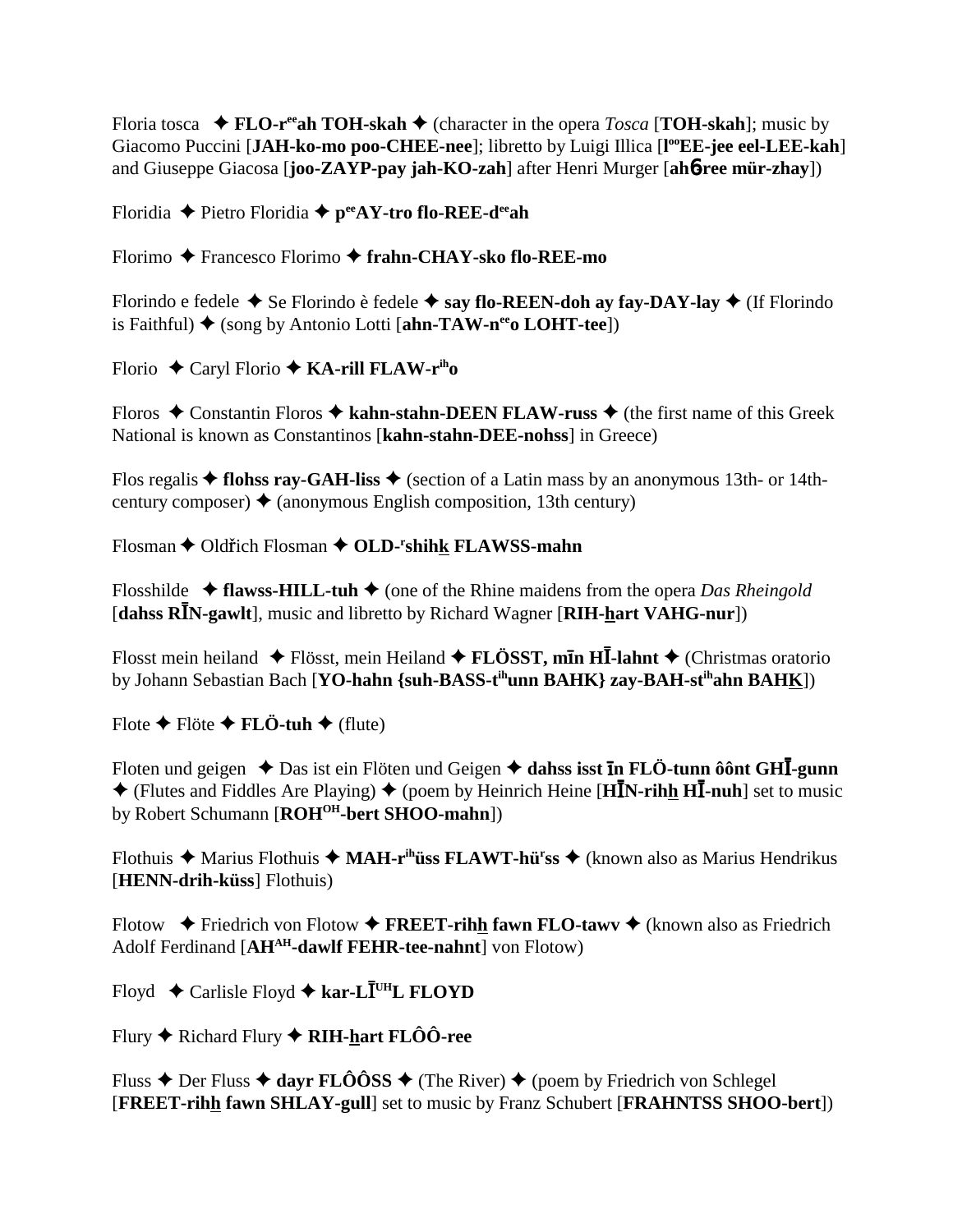Flute de pan  $\triangle$  La Flûte de Pan  $\triangle$  **lah flüt duh pahó**  $\triangle$  (excerpt from *Trois chansons de Bilitis* [ **tr'wah shah**6**-saw**6 **duh bee-lee-teess**] — *Three Songs of Bilitis* — by Claude Debussy [**klohd deh-büss-see**])

Flute enchantee  $\triangle$  La flûte enchantée  $\triangle$  **lah flüt ahb-shahb-tay**  $\triangle$  (The Enchanted Flute)  $\triangle$  ( from the orchestral song cycle *Shéhérazade* [**shay-hay-rah-zahd**] by Maurice Ravel [**mo-reess rah-vell**])

Flute invisible  $\triangle$  La flûte invisible  $\triangle$  luh flüt eh**6**-vee-see-bl'  $\triangle$  (The Invisible Flute)  $\triangle$  (poem by Victor Hugo [**{VICK-tur h'YOO-go} veek-tawr ü-go**] set to music by Camille Saint-Saëns [**{kah-meel seh**6**-sah**6**ss} kah-meey' seh**6**-sah**6**ss**])

Flutes a bec  $\rightarrow$  Flûtes à bec  $\rightarrow$  **flü-tah beck**  $\rightarrow$  (recorders)

Fluth  $\blacklozenge$  Herr Fluth  $\blacklozenge$  **HEHR FLÔÔT**  $\blacklozenge$  (character in the opera *Die lustigen Weiber von Windsor* [dee LÔÔ-stih-gunn VĪ-bur fawn VINNT-zur] — *The Merry Wives of Windsor*; music by Otto Nicolai [**AWT-toh NEE-ko-lahih**]; libretto by Salomon Hermann Mosenthal [**ZAHAH-lo-mawn HEHR-mahn MO-zunn-tahl**] after William Shakespeare [**WILL-lihumm** SHAYK-spih<sup>uh</sup>r])

Foch  $\triangle$  Dirk Foch  $\triangle$  **DIHRK FAWK** 

Focile Nuccia Focile **NOO-chah FO-chee-lay**

Fock Emil von Brucken-Fock **ay-MEEL funn BRÜ-kenn-FAWK**

Fock ♦ Gerard von Brucken-Fock ♦ heh-RART funn BRÜ-kenn-FAWK

Fockenoy ◆ Michel Fockenoy ◆ mee-shell fawk-n'wah

Foco insolito  $\triangle$  Ah! Un foco insolito  $\triangle$  ah! oon FO-ko een-so-LEE-toh  $\triangle$  (excerpt from the opera *Don Pasquale* [**dohn pah-sk<sup>oo</sup>AH-lay**]; music by Gaetano Donizetti [gah<sup>ay</sup>-TAH-no doh**nee-TSAYT-tee**]; libretto by Giovanni Ruffini [**jo-VAHN-nee roof-FEE-nee**] and Donizetti after Angelo Anelli [**ahn-JAY-lo ah-NAYL-lee**])

Focquenoy Michel Focquenoy **mee-shell fawk-k'n'wah**

Fodi John Fodi **JAHN FO-dee**

Fodor ◆ Eugene Fodor ◆ yôô-JEEN FO-dur ◆ (known also as Eugene Nicolas [NIH-kuh**luss**] Fodor Jr.)

Fodor ♦ Richard Fodor ♦ **RIH-churd FO-dur** 

Fodor mainvielle ◆ Joséphine Fodor-Mainvielle ◆ zhaw-zay-feen faw-dawr-meh**6**-v<sup>ee</sup>ell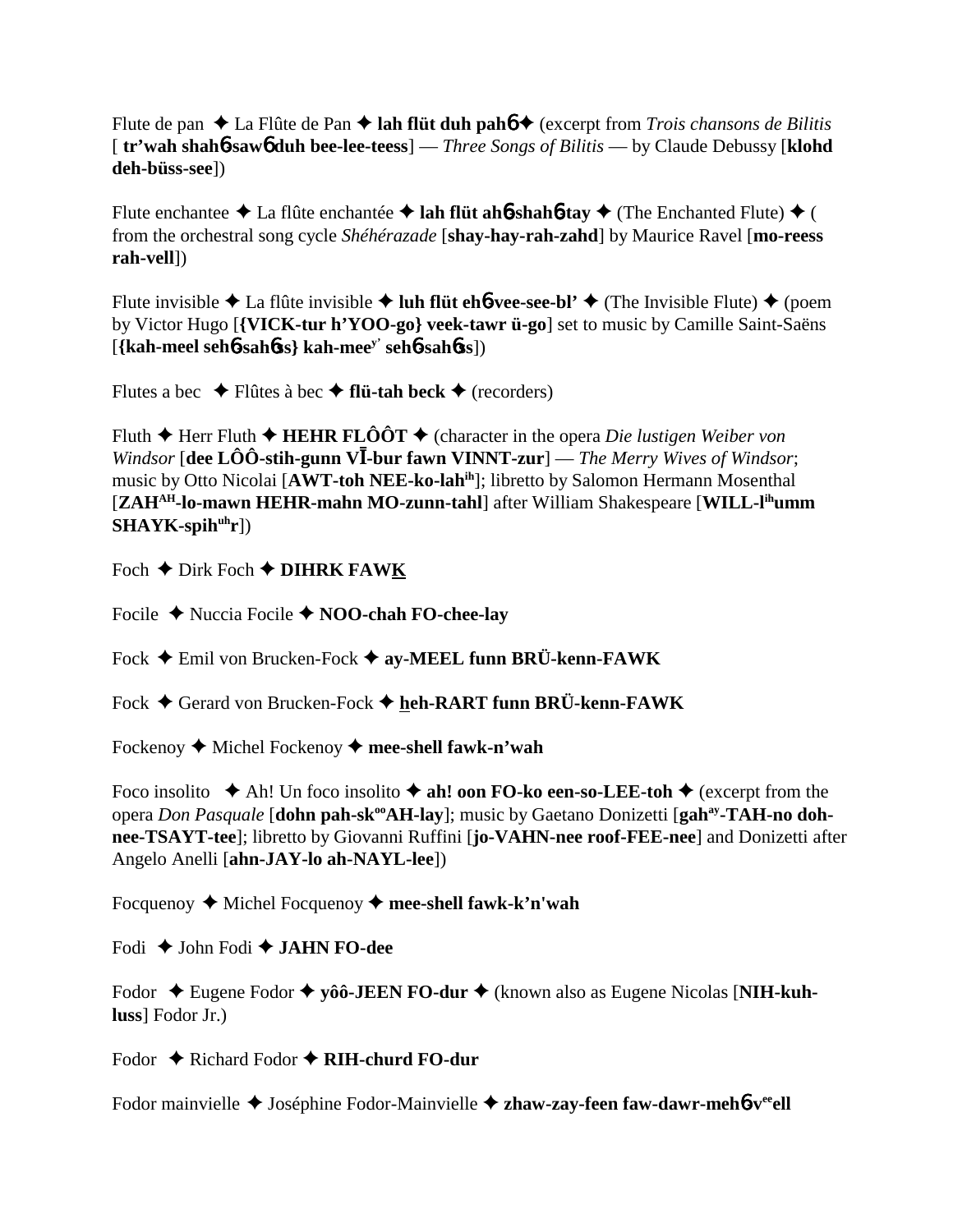Foerster Adolph Martin Foerster **AY-dawlf MAR-t'n FAWR-stur**

Foerster Josef Bohuslav Foerster **YO-seff BAW-hôô-slahf FÖR-stur**

Foerstrova lautererova ◆ Berta Foerstrová-Lautererová ◆ BEHR-tuh FÖR-straw-vah<sup>ah</sup>-**LAHÔÔ-teh-reh-raw-vahah**

Foggia Francesco Foggia **frahn-CHAY-sko FOHD-jah**

Fogliani ◆ Giacomo Fogliani ◆ **JAH-ko-mo fo-l<sup>ee</sup>AH-nee** ◆ (known also as Giacomo Fogliano  $[$ **fo-l<sup>ee</sup>AH-no**])

Fogliani ◆ Ludovico Fogliani ◆ **loo-doh-VEE-ko fo-l<sup>ee</sup>AH-nee** ◆ (known also as Ludovico Fogliano [**fo-leeAH-no**])

Fogliano ◆ Giacomo Fogliano ◆ **JAH-ko-mo fo-l<sup>ee</sup>AH-no** ◆ (known also as Giacomo Fogliani [**fo-leeAH-nee**])

Fogliano **→** Ludovico Fogliano → **loo-doh-VEE-ko fo-l<sup>ee</sup>AH-no** → (known also as Ludovico Fogliani [**fo-l<sup>ee</sup>AH-nee**])

Foglio dalbum  $\blacklozenge$  Foglio d'album  $\blacklozenge$  **FO-l<sup>ee</sup>o DAHL-boom**  $\blacklozenge$  (composition by Giacomo Puccini [**JAH-ko-mo poo-CHEE-nee**])

Foiani ◆ Giovanni Foiani ◆ **jo-VAHN-nee for AH-nee** 

Foix Georges, Comte de Saint-Foix **zhawrzh, kaw**6**t duh seh**6**-fwah** (known also as Marie-Olivier-Georges du Parc Poulain, Comte de Saint-Foix [mah-ree-aw-lee-v<sup>ee</sup>ay-zhawrzh **dü park poo-leh**6**, kaw**6**t duh seh**6**-fwah**])

Fol malin en son coeur dit et croit  $\triangle$  Le fol malin en son cœur dit et croît  $\triangle$  luh fawl mah-leh**6 ah6** saw6 kör dee ay kr'wah  $\triangle$  (The Fool Has Said in His Heart)  $\triangle$  (psalm set to music by Jan Pieterszoon Sweelinck [**YAHN PEE-turss-zoh<sup>oh</sup>n SWAY<sup>AY</sup>-lihngk**])

Foldes **→** Andor Foldes **→ AHN-dawr FOHL-dehsh** 

Foli  $\blacklozenge$  A. J. Foli  $\blacklozenge$  A. J. FO-lee  $\blacklozenge$  (known also as Allan James [A<sup>L</sup>-lunn JAYMZ] Foli)

Follari **→** Susan Follari ◆ SOO-z'n fohl-LAH-ree

Follette rondeau ◆ La follette. Rondeau ◆ lah fawl-lett. rawb-doh ◆ (The Silly Girl. Rondo [**RAHN-doh**]) ◆ (excerpt from the *Suite en ré majeur* [s<sup>ü</sup>eet ah**ó ray mah-zhör**] — *Suite in D Major* — by Jean-Philippe Rameau [**zhah**6**-fee-leep rah-mo**])

Folleville **→** Contessa di Folleville → kohn-TAYSS-sah dee fawl-veel → (character in *Il*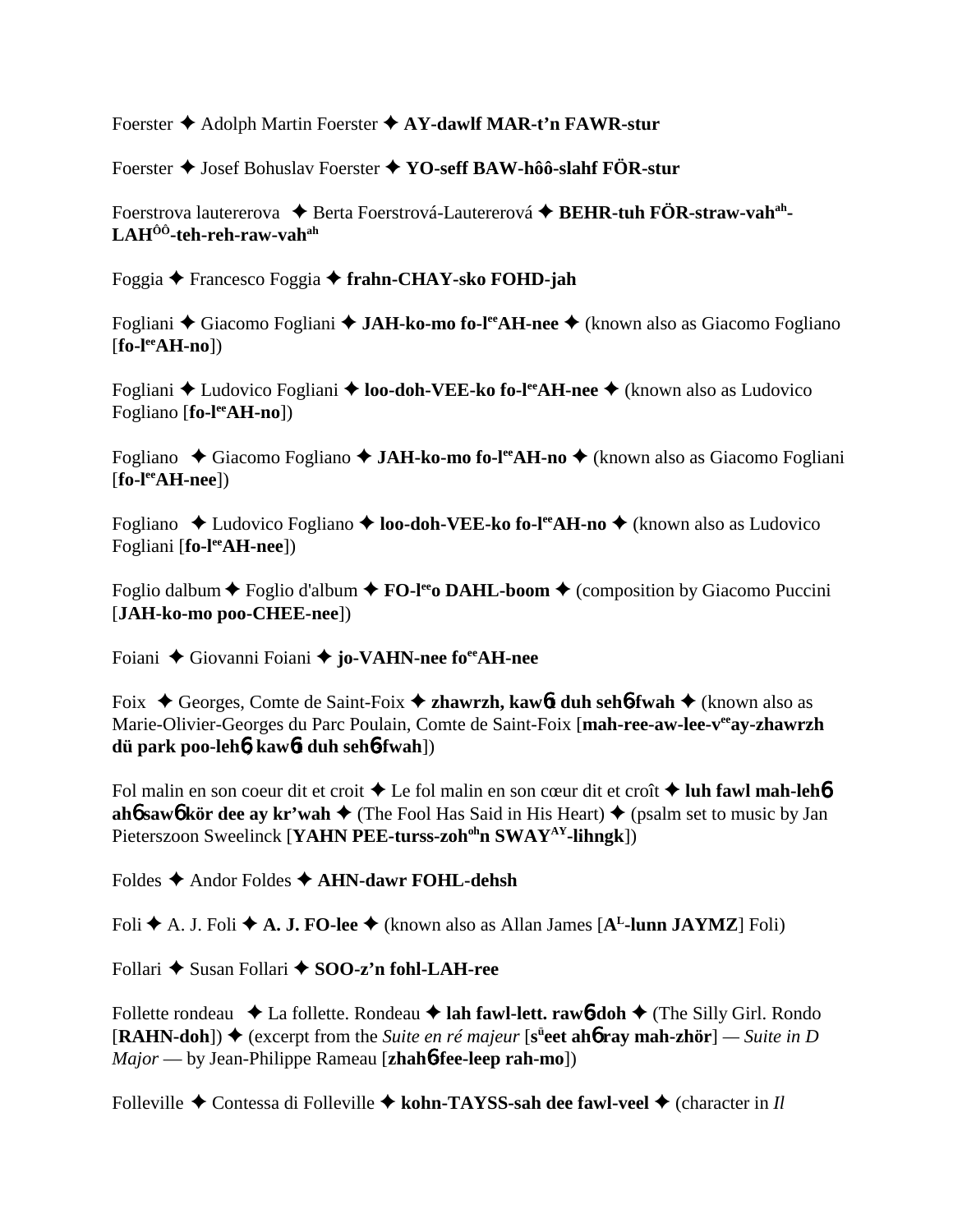*viaggio a Reims* [**eel v<sup>ee</sup>AHD-jo ah reh6ss**] — *The Journey to Rheims* [**REEMZ**] — a stage cantata [**kunn-TAH-tuh**] with ballet [**BAL-lay**]; music by Gioachino Rossini [**j ohah-KEE-no rohss-SEE-nee**] and libretto by Luigi Balocchi [**l ooEE-jee bah-LOHK-kee**])

Follie delirio vano e questo sempre libera  $\blacklozenge$  Follie! Delirio vano è questo! ... Sempre libera  $\blacklozenge$ **FOHL-l<sup>ee</sup>ay! day-LEE-r<sup>ee</sup>o VAH-no ay k<sup>oo</sup>AY-stoh! ... SAYM-pray LEE-bay-rah ♦ (duet** from the opera *La traviata* [**lah trah-veeAH-tah**] — *The Worldly Woman*; music by Giuseppe Verdi [**joo-ZAYP-pay VAYR-dee**]; libretto by Francesco Maria Piave [**frahn-CHAY-sko mah-REE-ah peeAH-vay**] after Alexandre Dumas [**ah-leck-sah**6**-dr' dü-mah**])

Follie follie  $\blacklozenge$  Follie! Follie  $\blacklozenge$  **FAWL-l<sup>ee</sup>ay! FAWL-l<sup>ee</sup>ay**  $\blacklozenge$  (recitative [**reh-suh-tuh-TEEV**] featuring Violetta [**vee-o-LAYT-tah**] in Act I of the opera *La traviata* [**lah trah-veeAH-tah**] — *The Worldly Woman*; music by Giuseppe Verdi [**joo-ZAYP-pay VAYR-dee**]; libretto by Francesco Maria Piave [frahn-CHAY-sko mah-REE-ah per AH-vay] after Alexandre Dumas [**ah-leck-sah**6**-dr' dü-mah**])

Follie follie sempre libera ◆ Follie! Follie! ... Sempre libera ◆ FAWL-l<sup>ee</sup>ay! FAWL-l<sup>ee</sup>ay! ... **SAYM-pray LEE-bay-rah**  $\blacklozenge$  (excerpt from the opera *La traviata* [lah trah-v<sup>ee</sup>AH-tah] — *The Worldly Woman*; music by Giuseppe Verdi [**joo-ZAYP-pay VAYR-dee**]; libretto by Francesco Maria Piave [frahn-CHAY-sko mah-REE-ah peeAH-vay] after Alexandre Dumas [ah-leck**sah**6**-dr' dü-mah**])

Folstrom ◆ Roger Folstrom **◆ RAH-jur FAWL-strumm** 

Folville  $\triangle$  Eugénie-Émilie Juliette Folville  $\triangle$  ö-zhay-nee-ay-mee-lee zhü-l<sup>ee</sup>ett fawl-vill

Folwell **→** Nicholas Folwell → **NIH-kuh-luss FAWL-well** 

Fomin Evstignei Fomin **yeff-sty igg-NAY fah-MEEN**

Fond du temple saint  $\triangle$  Au fond du temple saint  $\triangle$  **o fawb-dü tahb-pl' sehb**  $\triangle$  (duet from the opera *Les pêcheurs de perles* [**leh peh-shör duh pehrl**] — *The Pearl Fishers;* music by Georges Bizet [**zhawrzh bee-zay**]; libretto by Eugène Cormon [**ö-zhenn kawr-maw**6] and Michel Carré [**mee-shell kar-ray**])

Fongaard Bjørn Fongaard **b'YÖRN FOON-gawr**

Fonseca **→** Julio Fonseca → **HOO-l<sup>ee</sup>o fawn-SAY-kah** 

Fonseca de vasconcellos ◆ Joaquim António da Fonseca de Vasconcellos ◆ zhôô-uh-KEE6 **ah**6**-TOH-nihôô duh foh**6**-SAY-kuh duh vahsh-koh**6**-SELL-lôôsh**

Fonseca portugal ◆ Marcos Antônio da Fonseca Portugal ◆ MAR-kôôsh ah**6-TOH-n**<sup>ih</sup>ôô duh **faw6-SAY-kuh pawr-tôô-GAH<sup>L'</sup>**  $\blacklozenge$  (known also as Marcos Antônio Portugal)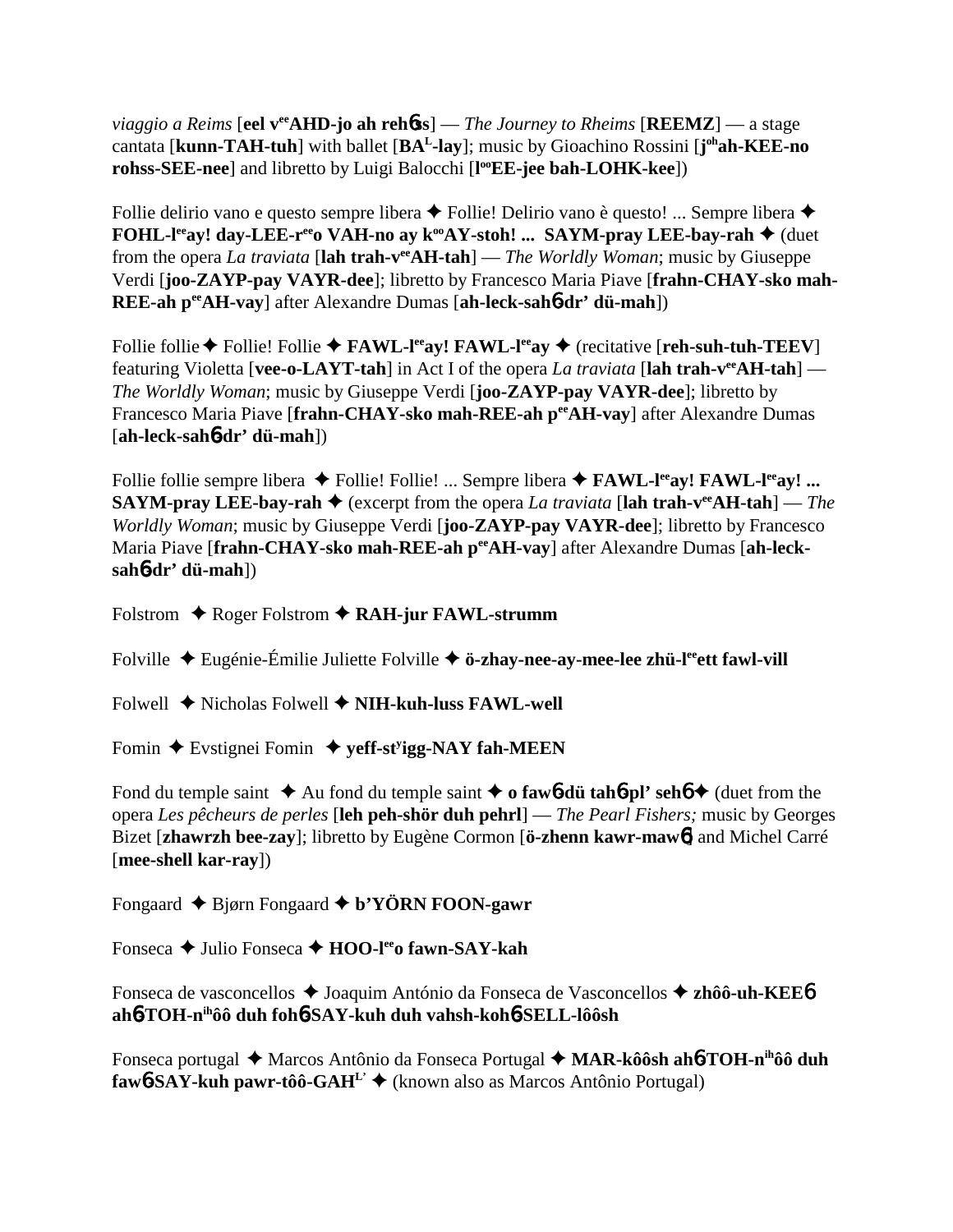Fontaines  $\triangle$  Les fontaines  $\triangle$  leh fawb-tenn  $\triangle$  (The Fountains)  $\triangle$  (poem by Henri de Régnier [ahb-ree duh ray-n<sup>ee</sup>ay] set to music by Reynaldo Hahn [ray-NAHL-doh HAHN])

Fontana ◆ Edoardo Ferrari-Fontana ◆ ay-doh-AR-doh fayr-RAH-ree-fohn-TAH-nah

Fontanelli ◆ Alfonso Fontanelli ◆ ahl-FOHN-so FOHN-tah-NAYL-lee

Fontenailles  $\rightarrow$  de Fontenailles  $\rightarrow$  duh faw6-tuh-nah<sup>y'</sup>

Fontis in rivulum  $\blacklozenge$  Fontis in Rivulum  $\blacklozenge$  FOHN-tiss inn REE-vôô-lôôm  $\blacklozenge$  (sacred music from 13th-century Spain)

Fontyn  $\triangle$  Jacqueline Fontyn  $\triangle$  zhack'-leen fawn-TAYN

Foote  $\triangle$  Arthur Foote  $\triangle$  AR-thur FOOT

For lily pons  $\triangle$  For Lily Pons  $\triangle$  (For) {LIH-lee PAWNZ} lee-lee paw6  $\triangle$  (song by George Gershwin [JAW-urj GURSH-winn])

For therese  $\blacklozenge$  For Therese  $\blacklozenge$  (For) tay-RAY-zuh  $\blacklozenge$  (title of Sonata No. 24 in F sharp by Ludwig van Beethoven [LOOT-vihh funn  $BAY^{AY}$ -toh-funn])

Forbes  $\triangle$  Sebastian Forbes  $\triangle$  suh-BASS-t<sup>ih</sup>unn FAWR-biss

Forbi forbi  $\blacklozenge$  Förbi, förbi  $\blacklozenge$  FÖR-bee, FÖR-bee  $\blacklozenge$  (aria featuring Lensky [L<sup>Y</sup>ENN-skee] in the opera *Eugene Onegin* or *Yevgeny Onegin* [vevv-GAY-nee ah-N<sup>Y</sup>AY-ghinn]; music by Peter Ilyich Tchaikovsky [p'YAW-t'r ill-YEECH {chah<sup>ih</sup>-KAWF-skee} chay-KAWF-skee]; libretto by Konstantin Shilovsky [kahn-stahn-T<sup>Y</sup>EEN shih-LAWF-skee] and P. I. Tchaikovsky after Alexander Sergeyevich Pushkin [uh-l<sup>y</sup>ick-SAHN-d'r sehr-GAY-veh-vihch POOSH-kinn])

Ford  $\triangle$  Lena Guilbert Ford  $\triangle$  LEE-nuh GHILL-burt FAWRD

Fordell  $\blacklozenge$  Erik Fordell  $\blacklozenge$  AY-rick FAWR-dayl

Forel  $\blacklozenge$  Michel Forel  $\blacklozenge$  mee-shell faw-rell

Forelle  $\blacklozenge$  Die Forelle  $\blacklozenge$  dee fo-RELL-luh  $\blacklozenge$  (The Trout)  $\blacklozenge$  (poem by Christian Friedrich Daniel Schubart [KRIH-st<sup>ih</sup>ahn FREET-rihh DAH-n<sup>ih</sup>ayl SHOO-bart] set to music by Franz Schubert [FRAHNTSS SHOO-bert])

Forge  $\blacklozenge$  Frank la Forge  $\blacklozenge$  FRANGK lah FAWRJ

Forjaz de lacerda ◆ Francisco Inácio da Silveira de Sousa Pereira Forjaz de Lacerda [frahb-SEESH-kôô ih-NAH-s<sup>ih</sup>ôô duh sill-VAY-ruh duh SO-zuh p'RAY-ruh fôôr-ZHAHZ duh **luh-SEHR-duh**])  $\blacklozenge$  (known also as Francisco de Lacerda)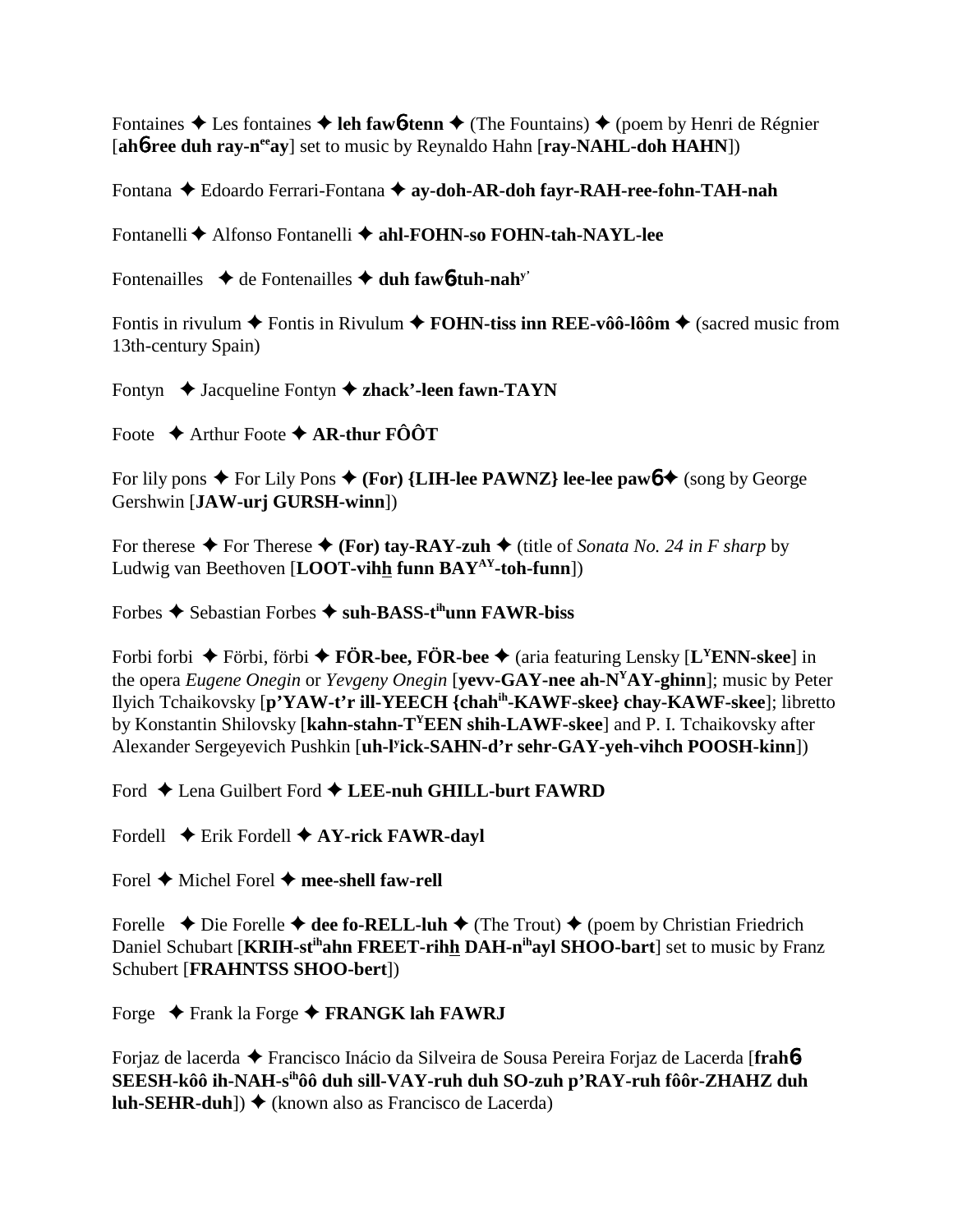Forkel Johann Nikolaus Forkel **YO-hahn NEE-ko-lahooss FAWR-kull**

Forlane ◆ fawr-lahn ◆ (composition from *Le tombeau de Couperin* [luh taw6-bo duh kôô**p'reh**6] — *The Tomb of Couperin* — by Maurice Ravel [**mo-reess rah-vell**])

Formazioni ◆ fohr-mah-ts<sup>ee</sup>O-nee ◆ (composition by Luciano Berio [loo-CHAH-no BAY**reeo**])

Formes ◆ Karl Johann Formes ◆ KARL YO-hahn FAWR-muss

Formes **→ Theodore Formes → TAY-o-doh<sup>oh</sup>r FAWR-muss** 

Formichi Cesare Formichi **chay-ZAH-ray fohr-MEE-kee**

Fornerod Alöys Fornerod **ah-lö-ees fawr-neh-ro**

Fornia labey ◆ Rita Fornia-Labey ◆ REE-tuh FAWR-n<sup>ih</sup>uh-LAY-bee ◆ (known also as Rita Regina [**rih-JEE-nuh**] Fornia-Labey)

Foroni Jacopo Foroni **YAH-ko-po fo-RO-nee**

Forqueray Antoine Forqueray **ah**6**-twahn fawr-kuh-rahee**

Forrai ◆ Miklós Forrai ◆ MICK-loh<sup>oh</sup>sh FOHR-rah<sup>ih</sup>

Forrester Maureen Forrester **MAW-reen FAWR-russ-tur**

Forsberg  $\triangle$  Bengt Forsberg  $\triangle$  BEHNGT FÔÔRSS-bar<sup>y</sup>'

Forse la soglia attinse  $\triangle$  **FOHR-say lah SAW-l<sup>ee</sup>ah aht-TEEN-say**  $\triangle$  (aria from the opera *Un ballo in maschera* [**oon BAHL-lo een MAH-skay-rah**] — *A Masked Ball*; music by Giuseppe Verdi [**joo-ZAYP-pay VAYR-dee**]; libretto by Antonio Somma [**ahn-TAW-neeo SOHM-mah**] after Eugène Scribe [**ö-zhenn skreeb**])

Forse la soglia attinse ma se me forza perderti  $\triangle$  Forse la soglia attinse — Ma se m'è forza perderti **◆ FOHR-say lah SAW-l<sup>ee</sup>ah aht-TEEN-say — mah SAY may FOHR-tsah payr-DAYR-tee ♦** (excerpt from the opera *Un ballo in maschera* [**oon BAHL-lo een MAH-skayrah**] — *A Masked Ball*; music by Giuseppe Verdi [**joo-ZAYP-pay VAYR-dee**]; libretto by Antonio Somma [**ahn-TAW-neeo SOHM-mah**] after Eugène Scribe [**ö-zhenn skreeb**])

Forse lui sempre libera  $\triangle$  Ah, fors'è lui; Sempre libera  $\triangle$  ah, fohr-SAY LOO-ee; SAYM-pray **LEE-bay-rah**  $\triangle$  (excerpt from the opera *La traviata* [lah trah-v<sup>ee</sup>AH-tah] — *The Worldly Woman*; music by Giuseppe Verdi [**joo-ZAYP-pay VAYR-dee**]; libretto by Francesco Maria Piave [frahn-CHAY-sko mah-REE-ah peeAH-vay] after Alexandre Dumas [ah-leck-sah6-dr' **dü-mah**])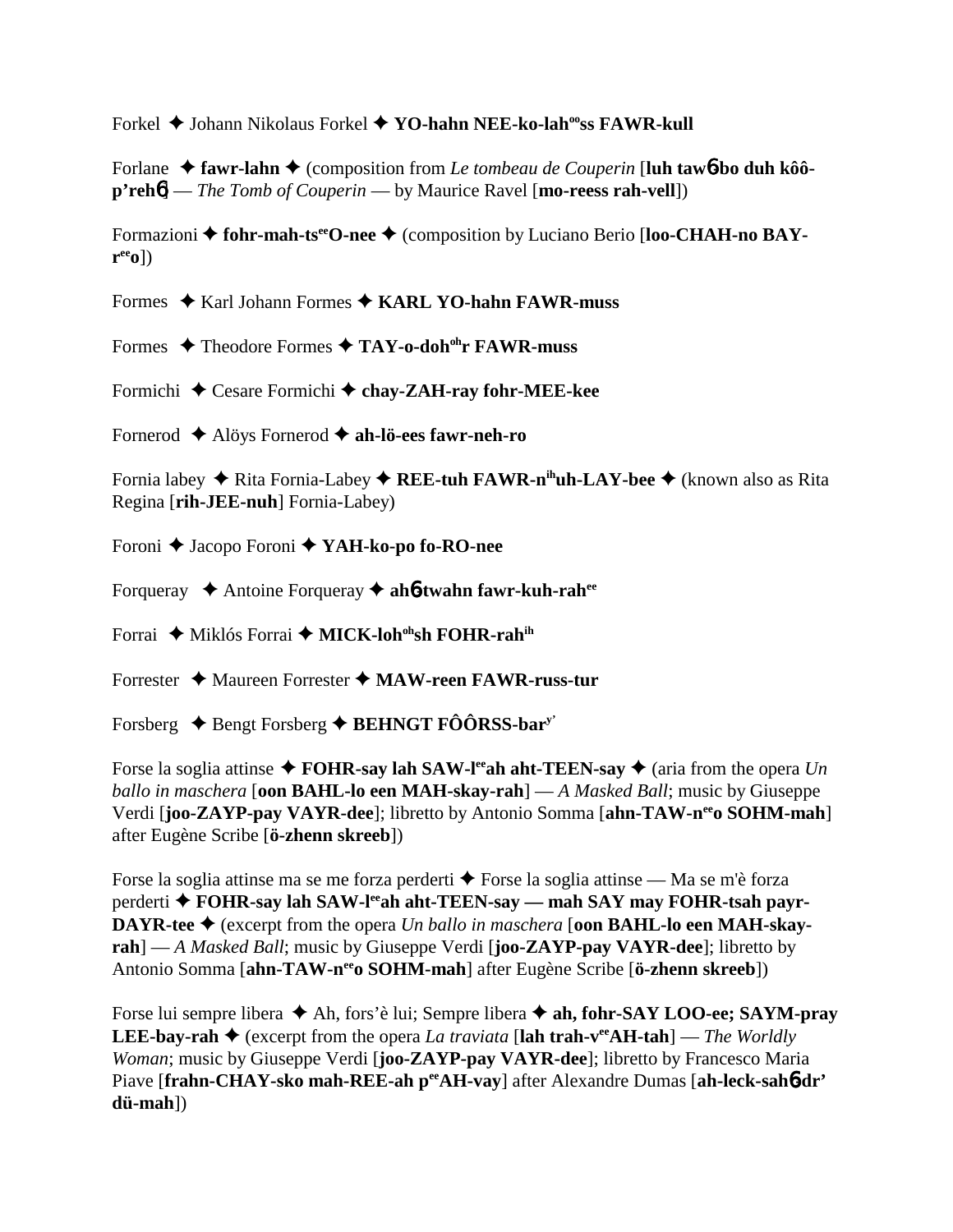Forsell **◆ John Forsell ◆ JAHN fawr-SELL ◆** (known also as Carl Johan Jacob Forsell [**KARL YOO-hahn YAH-kawb fawr-SELL**])

Forsman koskimies ◆ A. V. Forsman-Koskimies ◆ (A. V.) **FAWRSS-mahn-KAWSS-kihmihess**

Forsta kyssen  $\triangle$  Den första kyssen  $\triangle$  denn FÖR-stah SHÜSS-sunn  $\triangle$  (The First Kiss)  $\triangle$ (poem by Johan Ludvig Runeberg [**YOO-hahn LÜD-vigg RÜ-neh-bary'**] set to music by Jean Sibelius [**zhah**6 **sih-BAY-lihôôss**])

Forster Alban Förster **AHL-pahn FÖR-stur**

Forster Emanuel Aloys Förster **ay-MAHAH-nooayl AHAH-law-üss FÖR-stur**

Forster Georg Förster **GAY-awrk FÖR-stur**

- Forster Josef Förster **YO-seff FÖR-stur**
- Forte  $\triangle$  Allen Forte  $\triangle$  A<sup>L</sup>-lunn FAWR-tay

Fortepiano  $\triangle$  fohr-tay-p<sup>ee</sup>AH-no  $\triangle$  (original name of the pianoforte, a piano)

- Forti ◆ Anton Forti ◆ **AHN-toh<sup>oh</sup>n FAWR-tee**
- Forti Carlo Forti **KAR-lo FOHR-tee**
- Fortin  $\triangle$  Lyne Fortin  $\triangle$  **leen fawr-teh**6
- Fortlage ◆ Karl Fortlage ◆ KARL FAWRT-lah-guh

Fortner Wolfgang Fortner **VAWLF-gahng FAWRT-nur**

Fortuna  $\triangle$  **O** fohr-TOO-nuh  $\triangle$  (O Fortune)  $\triangle$  (excerpt from *Fortuna imperatrix mundi* [fohr-**TOO-nuh, eem-peh-RAH-treekss MOON-dih**] — *Fortune, Empress of the World* — a group of poems from the 13th-century manuscript *Carmina Burana* [**kar-MEE-nah boo-RAH-nah**] set to music by Carl Orff [**KARL AWRF**])

Fortuna imperatrix mundi ◆ Fortuna, imperatrix mundi ◆ fohr-TOO-nuh, eem-peh-RAH**treekss MOON-dih**  $\blacklozenge$  (Fortune, Empress of the World)  $\blacklozenge$  (a group of poems from the 13thcentury manuscript of *Carmina Burana* [**kar-MEE-nah boo-RAH-nah**] set to music by Carl Orff [**KARL AWRF**])

Fortunati Ferdinando Fortunati **fehr-dee-NAHN-doh fohr-too-NAH-tee**

Fortunato ◆ D'Anna Fortunato ◆ DAHN-nah fawr-t'yoo-NAH-toh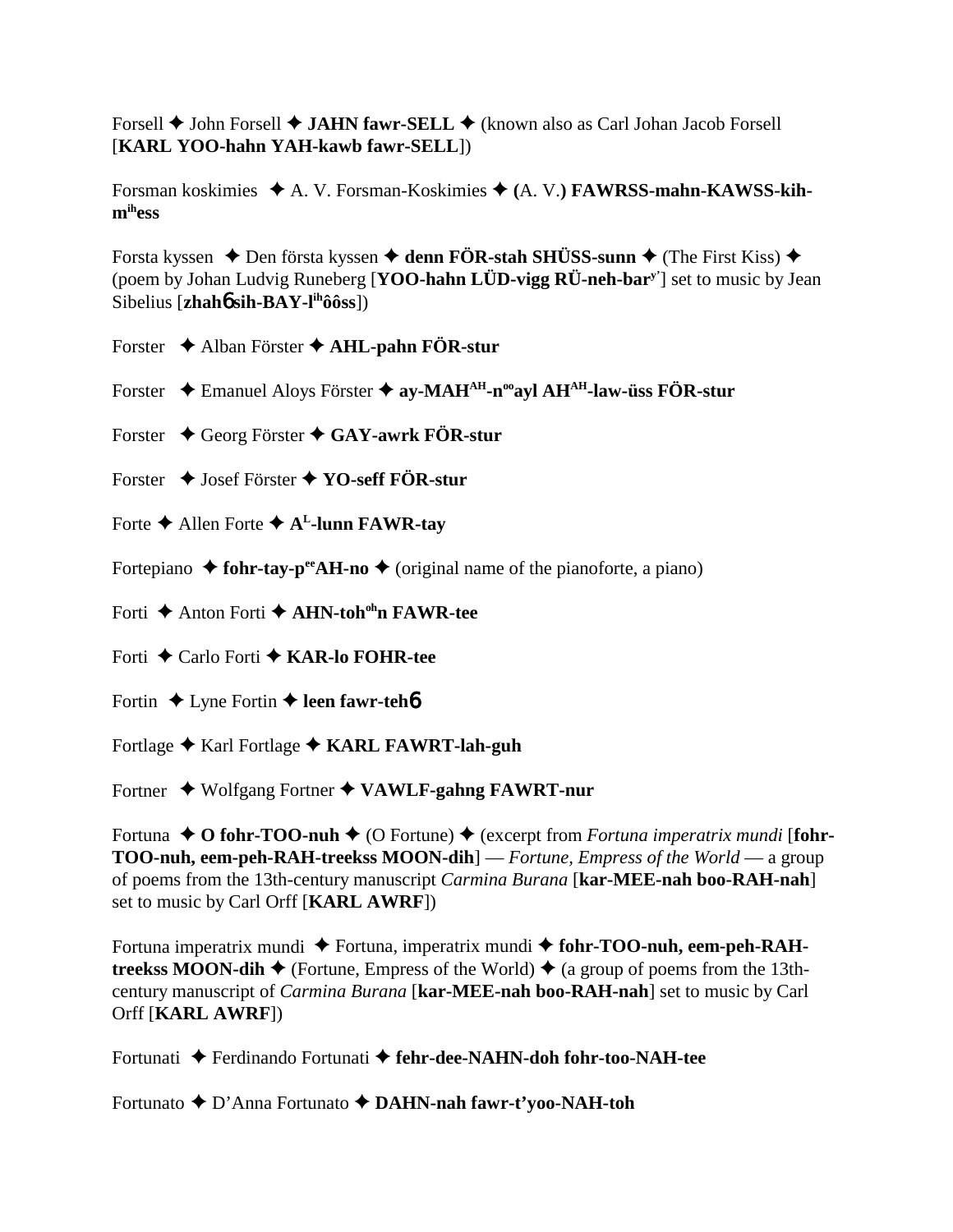Fortune ◆ Nigel Fortune ◆ N**I**-j'l FAWR-chunn ◆ (known also as Nigel Cameron Fortune [**N-j'l KA-muh-runn FAWR-chunn**])

Fortune faulce parverse  $\blacklozenge$  Fortune, faulce, parverse  $\blacklozenge$  fawr-tün, fohlss, par-vehrss  $\blacklozenge$  (False, perverse fortune) (rondeau [**RAHN-doh**] by Matheus de Sancto Johanne [**mah-TAY-ôôss day SAHNGK-toh yo-HAHN-nay**])

Fortune plango vulnera **↓ fohr-TOO-neh PLAHN-gaw VOOL-neh-rah ↓** (I bemoan the wounds of fortune)  $\blacklozenge$  (excerpt from *Fortuna imperatrix mundi* [**fohr-TOO-nuh, eem-peh-RAH-treekss MOON-dih**] — *Fortune, Empress of the World*, a group of poems from the 13thcentury manuscript *Carmina Burana* [**kar-MEE-nah boo-RAH-nah**] set to music by Carl Orff [**KARL AWRF**])

Forza del destino  $\triangle$  La forza del destino  $\triangle$  lah FOHR-tsah dayl day-STEE-no  $\triangle$  (The Force of Destiny) (an opera, with music by Giuseppe Verdi [**joo-ZAYP-pay VAYR-dee**]; libretto by Francesco Maria Piave [**frahn-CHAY-sko mah-REE-ah peeAH-vay**] after Angel P. De Saavedra [**ahn-HELL (**P.**) day sah-VAY-drah**])

Forzano Giovacchino Forzano **jo-VAHK-kee-no fohr-TSAH-no**

Fosdal **→** Björn Fosdal **→ b'YAWN FAWSS-ta**<sup>1</sup>

Fosse intorno al trono  $\triangle$  Ah se fosse intorno al trono  $\triangle$  ah say FOHSS-say een-TOHR-no **ahl TRO-no ♦** (Tito's aria from the opera *La Clemenza di Tito* [**lah klay-MAYN-tsah dee TEE-toh**] — *The Clemency of Titus*; music by Wolfgang Amadeus Mozart [**VAWLF-gahng ahmah-DAY-ôôss MO-tsart**]; libretto by Caterino Mazzolà [**kah-tay-REE-no maht-tso-LAH**] after Pietro Metastasio [**peeAY-tro may-tah-STAH-zeeo**])

Fotek Jan Fotek **YAHN FAW-teck**

Fotis ◆ FO-t<sup>y</sup>iss ◆ (character in the opera *Řecké Pašije* [<sup>R</sup>SHETTSS-keh<sup>eh</sup> PAH-shih-yeh]— *The Greek Passion;* music by Bohuslav Martinu [BO-hôô-slahf MAR-t<sup>y</sup>ih-noo<sup>oo</sup>]; libretto by Martinu<sup>t</sup> after Nikos Kazantzakis [**NEE-kawss kah-zahnt-ZI-kiss**])

Fou  $\div$  Fou, Ts'ong  $\div$  **FOO, TSAWNG**  $\div$  (known also as Ts'ong Fou)

Fouant de la tombelle  $\triangle$  Antoine Louis Joseph Gueyrand Fernand Fouant de la Tombelle  $\triangle$  ah**6twahn l<sup>ôô</sup>ee zho-zeff gay-rah6 fehr-nah6 fôô-ah6 duh lah taw6-bell ♦ (known also as Fernand** de la Tombelle)

Fouchecourt Jean-Paul Fouchécourt **zhah**6**-pohl fôô-shay-kôôr**

Fouchecourt ◆ Jean-Pierre Fouchécourt ◆ zhah**6**-p<sup>ee</sup>ehr fôô-shay-kôôr

Fougstedt **◆** Nils-Eric Fougstedt ◆ NILLSS-AY-rick FOH<sup>oo</sup>G-staydt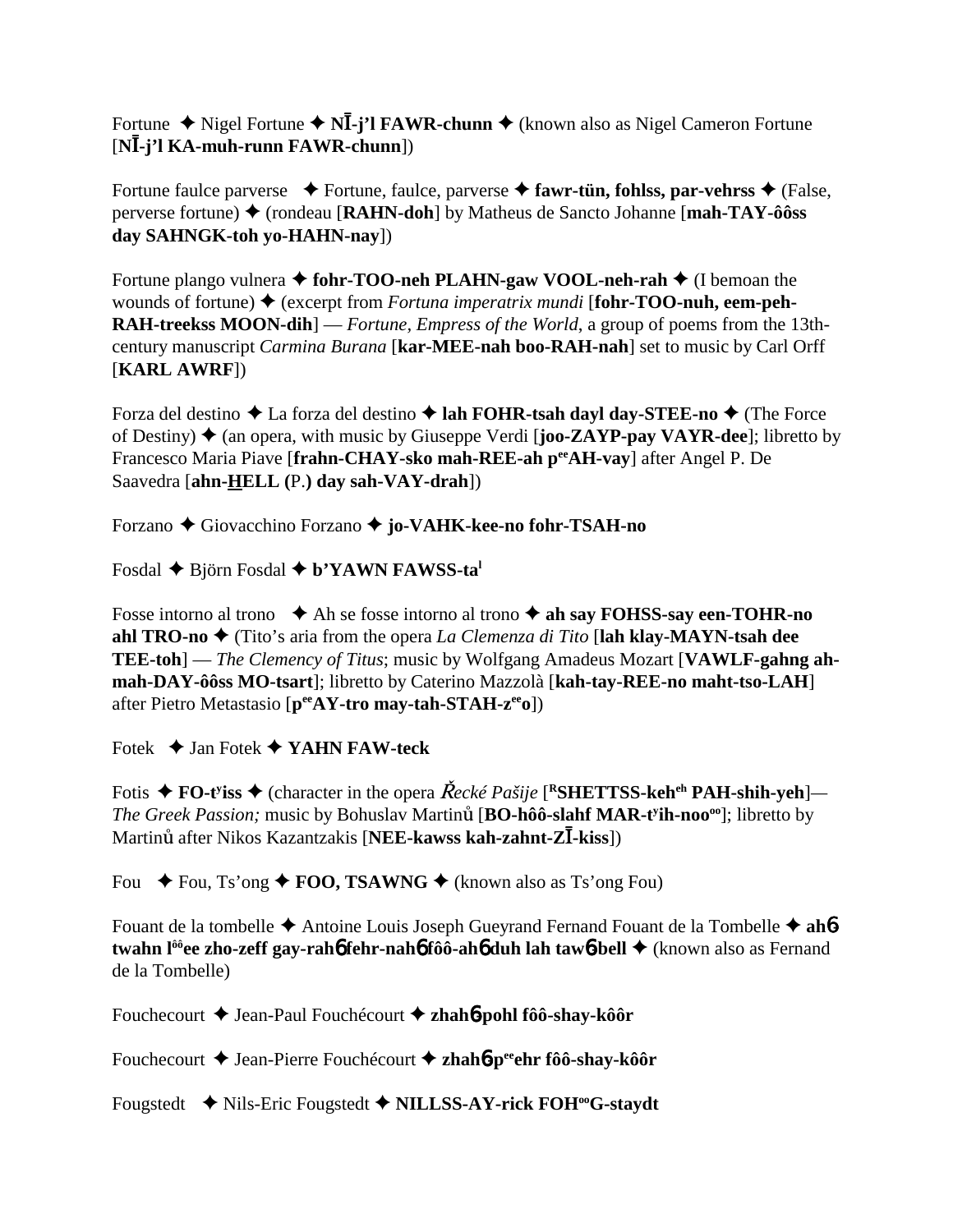Foulds  $\triangle$  John Foulds  $\triangle$  JAHN FOH<sup>00</sup>LDZ  $\triangle$  (known also as John Herbert [HUR-burt] Foulds)

Fountain  $\triangle$  Primous Fountain III  $\triangle$  PREE-muss FAH<sup>00</sup>N-t'n III)

Fountain of the acqua paola  $\blacklozenge$  The Fountain of the Acqua Paola  $\blacklozenge$  (The Fountain of the) AHk<sup>oo</sup>ah PAH<sup>O</sup>-lah ◆ (composition by Charles Tomlinson Griffes [CHAH-rullz TAHM-l'n-s'n **GRIFF-fuss** 

Four lieder nach gedichten von johann gabriel seidl  $\triangle$  4 Lieder nach Gedichten von Johann Gabriel Seidl ♦ FEER LEE-dur nahk guh-DIHH-tunn fawn YO-hahn GAHP-r<sup>ee</sup>ayl ZI-t'l  $\blacklozenge$  (Four Songs with Words by Johann Gabriel Seidl  $\blacklozenge$  (poems by Johann Gabriel Seidl set to music by Franz Schubert [FRAHNTSS SHOO-bert] in his Schwanengesang [SH'VAHAH $num\text{-}guh\text{-}zahng$   $\qquad$   $\qquad$   $\qquad$   $\qquad$   $\qquad$   $\qquad$   $\qquad$   $\qquad$   $\qquad$   $\qquad$   $\qquad$   $\qquad$   $\qquad$   $\qquad$   $\qquad$   $\qquad$   $\qquad$   $\qquad$   $\qquad$   $\qquad$   $\qquad$   $\qquad$   $\qquad$   $\qquad$   $\qquad$   $\qquad$   $\qquad$   $\qquad$   $\qquad$   $\qquad$   $\qquad$   $\qquad$   $\qquad$   $\qquad$ 

Fourdrain  $\triangle$  Félix Fourdrain  $\triangle$  fay-leeks fôôr-dreho

Fourestier  $\triangle$  Louis Fourestier  $\triangle$  1<sup>00</sup>ee fôô-russ-t<sup>ee</sup> ay  $\triangle$  (known also as Louis Félix André [fayleekss ahb-dray] Fourestier)

Fouret  $\triangle$  Maurice Fouret  $\triangle$  mo-reess fôô-reh

Fournet  $\triangle$  Jean Fournet  $\triangle$  zhaho fôôr-neh

Fournier  $\triangle$  Brigitte Fournier  $\triangle$  bree-zheet fôôr-n<sup>ee</sup>ay

Fournier  $\div$  Émile-Eugène-Alix Fournier  $\div$  ay-meel-ö-zhenn-ah-leekss fôôr-n<sup>ee</sup>ay

Fournier  $\rightarrow$  Pierre Fournier  $\rightarrow$  p<sup>ee</sup>chr fôôr-n<sup>ee</sup>ay  $\rightarrow$  (known also as Pierre Léon Marie [lay-aw6] mah-ree] Fournier)

Fournier  $\rightarrow$  Pierre-Simon Fournier  $\rightarrow$  percheter-see-maw6 fôôr-neeay

Fourrier  $\triangle$  Janine Fourrier  $\triangle$  zhah-neen fôôr-r<sup>ee</sup>av

Fox  $\blacklozenge$  Felix Fox  $\blacklozenge$  {FEE-licks FAHKSS} FAY-leekss FOHKSS}

Fox strangways  $\triangle$  A. H. Fox Strangways  $\triangle$  (A. H.) FAHKSS STRANG-wayz  $\triangle$  (known also as Arthur Henry Fox Strangways [AR-thur HENN-ree FAHKSS STRANG-wayz])

Fra melitone  $\blacklozenge$  Fra Melitone  $\blacklozenge$  FRAH may-lee-TOH-nay  $\blacklozenge$  (character in the opera *La forza del destino* [lah FOHR-tsah dayl day-STEE-no] — *The Force of Destiny*; music by Giuseppe Verdi [jôô-ZAYP-pay VAYR-dee], libretto by Francesco Maria Piave [frahn-CHAY-sko mah-REE-ah pee AH-vay] after Angel P. De Saavedra [ahn-HELL (P.) day sah-VAY-drah])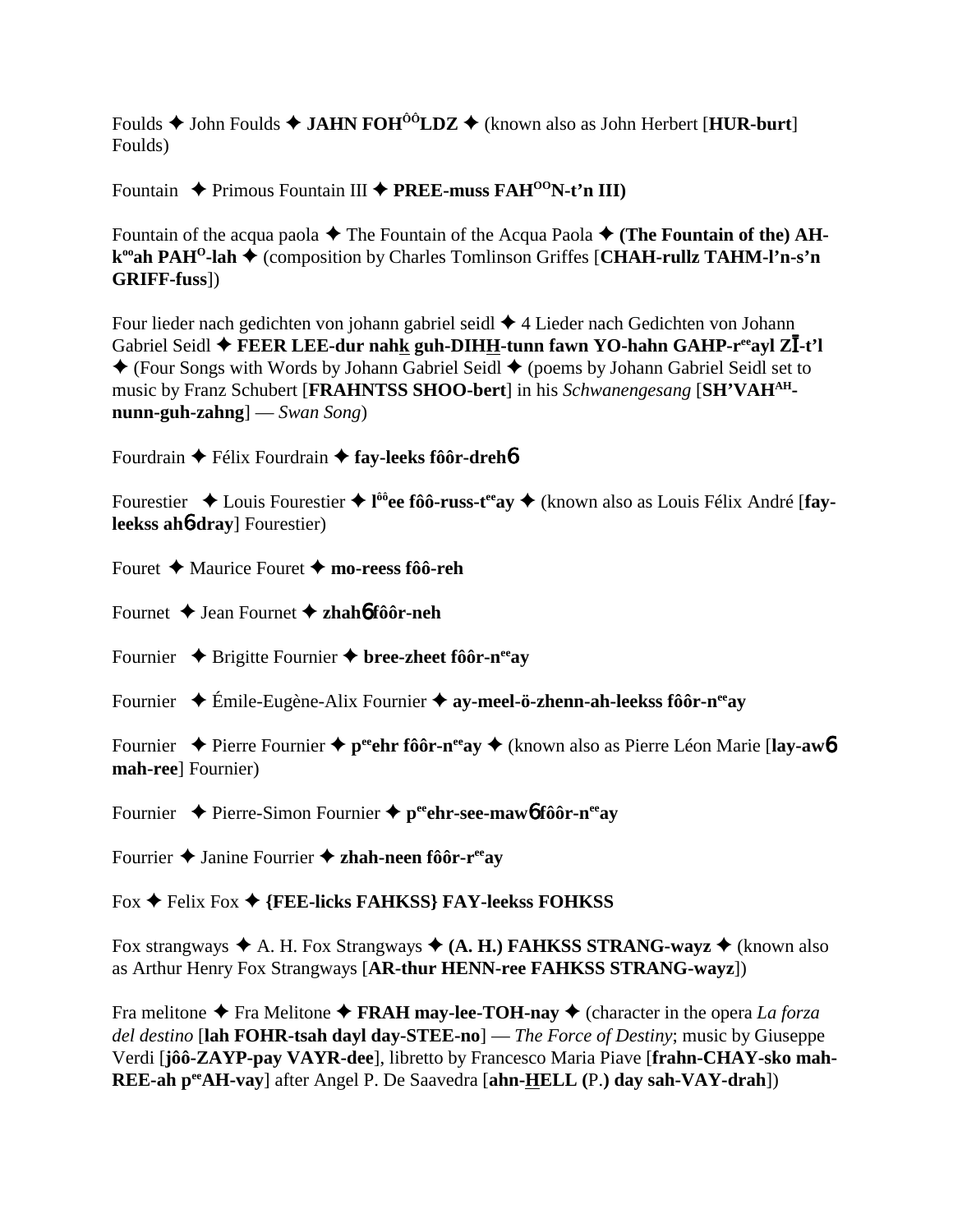Fra poco a me ricovero  $\triangle$  frah PO-ko ah may ree-ko-VAY-ro  $\triangle$  (excerpt from the opera *Lucia di Lammermoor* [**loo-CHEE-ah dee LAHM-mer-môôuhr**] — *Lucy of Lammermoor* [LOO-see of LAMM-mur-môô<sup>uh</sup>r]; music by Gaetano Donizetti [gah<sup>ay</sup>-TAH-no doh-nee-**TSAYT-tee**]; libretto by Salvadore Cammarano [**sahl-vah-DOH-ray kahm-mah-RAH-no**] based on the novel *The Bride of Lammermoor* by Sir Walter Scott [**WAWL-tur SKAHT**])

Fra tanta gente **frah TAHN-tah JAYN-tay** (song by Luciano Pavarotti [**loo-CHAH-no pah-vah-ROHT-tee**] and Casarini [**kah-zah-REE-nee**])

Fracassi Américo Fracassi **ah-MAY-ree-ko frah-KAHSS-see**

Fracassi Elmérico Fracassi  **ayl-MAY-ree-ko frah-KAHSS-see**

Frackenpohl ◆ Arthur Frackenpohl ◆ **AR-thur FRA-k'n-pohl ◆** (known also as Arthur Roland [**RO-lunnd**] Frackenpohl)

Fraemcke August Fraemcke **AHÔÔ-gôôst FREMM-kuh**

Fraenkel ◆ Wolfgang Fraenkel ◆ {WÔÔLF-gang FRANG-kull} VAWLF-gahng FREHNG**kull**

Frage ◆ FRAH<sup>AH</sup>-guh ◆ (Question) ◆ (song by Robert Schumann [ROH<sup>OH</sup>-bert SHOO**mahn**])

Frage nicht **◆ FRAH<sup>AH</sup>-guh NIHHT** ◆ (Do not Ask) ◆ (poem by Nikolaus Lenau [**NEE-kolahôôss LAY-nahôô**] set to music by Hugo Wolf [**HOO-go VAWLF**])

Frage und antwort  $\blacklozenge$  Frage und Antwort  $\blacklozenge$  **FRAH<sup>AH</sup>-guh ôônt AHNT-vawrt**  $\blacklozenge$  (Question and Answer) (song by Hugo Wolf [**HOO-go VAWLF**])

Frager ◆ Malcolm Frager ◆ MA<sup>L</sup>-kumm FRAY-gur ◆ (known also as Malcolm Monroe [**munn-RO**] Frager)

Fragilite ◆ Fragilité ◆ frah-zhee-lee-tay ◆ (composition by Alexander Scriabin [uh-l<sup>y</sup>ick-**SAHN-d'r skree-AH-binn**])

Fragoletto  $\rightarrow$  frah-go-LAYT-toh  $\rightarrow$  (character in the opera *Les brigands* [leh bree-gah**6**] — *The Brigands* [**BRIH-gunndz**]; music by Jacques Offenbach [**ZHACK AWF-funn-bahk**]; libretto by Henri Meilhac [**ah**6**-ree meh-yack**] and Ludovic Halévy [**lü-daw-veek ah-lay-vee**])

Frais et gaillard **freh ay gheh-yar** (song by Giovanni Bassano [**jo-VAHN-nee bahss-SAH-no**])

Framery **→** Nicolas Étienne Framery → nee-kaw-lah ay-t<sup>ee</sup>enn frah-m'ree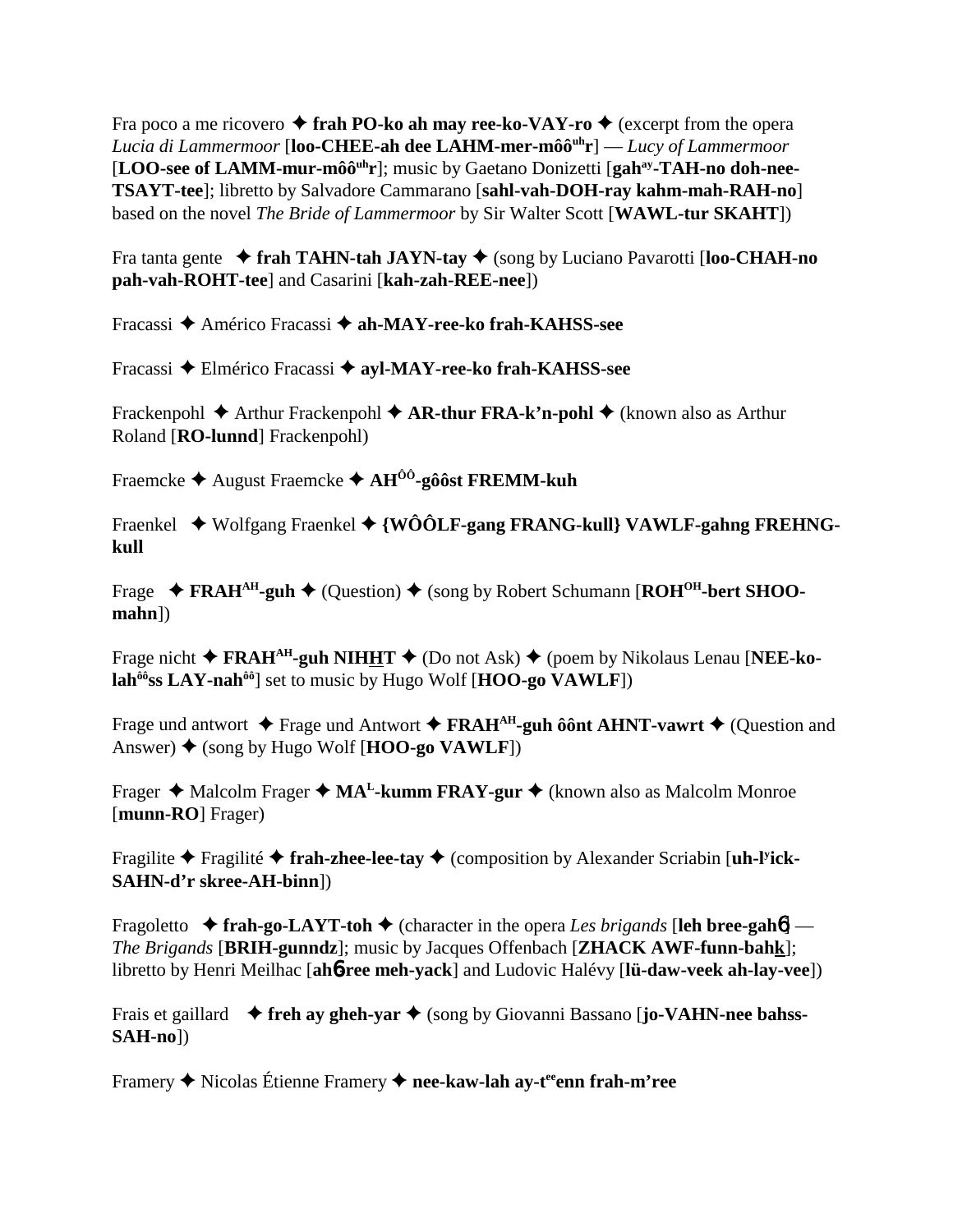### Francaix Jean Français **zhah**6 **frah**6**-seh**

Francaix divertissement Françaix divertissement **frah**6**-seh dee-vehr-teess-s'mah**6 (composition by Claude Debussy [**klohd deh-büss-see**])

France Marie de France **mah-ree duh frah**6**ss**

## Francesca **frahn-CHAY-skah**

Francesca da rimini ◆ La Francesca da Rimini ◆ lah frahn-CHAY-skah dah ree-MEE-nee ◆ (song by Gioachino Rossini [**j ohah-KEE-no rohss-SEE-nee**])

Francescatti ◆ Zino Francescatti ◆ zee-no frah**6-sess-kaht-tee** ◆ (known also as Zino René [**ruh-nay**] Francescatti)

Francesch Homero Francesch **o-MAY-ro frahn-SESSCH**

Francesco urbevetano Ugolino di Francesco Urbevetano **oo-go-LEE-no dee frahn-CHAY**sko oor-bay-vay-TAH-no ◆ (known also as Ugolina da Orvieto [oo-go-LEE-nah dah ohr**veeAY-toh**])

Franchetti Alberto Franchetti **ahl-BAYR-toh frahn-KAYT-tee**

Franchi verney Giuseppe Ippolito Franchi-Verney **joo-ZAYP-pay eep-po-LEE-toh FRAHN-kee-VAYR-nay ♦** (known also as Giuseppe Ippolito Franchi-Verney, Conte della Valetta [**KOHN-tay dayl-lah vah-LAYT-tah**])

Franchigia a floria tosca ◆ Franchigia a Floria Tosca ◆ frahn-KEE-jah ah FLO-r<sup>ee</sup>ah TOH**skah** (excerpt from the opera *Tosca* [**TOH-skah**]; music by Giacomo Puccini [**JAH-ko-mo** poo-CHEE-nee]; libretto by Luigi Illica [l<sup>oo</sup>EE-jee eel-LEE-kah] and Giuseppe Giacosa [joo-**ZAYP-pay jah-KO-zah**] after Henri Murger [**ah**6**-ree mür-zhay**])

Franchomme **→** Auguste Franchomme → **o-güst frah<sup>6</sup>-shawm** → (known also as Auguste-Joseph [**o-güst-zho-zeff**] Franchomme)

Franci Benvenuto Franci **bayn-vay-NOO-toh FRAHN-chee**

Franci Carlo Franci **KAR-lo FRAHN-chee**

Franck César Franck **say-zar frah**6**k** (known also as César-Auguste-Jean-Guillaume-Hubert Franck [**say-zar-o-güst-zhah**6**-ghee-yohm-ü-behr frah**6**k**])

Franck **←** Eduard Franck ← AY-d<sup>oo</sup>art FRAHNGK

Franck Johann Wolfgang Franck **YO-hahn VAWLF-gahng FRAHNGK**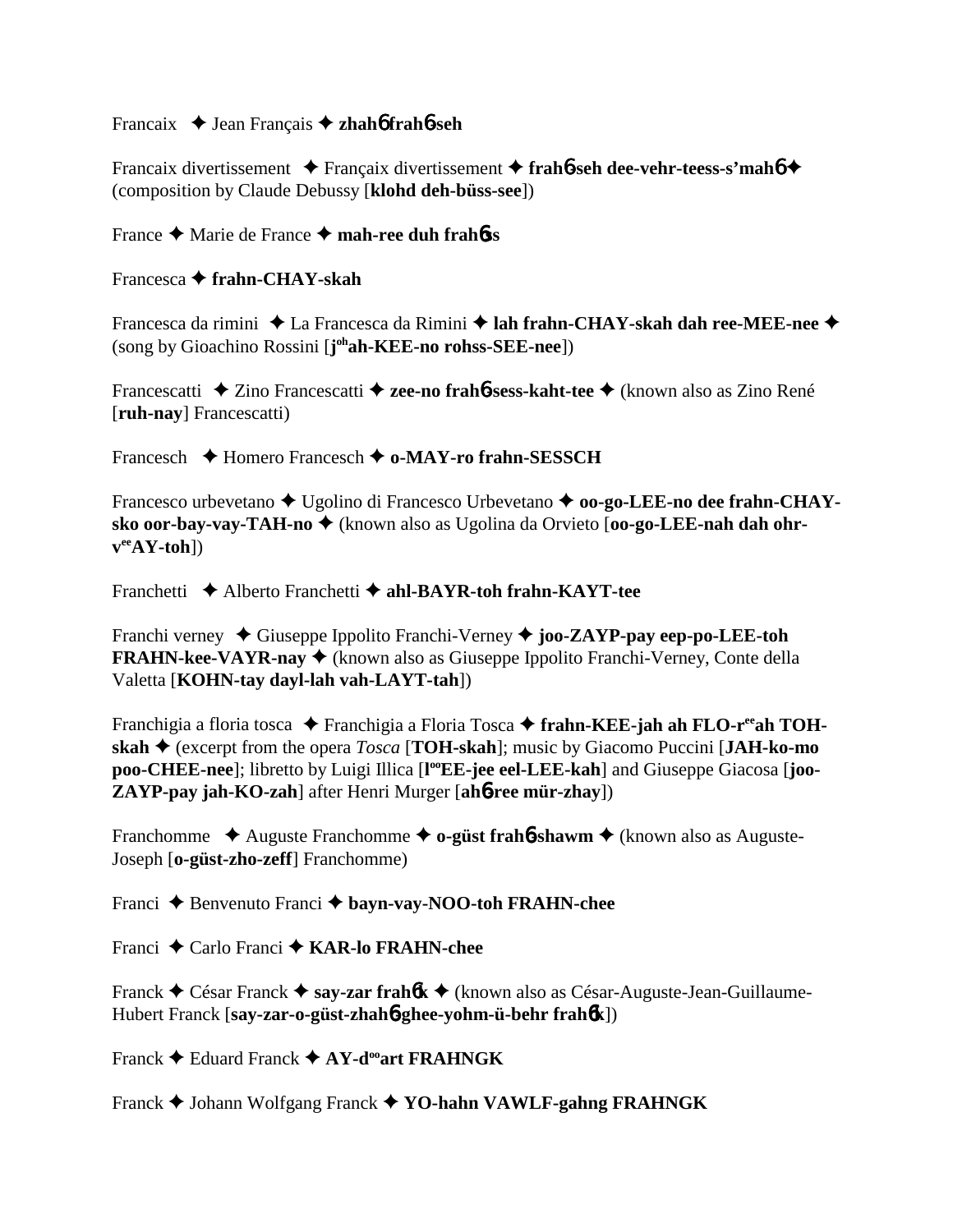Franck Joseph Franck **zho-zeff frah**6**k**

Franck **←** Melchior Franck ← MELL-hihawr FRAHNGK

Franck  $\triangle$  Pierre Franck  $\triangle$  p<sup>ee</sup>ehr frah $\theta$ k

Franck  $\blacklozenge$  Richard Franck  $\blacklozenge$  RIH-hart FRAHNGK

Franck  $\blacklozenge$  S. Franck  $\blacklozenge$  (S.) **FRAHNGK** 

Franckenstein  $\triangle$  Clemens von Franckenstein  $\triangle$  KLAY-munnss fawn FRAHNG-kunn-sht**in** 

Franco **→** Buddy de Franco **→ BUDD-dee duh FRANG-ko →** (known also as Boniface Ferdinand Leonardo de Franco [**BAH-nih-fuss FUR-d'nannd leh-NAR-doh duh FRANG-ko**])

Franco **→** Johan Franco **→ {JO-hann FRANG-ko} YO-hahn FRANG-ko →** (known also as Johan Henri Gustav Franco [**YO-hahn HENN-ree KÜ-stahf FRANG-ko**])

Franco of cologne **→** Franco of Cologne → **FRAHN-ko** (of) ko-LOHN

Francoeur François Francœur **frah**6**-swah frah**6**-kör**

Francoeur Louis-Joseph Francœur **l ôôee-zho-zeff frah**6**-kör**

Francois François **frah**6**-swah** (character in the opera *A Quiet Place;* libretto and music by Leonard Bernstein [LEH-nurd BURN-stin] and Stephen Wadsworth [STEE-vunn **WAHDZ-wurth**])

Francois Samson François **sah**6**-saw**6 **frah**6**-swah**

Frandsen  $\triangle$  John Frandsen  $\triangle$  **JAHN FRAHN-sunn** 

Frank Claude Frank **{KLAWD FRANGK} KLAHÔÔ-duh FRAHNGK**

Frank Ernst Frank **EHRNST FRAHNGK**

Frank Mária Frank **MAHAH-rihah FRAHNGK**

Frankel Benjamin Frankel **BENN-juh-munn FRANG-k'l**

Frankenstein ◆ Alfred Frankenstein ◆ A<sup>L</sup>-frudd FRANG-k'n-st**īn** ◆ (known also as Alfred Victor [**VICK-tur**] Frankenstein)

Frankl Peter Frankl **{PEE-tur FRANG-k'l} PEH-tehr FRAHNG-k'l**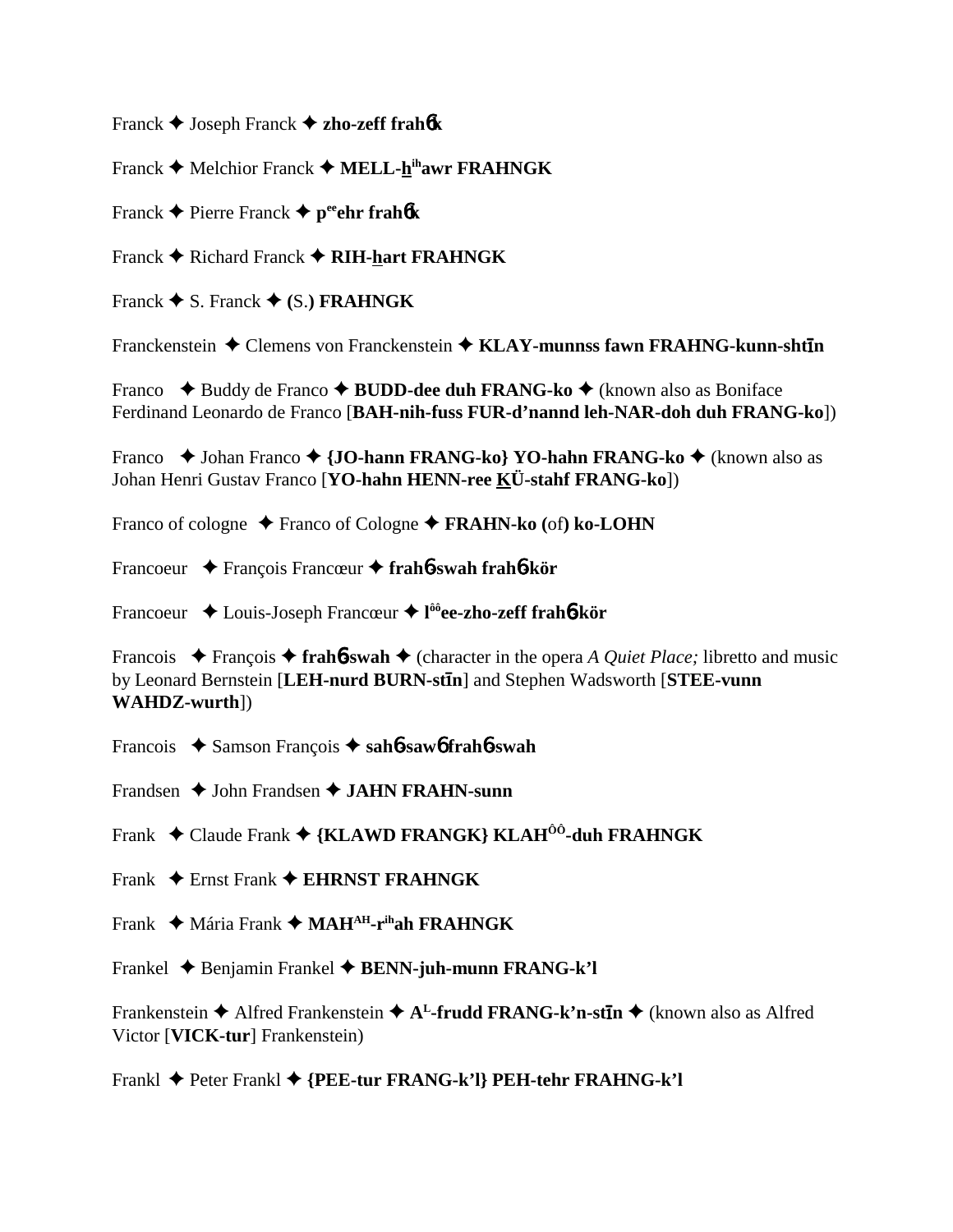Franklin  $\triangle$  Aretha Franklin  $\triangle$  ah-REE-thah FRANGK-lunn

Franko  $\rightarrow$  Nahan Franko  $\rightarrow$  NAY-unn FRANG-ko

Franssen  $\triangle$  Olga Franssen  $\triangle$  AWL-gah FRAHNSS-senn

Frantz ♦ Ferdinand Frantz ♦ FEHR-tee-nahnt FRAHNTSS

Frantz  $\triangleleft$  FRAHNTSS  $\triangleleft$  (character in the opera Les contes d'Hoffmann [leh kaw6t dawfmahn] — The Tales of Hoffmann; music by Jacques Offenbach [**ZHACK AWF-funn-bahk**]; libretto by Jules Barbier [zhül bar-b<sup>ee</sup>ay] and Michel Carré [mee-shell kar-ray])

Frantz  $\triangle$  Justus Frantz  $\triangle$  YÔÔ-stôôss FRAHNTSS

Franz  $\rightarrow$  Paul Franz  $\rightarrow$  pohl frahn

Franz  $\triangle$  Robert Franz  $\triangle$  ROH<sup>OH</sup>-bert FRAHNTSS

Franzen  $\blacklozenge$  F. M. Franzén  $\blacklozenge$  (F. M.) **FRAHN-see**<sup>uh</sup>n

Franzen  $\triangle$  Hans Franzen  $\triangle$  HAHNSS FRAHN-tsunn

Franzi  $\triangle$  FRAHN-tsee  $\triangle$  (character in the operetta Wiener Blut [VEE-nur BLOOT] — *Vienna Blood*; music by Johann Strauss II [**YO-hahn SHTRAH<sup>ôô</sup>SS II**]; libretto by Victor Léon [veek-tawr lay-aw<sup>6</sup>] and Leo Stein  $[\text{LAY-o} \text{ SHT}\bar{I}N]$ 

Franzl ◆ Ferdinand Fränzl ◆ FEHR-tee-nahnt FRENN'tsl ◆ (known also as Ferdinand Ignaz Joseph Fränzl [FEHR-tee-nahnt IGG-nahtss YOH<sup>OH</sup>-zeff FRENN'tsl])

Franzl  $\triangle$  Ignaz Fränzl  $\triangle$  IGG-nahtss FRENN'tsl  $\triangle$  (known also as Ignaz Franz Joseph [FRAHNTSS YOH<sup>OH</sup>-zeff] Fränzl)

Fraschini  $\triangle$  Gaetano Fraschini  $\triangle$  gah<sup>ay</sup>-TAH-no frahss-KEE-nee

Fraser  $\triangle$  John Fraser  $\triangle$  JAHN FRAY-zur

Frasquita  $\triangle$  frahss-KEE-tah  $\triangle$  (character in the opera *El gato montés* [ell GAH-toh mawn-TAYSS] — The Wildcat — music and libretto by Manuel Penella [mah-n<sup>oo</sup>ELL pay-NAY $l'vah$ ])

Frate  $\triangle$  Un frate  $\triangle$  con FRAH-tay  $\triangle$  (A friar)  $\triangle$  (character in the opera *Don Carlo* [dohn KAR-lo]; music by Giuseppe Verdi [joo-ZAYP-pay VAYR-dee]; libretto by Francois Méry [frahb-swah may-ree] and Camille Du Locle [{kah-meel dü law-kl'} kah-mee<sup>y'</sup> dü law-kl'] after Friedrich von Schiller [FREET-rihh fawn SHILL-lur])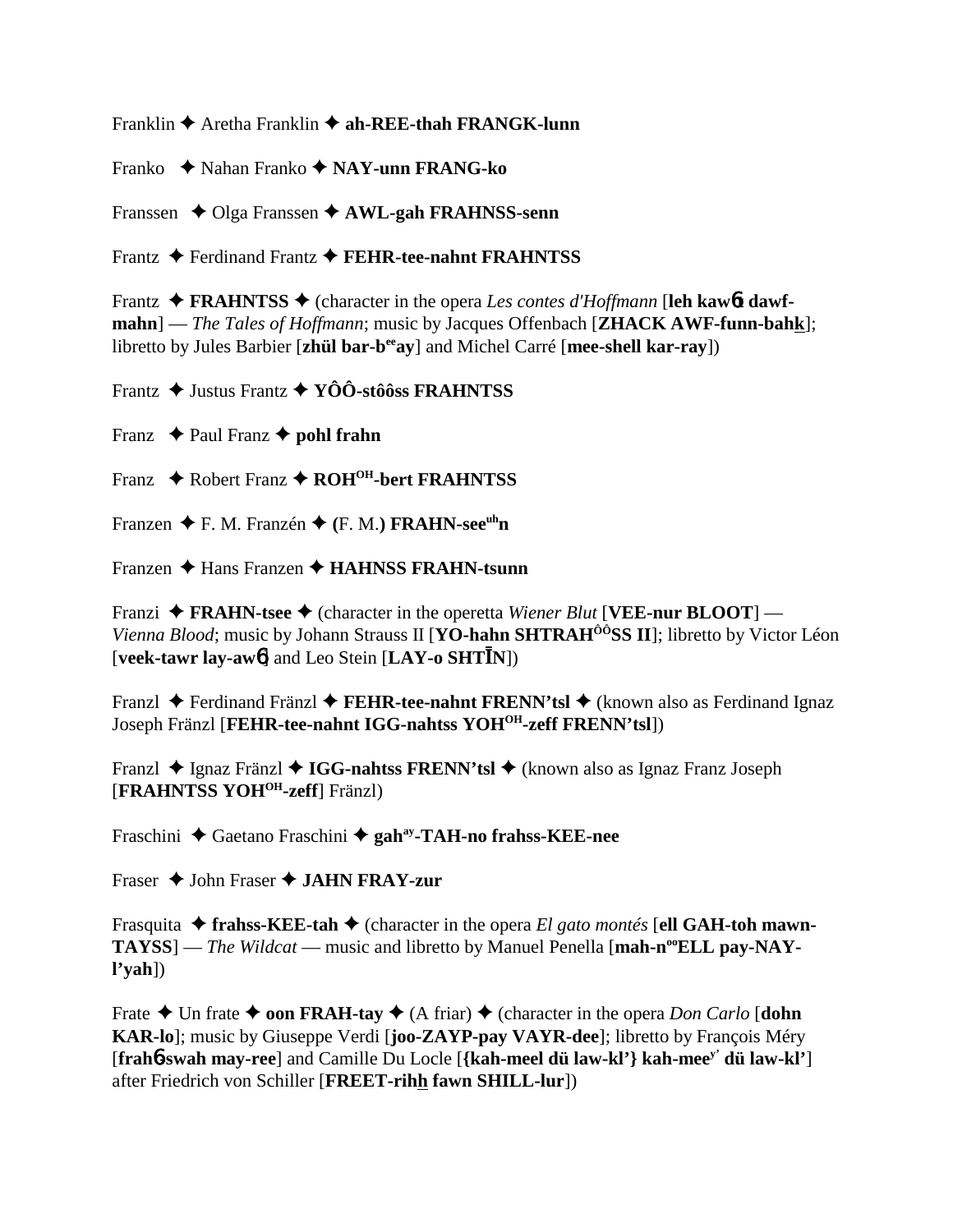Frati  $\triangle$  FRAH-tee  $\triangle$  (character in the opera *Il trovatore* [eel tro-vah-TOH-ray] — The Troubadour; music by Giuseppe Verdi [joo-ZAYP-pay VAYR-dee]; libretto by Salvadore Cammarano [sahl-vah-DOH-ray kahm-mah-RAH-no] and Leone Emanuele Bardare [lay-Onav av-mah-n<sup>oo</sup>AY-lav bar-DAH-rav] after Antonio García Gutiérrez [ahn-TOH-n<sup>ec</sup>o gar-**THEE-ah goo-t<sup>ee</sup>AYR-rehth**])

Frau des kaisers  $\triangle$  Frau des Kaisers  $\triangle$  FRAH<sup>00</sup> dess KAH<sup>IH</sup>-zurss  $\triangle$  (Emperor's wife)  $\triangle$ (character in the opera Das Nusch-Nuschi [dahss  $N\hat{O}\hat{O}SH-N\hat{O}\hat{O}$ -shee] — The Nusch-Nuschi; music by Paul Hindemith [PAH<sup>ÔÔ</sup>L HINN-tuh-mitt] and libretto by Franz Blei [FRAHNTSS]  $BL\overline{I}$ ])  $\blacklozenge$  (note that there are four wives of the emperor in the cast)  $\blacklozenge$  (the Nusch-Nuschi is a mythical beast, half rat and half alligator)  $\blacklozenge$  (the opera is subtitled A Play for Burmese *Marionettes*)

Frau luna  $\triangle$  Frau Luna  $\triangle$  FRAH<sup>00</sup> LOO-nah  $\triangle$  (an operetta, with music by Paul Lincke [PAH<sup>ôô</sup>L LIHNG-kuh] and libretto by H. Bolten-Baeckers [(H.) BAWL-tunn-BEH-kurss])

Frau ohne schatten  $\triangle$  Die Frau ohne Schatten  $\triangleq$  dee FRAH<sup>00</sup> O-nuh SHAHT-tunn  $\triangleq$  (The Woman Without a Shadow)  $\triangle$  (an opera, with music by Richard Strauss [RIH-hart] **SHTRAH<sup>00</sup>SS**] and libretto by Hugo von Hofmannsthal [HOO-go fawn HAWF-mahnshtahl])

Frauenliebe und leben  $\blacklozenge$  Frauenliebe und -leben  $\blacklozenge$  FRAH<sup> $00$ </sup>-unn-lee-buh  $0$   $0$ nt -LAY-bunn  $\blacklozenge$ (Woman's Love and Life)  $\triangleq$  (a series of songs by Robert Schumann [ $ROH^{OH}$ -bert SHOOmahn] based upon texts by Adalbert von Chamisso [AH<sup>AH</sup>-dahl-pert fawn kah-MISS-so])

Frazzi  $\blacklozenge$  Vito Frazzi  $\blacklozenge$  VEE-toh FRAHT-tsee

Frearlause menn  $\triangle$  Dei frearlause menn  $\triangle$  da<sup>ih</sup> FREH<sup>AH</sup>R-la<sup>ew</sup>-suh MENN  $\triangle$  (*The Outlaws*, a medieval Norwegian song)

Freccia  $\triangle$  Massimo Freccia  $\triangle$  mahss-SEE-mo FRAY-chah

Fredda ed immobile  $\triangle$  FRAYD-dah ay-deem-MO-bee-lay  $\triangle$  (excerpt from the opera *Il* barbiere di Siviglia [eel bar-b<sup>ee</sup>AY-ray dee see-VEE-l<sup>ee</sup>ah] — The Barber of Seville [suh-VILL]; music by Gioachino Rossini [j<sup>oh</sup>ah-KEE-no rohss-SEE-nee]; libretto by Cesare Sterbini [chay-ZAH-ray stayr-BEE-nee] after Pierre-Augustin Caron de Beaumarchais [peehr-o-güssteho kah-rawo duh bo-mar-sheh] and Giuseppe Petrosellini [joo-ZAYP-pay pay-tro-zayl- $LEE-nee$ ])

Freed  $\triangle$  Isadore Freed  $\triangle$  IH-zah-dawr FREED

Freiher von spitzmuller  $\triangle$  Alexander, Freiherr von Spitzmüller  $\triangle$  ah-leck-SAHN-tur, FRI-hehr fawn SHPITTSS-mül-lur ◆ (known also as Alexander, Freiherr von Spitzmüller-Harmersbach  $[SHPITTSS-mü1-lur-HAR-murss-pahk])$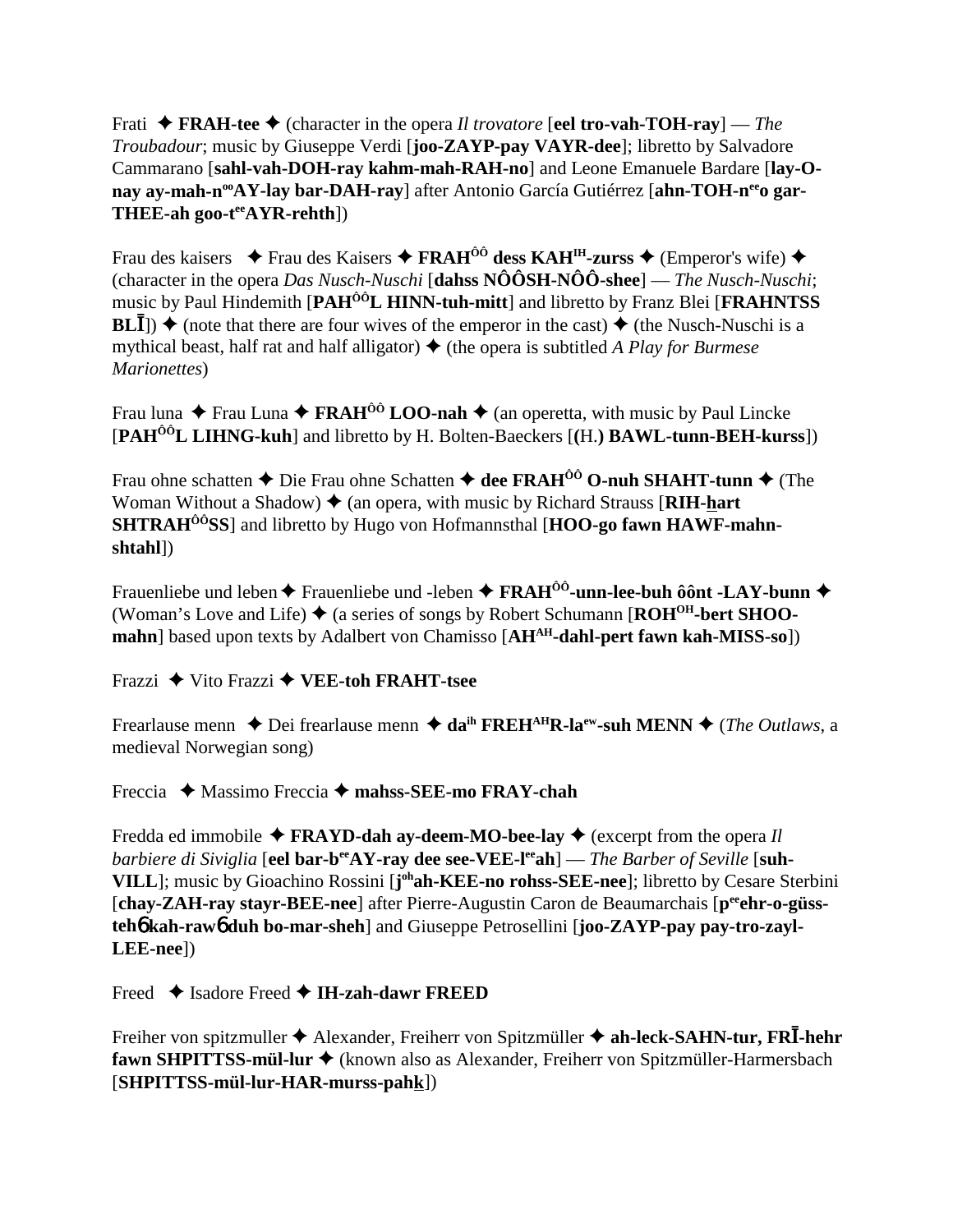Freiherr von herzogenberg  $\triangleq$  Heinrich, Freiherr von Herzogenberg  $\triangleq$  HIN-rihh, FRI-hehr fawn hehr-TSO-gunn-pehrk  $\triangleq$  (known also as Leopold Heinrich Picot de Peccaduc, Freiherr von Herzogenberg [LAY-o-pawlt HIN-rihh pee-ko duh peck-kah-dük, FRI-hehr fawn hehr-TSO-gunn-pehrk])

Freiherr von hornau ◆ Martin Gerbert, Freiherr von Hornau ◆ MAR-teen GHEHR-pert, FRIhehr fawn HAWR-nah<sup>ôô</sup>

Freiherr von lichtenstein  $\triangle$  Karl August, Freiherr von Lichtenstein  $\triangle$  KARL AH<sup> $\hat{0}$ 0-g $\hat{0}$ ôst, FR**I**-</sup> hehr fawn LIHH-tunn-shtin

Freiherr von liliencron  $\triangle$  Rochus, Freiherr von Liliencron  $\triangle$  RAW-kôôss, FR $\overline{I}$ -hehr fawn **LEE-l<sup>ih</sup>unn-krawn**  $\blacklozenge$  (known also as Rochus Traugott Ferdinand [RAW-kôôss TRAH<sup>ôô</sup>-gawt] **FEHR-tee-nahnt**], Freiherr von Liliencron)

Freiherr von schacht  $\blacklozenge$  Theodor, Freiherr von Schacht  $\blacklozenge$  TAY-o-doh<sup>oh</sup>r, FRI-hehr fawn **SHAHKT** 

Freiligrath  $\triangle$  Ferdinand Freiligrath  $\triangle$  FEHR-tee-nahnt FRI-lih-graht

Freire  $\rightarrow$  Nelson Freire  $\rightarrow$  **NELL-sunn FRAY-ree**  $\rightarrow$  (known also as Nelson José [zhôô-ZAY] Freire)

Freire  $\triangle$  Osman Freire  $\triangle$  AWSS-mahn FRAY-ray

Freischutz  $\triangle$  Der Freischütz  $\triangle$  dayr FRI-shütss  $\triangle$  (The Freeshooter)  $\triangle$  (an opera, with music by Carl Maria von Weber [KARL mah-REE-ah fawn VAY-bur]; libretto by Friedrich Kind **[FREET-rihh KINNT]** after Johann August Apel **[YO-hahn AH<sup>** $\hat{0}$ **<sup>0</sup>-g** $\hat{0}$ **ôst AH<sup>AH</sup>-puhl**] and</sup> Friedrich Laun [FREET-rihh  $LAH^{00}N$ ])

Freising  $\triangle$  Aribon de Freising  $\triangle$  ah-ree-bawo deh freh-sihng  $\triangle$  (known also as Aribon, Aribo Scholasticus [ah-REE-bo sko-LAHSS-tih-küss], Aribon de Liège [leavzh], and Aribon  $d'Orléans [dawr-lay-ah6]$ 

Freitas  $\triangle$  Frederico de Freitas  $\triangle$  freh-deh-REE-kôô duh FRAY-tush  $\triangle$  (known also as Frederico Guedes de Freitas Branco [freh-deh-REE-kôô GHEH-dehsh duh FRAY-tush  $BRA6-kôô$ ])

Freitas branco → Frederico Guedes de Freitas Branco → freh-deh-REE-kôô GHEH-dehsh duh **FRAY-tush BRA6-kôô**  $\blacklozenge$  (known also as Frederico de Freitas)

Freitas branco ◆ Luís de Freitas Branco ◆ l<sup>oo</sup>WEEZH duh FRAY-tush BRA6-kôô

Freiwilliges versinken  $\blacklozenge$  Freiwilliges Versinken  $\blacklozenge$  fr**ī-VILL-lih-guss fehr-ZIHNG-kunn**  $\blacklozenge$ (Voluntary Immersion)  $\blacklozenge$  (poem by Johann Baptist Mayrhofer [YO-hahn BAHP-tisst MIR-ho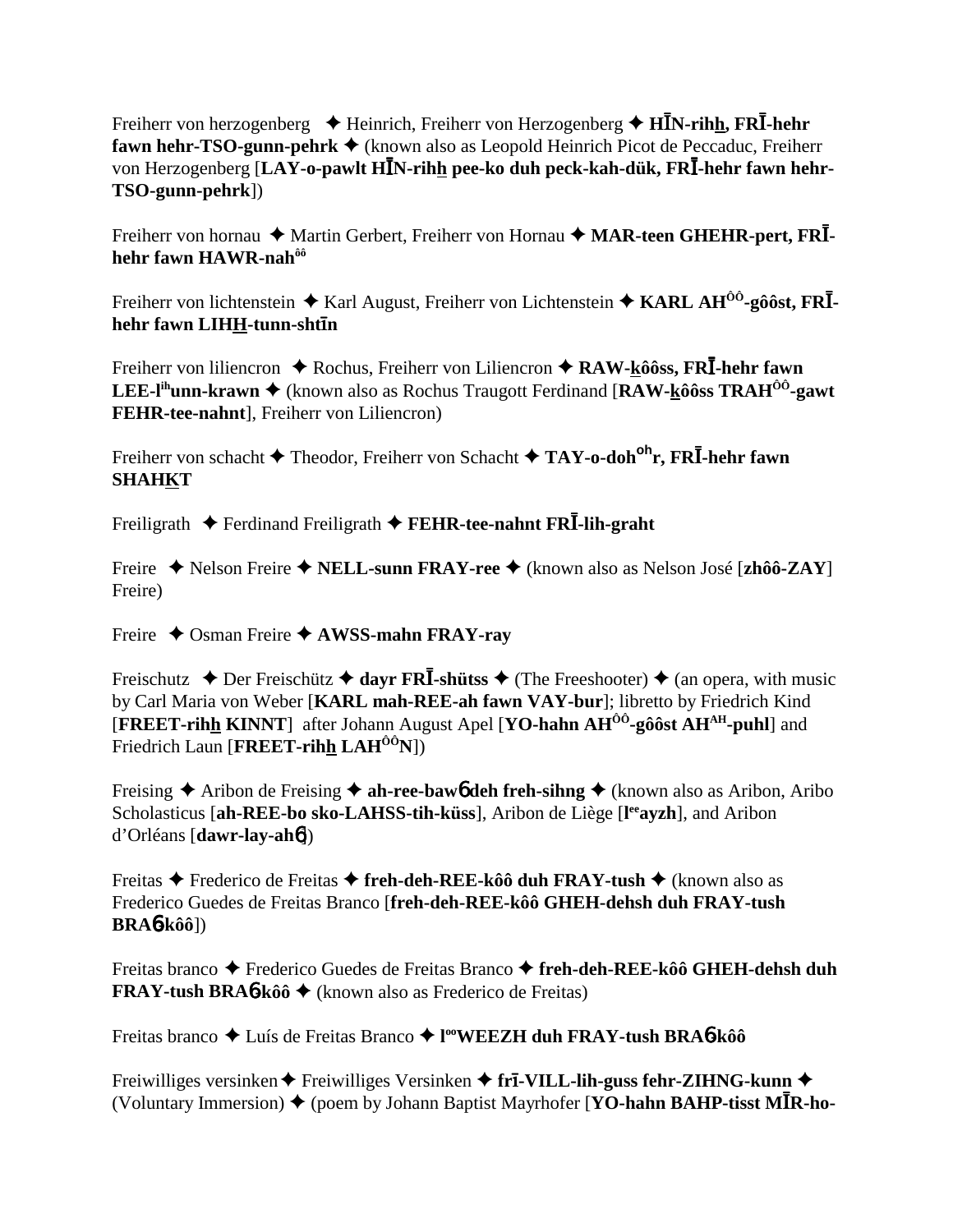fur] set to music by Franz Schubert [FRAHNTSS SHOO-bert])

Fremaux  $\triangleleft$  Louis Frémaux  $\triangleleft$  l<sup>ôô</sup>ee frav-mo

Fremden landern und menschen  $\triangle$  Von fremden Ländern und Menschen  $\triangle$  fawn FREMMtunn LENN-tern ô ônt MENN-shunn  $\triangleq$  (excerpt from *Kinderszenen* [KINN-tur-s'tsay-nunn] - Scenes from Childhood - by Robert Schumann [ROH<sup>OH</sup>-bert SHOO-mahn])

Fremdenfuhrer  $\triangle$  Der Fremdenführer  $\triangle$  dayr FREMM-tunn-fü-rur  $\triangle$  (The Tourist Guide)  $\triangle$ (an operetta, with music by Carl Michael Ziehrer [KARL MIH-hah-ell t'SEE-rur] and libretto by Krenn [KRENN] and Lindau [LINN-tah<sup>ôô</sup>])

Fremstad  $\triangle$  Olive Fremstad  $\triangle$  AH-livy FREMM-stadd

Freni ♦ Mirella Freni ♦ mee-RAYL-lah FRAY-nee

Frere + Rudolph Walter Howard Frere + ROO-dawlf WAWL-tur HOW-urd FRIH'ur

Freschi  $\triangle$  Domenico Freschi  $\triangle$  doh-MAY-nee-ko FRAYSS-kee  $\triangle$  (known also as Giovanni Domenico Freschi [jo-VAHN-nee doh-MAY-nee-ko FRAYSS-kee])

Frescobaldi ◆ Girolamo Frescobaldi ◆ jee-RO-lah-mo frayss-ko-BAHL-dee

Frese ♦ Siegfried Rudolf Frese ♦ ZEEK-freet ROO-dawlf FRAY-zuh

Fresedo  $\blacklozenge$  E. Fresedo  $\blacklozenge$  (E.) fray-SAY-tho

Fresedo  $\blacklozenge$  O. Fresedo  $\blacklozenge$  (O.) fray-SAY-tho

Freso  $\triangle$  Tibor Frešo  $\triangle$  T<sup>Y</sup>IH-hawr FREH-shaw

Freudenberg  $\blacklozenge$  Wilhelm Freudenberg  $\blacklozenge$  VILL-hellm FROY-dunn-pehrk

Freudvoll und leidvoll  $\blacklozenge$  FROYT-fawl ô ont LIT-fawl  $\blacklozenge$  (Joyful and Sorrowful)  $\blacklozenge$ (composition by Franz Liszt [FRAHNZ LISST])

Freue dich des weibes deiner jugend  $\triangle$  Freue dich des Weibes deiner Jugend  $\triangle$  FROY-uh dihh dess VI-buss di-nur YOO-gunnt  $\triangle$  (wedding concerto by Heinrich Schütz [HIN-rihh **SHÜTSS**I)

Freund  $\triangle$  Don Freund  $\triangle$  DAHN FROYND

Freund ◆ John Christian Freund ◆ JAHN KRISS-t<sup>ih</sup>unn FROYND

Freund  $\triangle$  Marya Freund  $\triangle$  MAR-yah FROYNT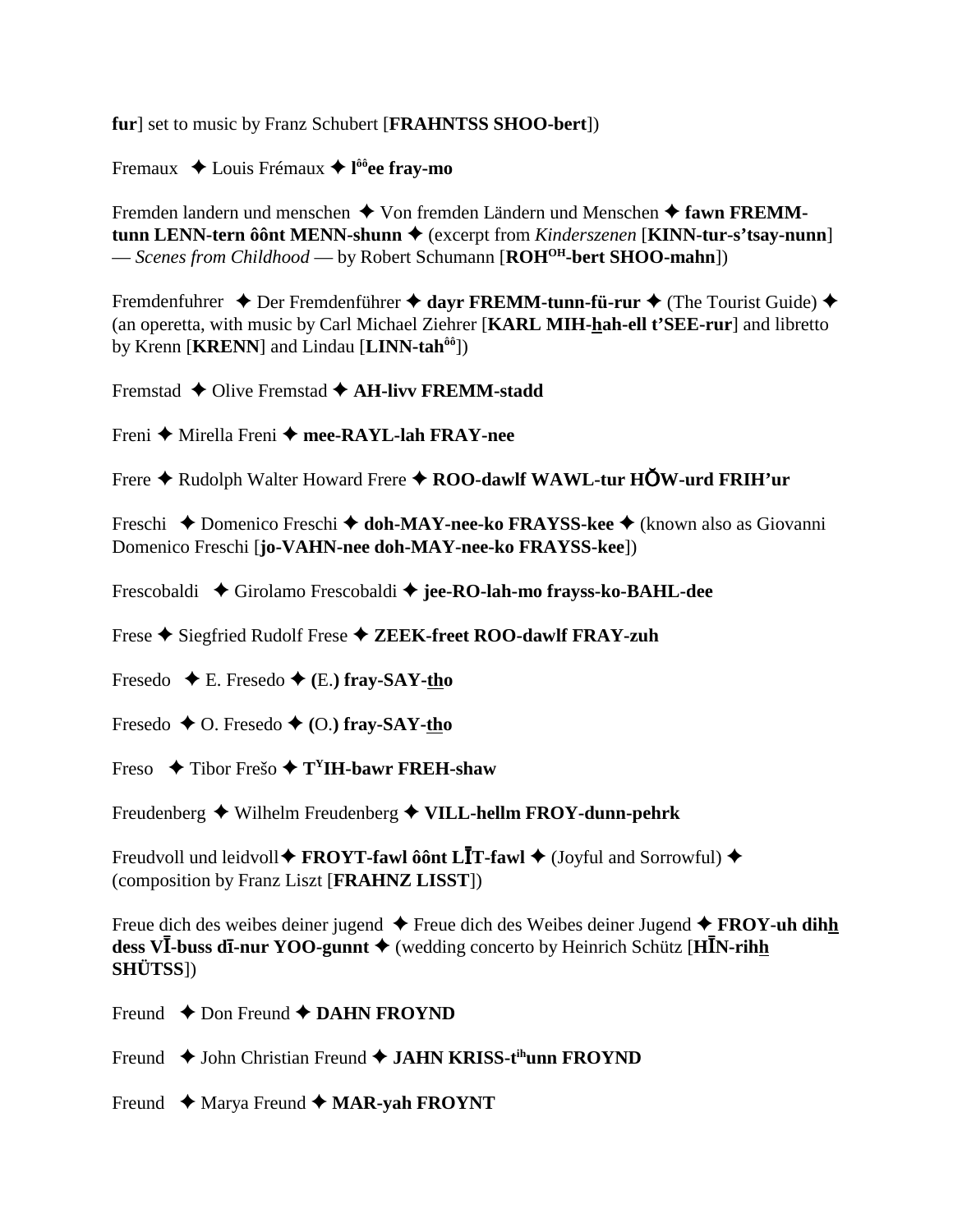## Freund  $\triangle$  Robert Freund  $\triangle$  ROH<sup>OH</sup>-bert FROYNT

Freunde das leben ist lebenswert  $\triangle$  Freunde, das Leben ist lebenswert  $\triangle$  FROYN-tuh, dahss LAY-bunn isst LAY-bunnss-vehrt  $\blacklozenge$  (excerpt from the operetta *Giuditta* [**joo-DEET-tah**]; music by Franz Lehár [FRAHNZ leh-HAH<sup>AH</sup>R]; lyrics by P. Knepler [(P.) k'NEPP-lur] and Fritz Löhner [FRITTSS LÖ-nur])

Freundlich lass uns scheiden  $\triangle$  FROYNT-lihh lahss ôôns SHI-dunn  $\triangle$  (In friendship let us part)  $\blacklozenge$  (vocal duet from *Mährische Duette* [MAY-rih-shuh doo-ETT-tuh] — *Moravian Duets* — by Antonín Dvořák [AHN-taw-n<sup>y</sup>ee<sup>ee</sup>n d'VAW-'shah<sup>ah</sup>k])

Freundliche vision  $\triangle$  Freundliche Vision  $\triangle$  FROYNT-lih-huh FEE-z<sup>ih</sup>awn  $\triangle$  (A Welcome Vision)  $\blacklozenge$  (poem by Otto Julius Bierbaum [AWT-toh YOO-l<sup>ih</sup>ôôss BEER-bah<sup>ôô</sup>m] set to music by Richard Strauss [RIH-hart SHTRAH<sup>00</sup>SS])

- Freundt  $\triangle$  Cornelius Freundt  $\triangle$  kawr-NAY-I<sup>n</sup>ôôss FROYNT
- Frey  $\blacklozenge$  Adolf Frey  $\blacklozenge$  {AY-dawlf FRI} AH<sup>AH</sup>-dawlf FRI
- Frey  $\blacklozenge$  Emil Frey  $\blacklozenge$  AY-meel FRI
- Frey  $\triangle$  Paul Frey  $\triangle$  PAH<sup>ÔÔ</sup>L FR**I**
- Frey  $\blacklozenge$  Walter Frey  $\blacklozenge$  VAHL-tur FRI
- Freystadtler  $\blacklozenge$  F. J. Freystädtler  $\blacklozenge$  (F. J.) FRI-shtett-lur
- Fribec  $\triangle$  Krešimir Fribec  $\triangle$  KREH-shih-mihr FREE-bettss
- Fricci  $\triangle$  Antonietta Fricci  $\triangle$  ahn-toh-n<sup>ee</sup>ETT-tah FREE-chee
- Frick  $\blacklozenge$  Gottlob Frick  $\blacklozenge$  GAWT-lawp FRICK
- Fricsay  $\triangle$  Ferenc Fricsay  $\triangle$  FEH-renntss FRIH-ch1
- Frid  $\triangle$  Géza Frid  $\triangle$  GAY-zah FRIDD

Friderici ♦ Daniel Friderici ♦ DAH-nihayl free-duh-REE-tsee

Friderici jakowicka → Teodozja Friderici-Jakowicka → teh-aw-DAWZ-yah free-deh-REEtsee-yah-kaw-VEETSS-kah

- Fried  $\blacklozenge$  Alexej Fried  $\blacklozenge$  UH-leck-say FREET
- Fried ◆ Miriam Fried ◆ {MIH-ree-umm FREED} mee-r<sup>ih</sup>AHM FREET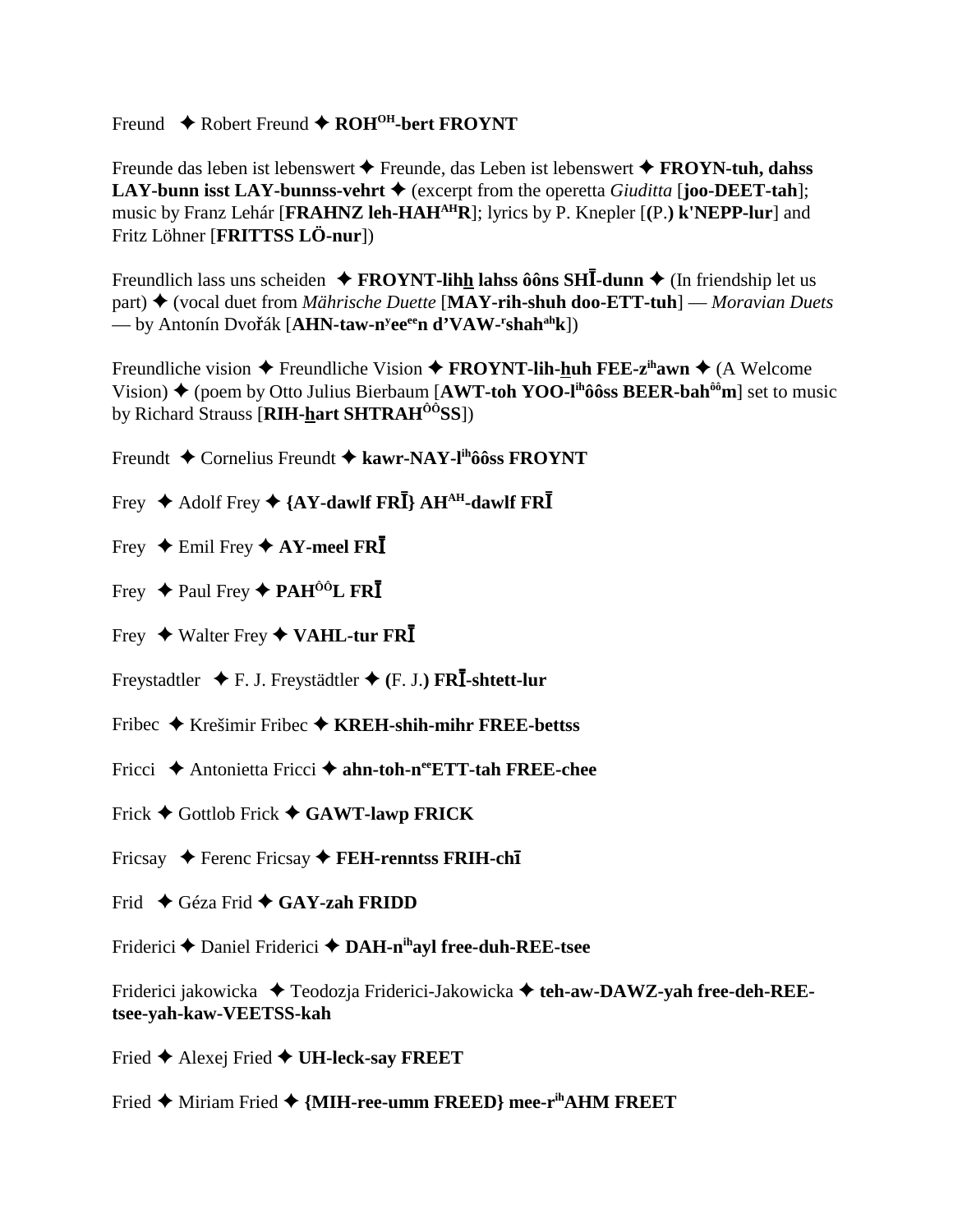Fried  $\bigstar$  Oskar Fried  $\bigstar$  AWSS-kar FREET

Friedberg  $\triangle$  Carl Friedberg  $\triangle$  KARL FREET-pehrk

Friede auf erden  $\blacklozenge$  Friede auf Erden  $\blacklozenge$  FREE-duh ah<sup>oof</sup> EHR-tunn  $\blacklozenge$  (sacred composition by Arnold Schoenberg [AR-nawlt SHÖN-pehrk])

Friede sei mit dir  $\triangle$  Der Friede sei mit dir  $\triangle$  dayr FREE-duh ZI mitt DEER  $\triangle$  (May Peace Be unto You) ◆ (cantata [kunn-TAH-tuh] by Johann Sebastian Bach [YO-hahn {suh-BASS- $\mathbf{t}^{\text{ih}}$ unn BAHK} zay-BAH-s $\mathbf{t}^{\text{ih}}$ ahn BAHK])

- Friedell  $\triangle$  Harold Friedell  $\triangle$  HA-rulld FREE-dull
- Friederike  $\triangle$  Amalia Friederike  $\triangle$  ah-MAH-I<sup>th</sup>ah free-duh-REE-kuh
- Friedheim  $\rightarrow$  Arthur Friedheim  $\rightarrow$  AR-tôôr FREET-him

Friedhofer ◆ Hugo Friedhofer ◆ h'YOO-go FREED-haw-fur ◆ (known also as Hugo William [WILL-l<sup>ih</sup>umm] Friedhofer)

- Friedlaender  $\triangleq$  Max Friedlaender  $\triangleq$  MAHKSS FREET-lenn-tur
- Friedland  $\blacklozenge$  Peggy Friedland  $\blacklozenge$  PEGG-gee FREED-lunnd
- Friedman  $\triangle$  Erick Friedman  $\triangle$  EH-rick FREED-munn
- Friedman  $\triangle$  Ignaz Friedman  $\triangle$  EEG-nahtz FREED-mahn
- Friedman  $\triangle$  Ken Friedman  $\triangle$  KENN FREED-munn
- Friedman  $\triangle$  Richard Friedman  $\triangle$  RIH-churd FREED-munn
- Friedman ◆ Stephanie Friedman ◆ SHTEH-fah-nee FREET-mahn
- Friedmann  $\triangle$  Gérard Friedmann  $\triangle$  zhay-rar FREET-mahn

Friedmund darf ich nicht heissen  $\triangle$  FREET-môônt darf ihh nihht H $\overline{ISS}$ -sunn  $\triangle$  (excerpt from Act 1 of the opera *Die Walküre* [dee vahl-KÜ-ruh], music and libretto by Richard Wagner [RIH-hart VAHG-nur])

Friedrich  $\triangle$  Götz Friedrich  $\triangle$  GÖTSS FREET-rihh

Friedrich  $\triangle$  Karl Friedrich  $\triangle$  KARL FREET-rihh

Friedrich der grosse  $\triangle$  Friedrich der Grosse  $\triangle$  FREET-rihh dayr GROHSS-suh  $\triangle$  (Frederick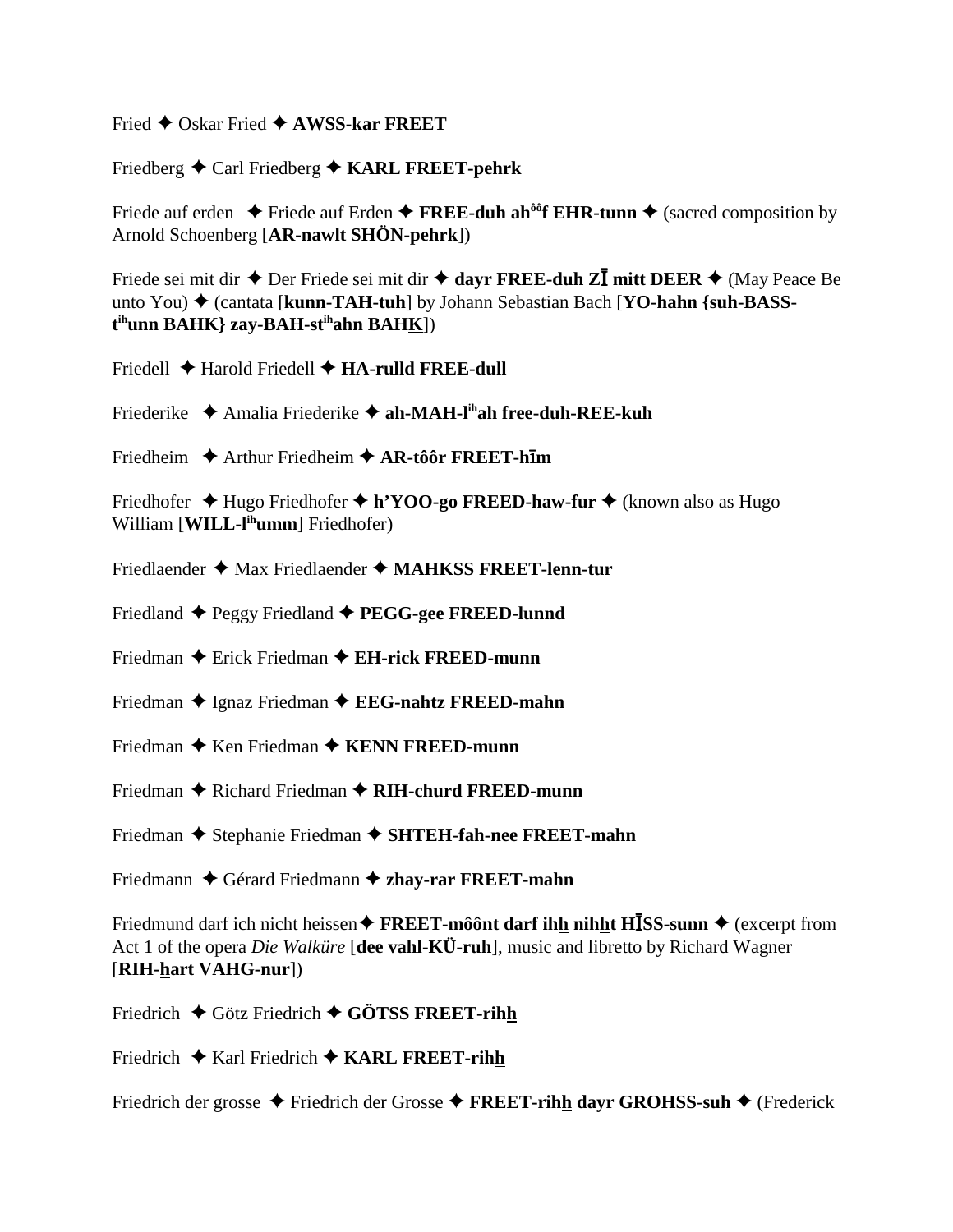**[FREH-duh-rick]** the Great)  $\blacklozenge$  (*Sonata No. 111 in D* for Descant [DESS-kannt] Recorder soprano recorder — by George Frideric Handel [JAW-urj FRIH-duh-rick HANN-d'l])

Friel  $\blacklozenge$  Redmond Friel  $\blacklozenge$  REDD-munnd FREEL

Friemann  $\blacklozenge$  Witold Friemann  $\blacklozenge$  VEE-tawlt FREE-mahn

Friend  $\triangle$  Lionel Friend  $\triangle$  L**I**-uh-null FRENND

Fries  $\triangleq$  Wulf Fries  $\triangleq$  {WÔÔLF FREEZ} VÔÔLF FREESS  $\triangleq$  (known also as Wulf Christian Julius [KRIH-stihahn YOO-lihôôss] Fries)

Frijsh  $\triangle$  Povla Frijsh  $\triangle$  POWV-luh FRIHSH

Friml  $\triangle$  Rudolf Friml  $\triangle$  ROO-dawlf FRIH-m'l  $\triangle$  (known also as Charles [CHAH-rullz] Rudolf Friml)

Frimmel  $\triangle$  Theodor von Frimmel  $\triangle$  TAY-o-doh<sup>oh</sup>r fawn FRIMM-mull

Frisanca  $\triangle$  La frisanca  $\triangle$  lah free-SAHN-sah  $\triangle$  (Longing)  $\triangle$  (excerpt from Colectici intim [ko-leck-TEE-see EEN-teem] — *Personal Collection* — by Vicente Ascencio [vee-SENN-teh]  $\mathbf{a}$ hss-SENN-s<sup>ee</sup>o])

Frischenschlager  $\triangle$  Friedrich Frischenschlager  $\triangle$  FREET-rihh FRIH-shunn-shlah-gur

Frischmuth  $\blacklozenge$  Gert Frischmuth  $\blacklozenge$  GHEHRT FRIHSH-môôt

Fristad ◆ Merle Fristad ◆ MUR<sup>UH</sup>L FRIH-stahd

Fritzsch  $\triangle$  Ernst Wilhelm Fritzsch  $\triangle$  EHRNST VILL-hellm FRITTSH

Frizzell  $\triangle$  Lefty Frizzell  $\triangle$  LEFF-tee frizz-ZELL  $\triangle$  (known also as William Orville Frizzell  $[WILL-l<sup>ih</sup>umm AWR$ -vull frizz-ZELL $]$ 

Froberger  $\triangle$  Johann Jakob Froberger  $\triangle$  YO-hahn YAH<sup>AH</sup>-kawp FRO-bur-gur

Froding  $\triangle$  Gustaf Fröding  $\triangle$  GÜSS-tahf FRÖ-dihng

Frogg galliard  $\triangle$  The Frogg Galliard  $\triangle$  (The) FRAWG GA<sup>L</sup>-l<sup>ih</sup>urd  $\triangle$  (composition by John Dowland [JAHN DOW-lunnd])

Froh  $\triangle$  FRO  $\triangle$  (character in the opera *Das Rheingold* [dahs RIN-gawlt], music and libretto by Richard Wagner [RIH-hart VAHG-nur])

Frohnmayer  $\triangleleft$  Ellen Frohnmayer  $\triangleleft$  ELL-lunn FROHN-mI-ur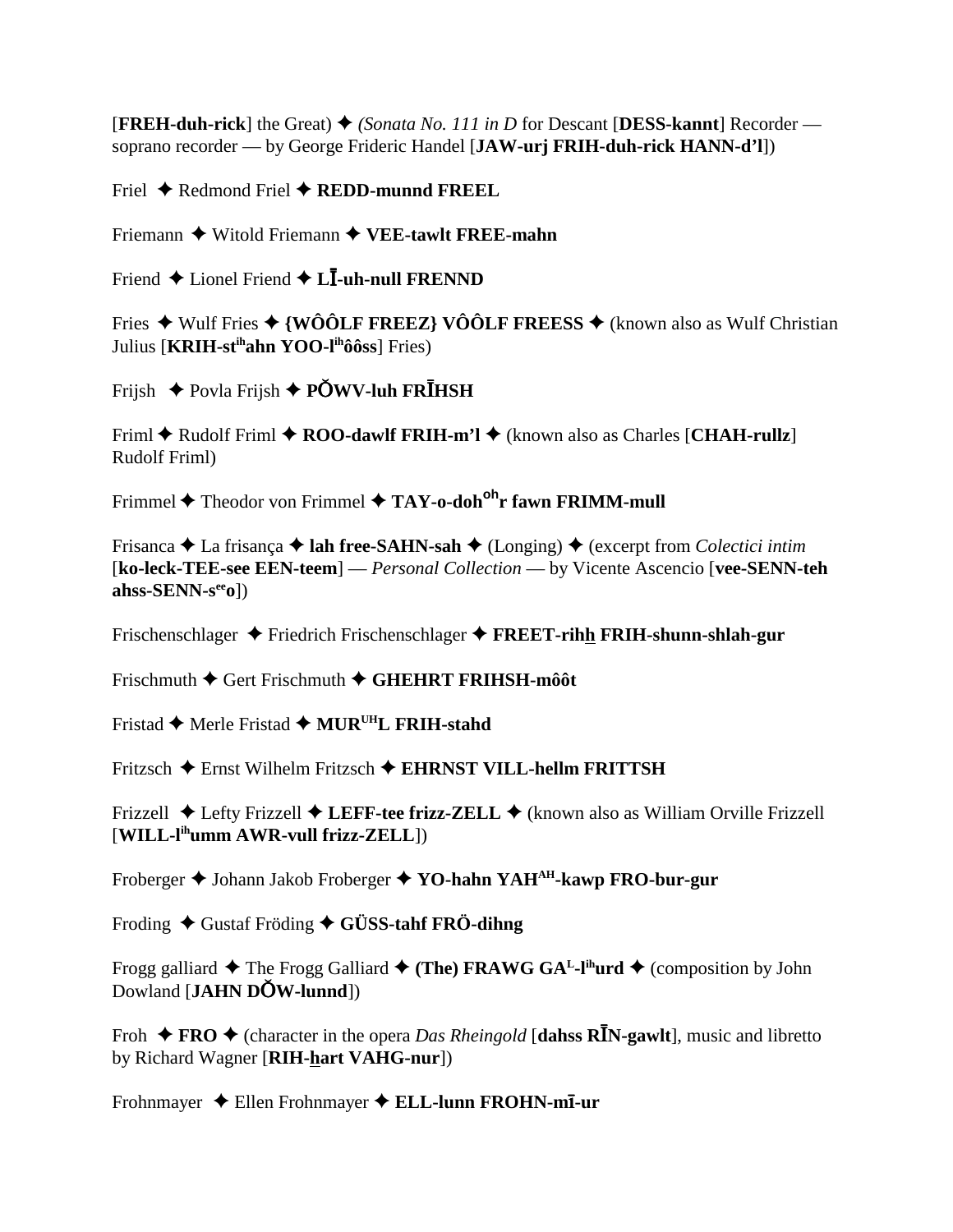Froidebise  $\triangle$  Pierre Froidebise  $\triangle$  p<sup>ee</sup>chr fr'wah-duh-beess  $\triangle$  (known also as Pierre Jean Marie [zhah**ó** mah-ree] Froidebise)

### Froissart  $\triangle$  fr'wahss-sar

Frolich  $\triangle$  Theodor Frölich  $\triangle$  TAY-o-doh<sup>oh</sup>r FRÖ-lihh  $\triangle$  (known also as Friedrich [FREETrihh] Theodor Frölich)

From amphion  $\bullet$  From "Amphion"  $\bullet$  (From) "AHM-f<sup>th</sup>unn"  $\bullet$  (poem by Alfred Tennyson  $[A<sup>L</sup>-frudd TENN-nih-sum]$  set to music by Charles Ives [CHAH-rullz  $\bar{I}VZ$ ])

Froment  $\triangle$  Louis de Froment  $\triangle$  l<sup>ôô</sup>ee duh fraw-mah  $\triangle$  (known also as Louis Georges François [zhawrzh fraho-swah] de Froment)

- Fromm  $\triangle$  Andreas Fromm  $\triangle$  ahn-DRAY-ahss FRAWM
- Fromm ♦ Herbert Fromm ♦ {HUR-burt FRAWM} HEHR-pert FRAWM
- Fromm ◆ Paul Fromm ◆ {PAWL FRAWM} PAH<sup>ôô</sup>L FRAWM

Fromme  $\triangle$  Lynette Fromme  $\triangle$  lih-NETT FRAHM  $\triangle$  (character in the opera *The Manson* [MANN-sunn] Family, words and music by John Moran [JAHN maw-RANN])

Frondit enere  $\rightarrow$  FROHN-dee tay-NAY-ray  $\rightarrow$  (recitative [reh-suh-tuh-TEEV] from the opera Serse [SAYR-say]; music by George Frideric Handel and libretto by Nicolò Minato [nee-ko-LO] mee-NAH-toh])  $\blacklozenge$  (opera known also as *Xerxes* [**ZURK-seez**])

- Frontini ◆ Francesco Paolo Frontini ◆ frahn-CHAY-sko PAH<sup>O</sup>-lo frohn-TEE-nee
- Froschauer ♦ Helmut Froschauer ♦ HELL-moot FRAW-shah<sup>ôô</sup>-ur

Froschauer ♦ Johann Froschauer ♦ YO-hahn FRAW-shah<sup>ôô</sup>-ur

Frotscher  $\triangle$  Gotthold Frotscher  $\triangle$  GAWT-hawlt FRAWT-shur

- Frotzler  $\triangle$  Carl Frotzler  $\triangle$  KARL FRAWTSS-lur
- Frugatta  $\blacklozenge$  Giuseppe Frugatta  $\blacklozenge$  joo-ZAYP-pay froo-GAHT-tah
- Frugoni ◆ Orazio Frugoni ◆ o-RAH-tsee froo-GO-nee
- Fruh  $\triangle$  Armin Leberecht Früh  $\triangle$  AR-minn LAY-buh-rehht FRÜ
- Fruh  $\triangle$  Huldreich Georg Früh  $\triangle$  HÔÔLT-rih GAY-awrk FRÜ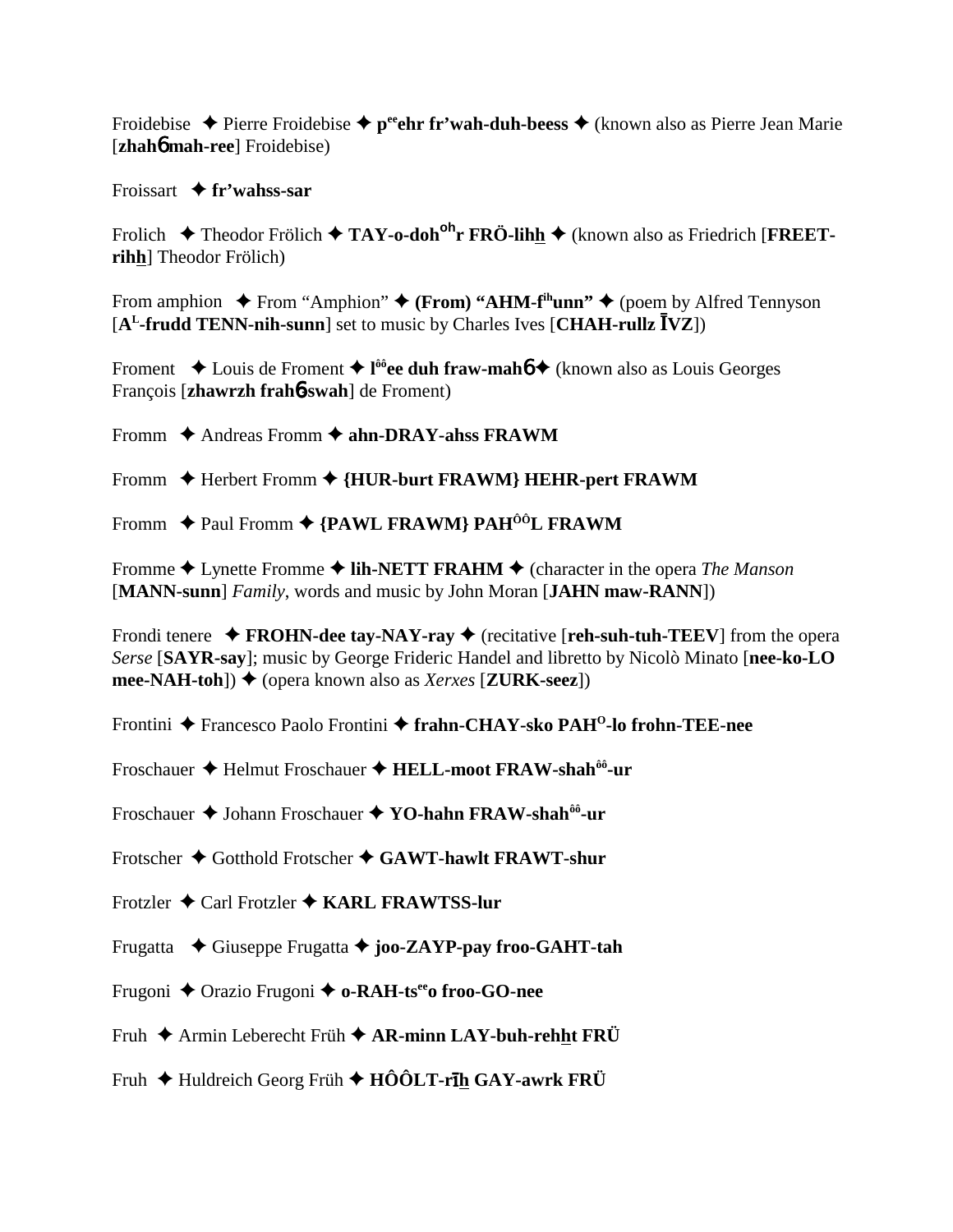Fruhbeck de burgos  $\triangle$  Rafael Frühbeck de Burgos  $\triangle$  rah-fah-ELL FRÜ-beck day BOOR**gawss**

Fruhling  $\triangle$  Der Frühling  $\triangle$  dayr FRÜ-lihng  $\triangle$  (Spring)  $\triangle$  (song by Wolfgang Amadeus Mozart  $[VAWLF-gahng ah-mah-DAY-ôôss MO-tsart]$   $\blacklozenge$  (same title used by other composers)

Fruhling  $\blacklozenge$  Frühling  $\blacklozenge$  **FRÜ-lihng**  $\blacklozenge$  (Spring)  $\blacklozenge$  (song, title used by various composers)

Fruhling  $\triangle$  Im Frühling  $\triangle$  **imm FRÜ-lihng**  $\triangle$  (In Springtime)  $\triangle$  (poem by Ernst Schulze [**EHRNST SHÔÔL-tsuh**] set to music by Franz Schubert [**FRAHNTSS SHOO-bert**])

Fruhling ubers jahr  $\blacklozenge$  Frühling übers Jahr  $\blacklozenge$  **FRÜ-lihng Ü-burss YAH**<sup>AH</sup>**R**  $\blacklozenge$  (Spring All the Year)  $\triangle$  (poem by Johann Wolfgang von Goethe [YO-hahn VAWLF-gahng fawn GÖ-tuh] set to music by Hugo Wolf [**HOO-go VAWLF**])

Fruhlings sonate **→** Frühlings-Sonate → **FRÜ-lihngss-zo-NAH-tuh** → (Sonata No. 4 for piano and violin by Ludwig van Beethoven [**LOOT-vihh funn BAYAY-toh-funn**])

Fruhlingsanfange **→** Im Frühlingsanfange → **imm FRÜ-lihng-zahn-fahng-uh** → (At the Start of Spring)  $\blacklozenge$  (poem by C. C. Sturm [(C. C.) **SHTÔÔRM**] set to music by Wolfgang Amadeus Mozart [**VAWLF-gahng ah-mah-DAY-ôôss MO-tsart**])

Fruhlingsgesang  $\rightarrow$  Frühlingsgesang  $\rightarrow$  **FRÜ-lihngss-guh-zahng**  $\rightarrow$  (Spring's Song)  $\rightarrow$  (poem by Franz von Schober [**FRAHNTSS fawn SHO-bur**] set to music by Franz Schubert [**FRAHNTSS SHOO-bert**])

Fruhlingsmorgen **→** Frühlingsmorgen → FRÜ-lihngss-MOR-gunn → (Spring Morning) → (poem by Richard Leander [**RIH-hart lay-AHN-tur**] set to music by Gustav Mahler [**GÔÔstahf MAHAH-lur**])

Fruhlingsnacht  $\blacklozenge$  Frühlingsnacht  $\blacklozenge$  **FRÜ-lihngss-nahkt**  $\blacklozenge$  (Spring Night)  $\blacklozenge$  (poem by Joseph von Eichendorff [**YO-zeff fawn <sup>***I***-hunn-tawrf**] set to music by Robert Schumann [**ROH<sup>OH</sup>-bert**]</sup> **SHOO-mahn**] in the song cycle *Liederkreis* [LEE-dur-kr**iss**])

Fruhlingssehnsucht **→** Frühlingssehnsucht → FRÜ-lihngss-zayn-zôôht → (Spring Longing) → (poem by Ludwig Rellstab [**LOOT-vihh RELL-shtahp**] set to music by Franz Schubert [**FRAHNTSS SHOO-bert**] in his *Schwanengesang* [**SHVAHAH-nunn-guh-zahng**] — *Swan Song*)

Fruhlingsstimmen  $\blacklozenge$  Frühlingsstimmen  $\blacklozenge$  **FRÜ-lihngss-shtimm-munn**  $\blacklozenge$  (Voices of Spring) (composition by Johann Strauss [**YO-hahn SHTRAHÔÔSS**])

Fruhlingstimmen walzer Frühlingstimmen Walzer **FRÜ-lihng-shtimm-munn VAHL-tsur**  $\triangle$  (Voices of Spring Waltz)  $\triangle$  (waltz by Johann Strauss [**YO-hahn SHTRAH<sup>ôÔ</sup>SS**])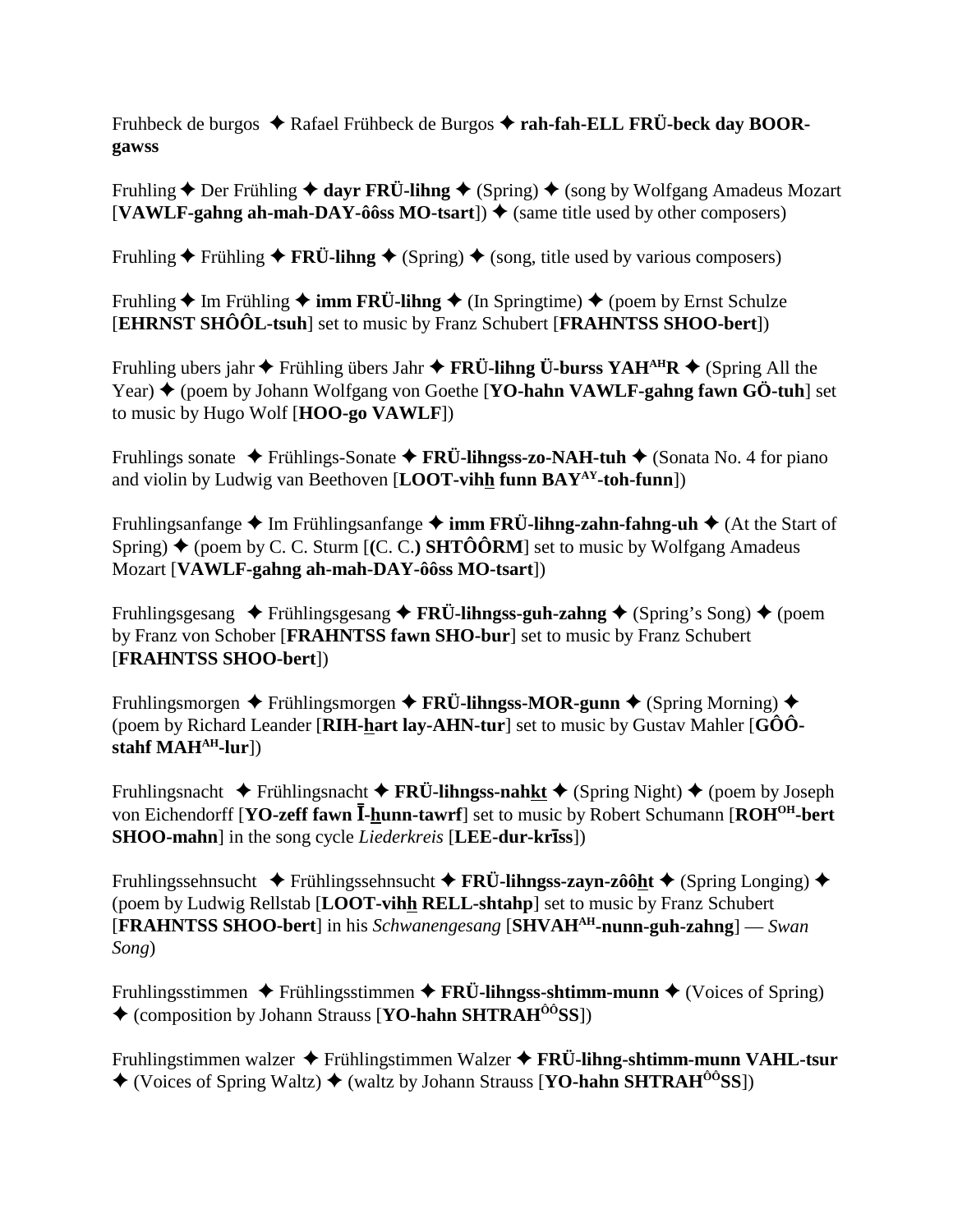Fruhlingstraum  $\triangle$  Frühlingstraum  $\triangle$  FRÜ-lihngss-trah<sup> $\hat{\theta}$ om  $\triangle$  (Dream of Spring)  $\triangle$  (poem by</sup> Wilhelm Müller [VILL-hellm MÜL-lur] set to music by Franz Schubert [FRAHNTSS SHOO**bert**] in the song cycle *Winterreise* [VINN-tur-r $\overline{\textbf{1}}$ -zuh] — *The Winter's Journey*)

Fruhlingszeit  $\blacklozenge$  FRÜ-lihngss-ts $\bar{\imath}$ t  $\blacklozenge$  (song by Becker)

Frumerie  $\triangle$  Gunnar de Frumerie  $\triangle$  GÜN-nar duh frü-m'ree  $\triangle$  (known also as Per Gunnar Fredrik de Frumerie [PAR GÜN-nar FRAY<sup>UH</sup>D-rick duh frü-m'ree])

Fryklof  $\triangle$  Harald Fryklöf  $\triangle$  HAH-rahld FRÜK-löf  $\triangle$  (known also as Harald Leonard [LEEaw-nard] Fryklöf)

Fryklund ◆ Daniel Fryklund ◆ DAH-n<sup>ih</sup>ell FRÜK-lünd ◆ (known also as Lars Axel [LARSS] **ACK-sell** Daniel Fryklund)

Fuchs  $\triangle$  Albert Fuchs  $\triangle$  AHL-pert FOOHSS (known also as Leonard Johann Heinrich [LAY**o-nart YO-hahn H** $\bar{I}$ **N-rihh**] Albert Fuchs)

Fuchs  $\triangle$  Carl Fuchs  $\triangle$  KARL FÔÔHSS  $\triangle$  (known also as Carl Dorius Johannes [DOH- $\mathbf{r}^{\text{ih}}$ ôôss vo-HAHN-nuss] Fuchs)

Fuchs  $\triangle$  Friedrich Fuchs  $\triangle$  FREET-rihh FÔÔHSS

Fuchs  $\triangle$  Gabriele Fuchs  $\triangle$  gahp-r<sup>ee</sup>AY-luh FÔÔHSS

Fuchs  $\triangle$  Johann Nepomuk Fuchs  $\triangle$  YO-hahn NAY-po-môôk FÔÔHSS

Fuchs  $\triangle$  Joseph Fuchs  $\triangle$  JO-zuff FÔÔKSS  $\triangle$  (known also as Joseph Philip [FIH-lupp] Fuchs)

Fuchs  $\triangle$  Lillian Fuchs  $\triangle$  LILL-l<sup>ih</sup>unn FÔÔKSS

Fuchs  $\triangleleft$  Marta Fuchs  $\triangleleft$  MAR-tah FOOHSS

Fuchs  $\triangle$  Robert Fuchs  $\triangle$  ROH<sup>OH</sup>-behrt FÔÔHSS

Fuchs  $\blacklozenge$  Viktor Fuchs  $\blacklozenge$  {VICK-tur FÔÔKSS} VEEK-tawr FÔÔHSS

Fucik  $\blacklozenge$  Julius Fučik  $\blacklozenge$  YÔÔ-l<sup>ih</sup>ôôss FÔÔ-chick  $\blacklozenge$  (known also as Julius Arnošt Vilém [ARnawsht VIH-leh<sup>eh</sup>m] Fučik)

Fucini  $\triangle$  foo-CHEE-nee

Fuenllana ◆ Miguel de Fuenllana ◆ mee-GHELL day f<sup>oo</sup>ayn-l'YAH-nah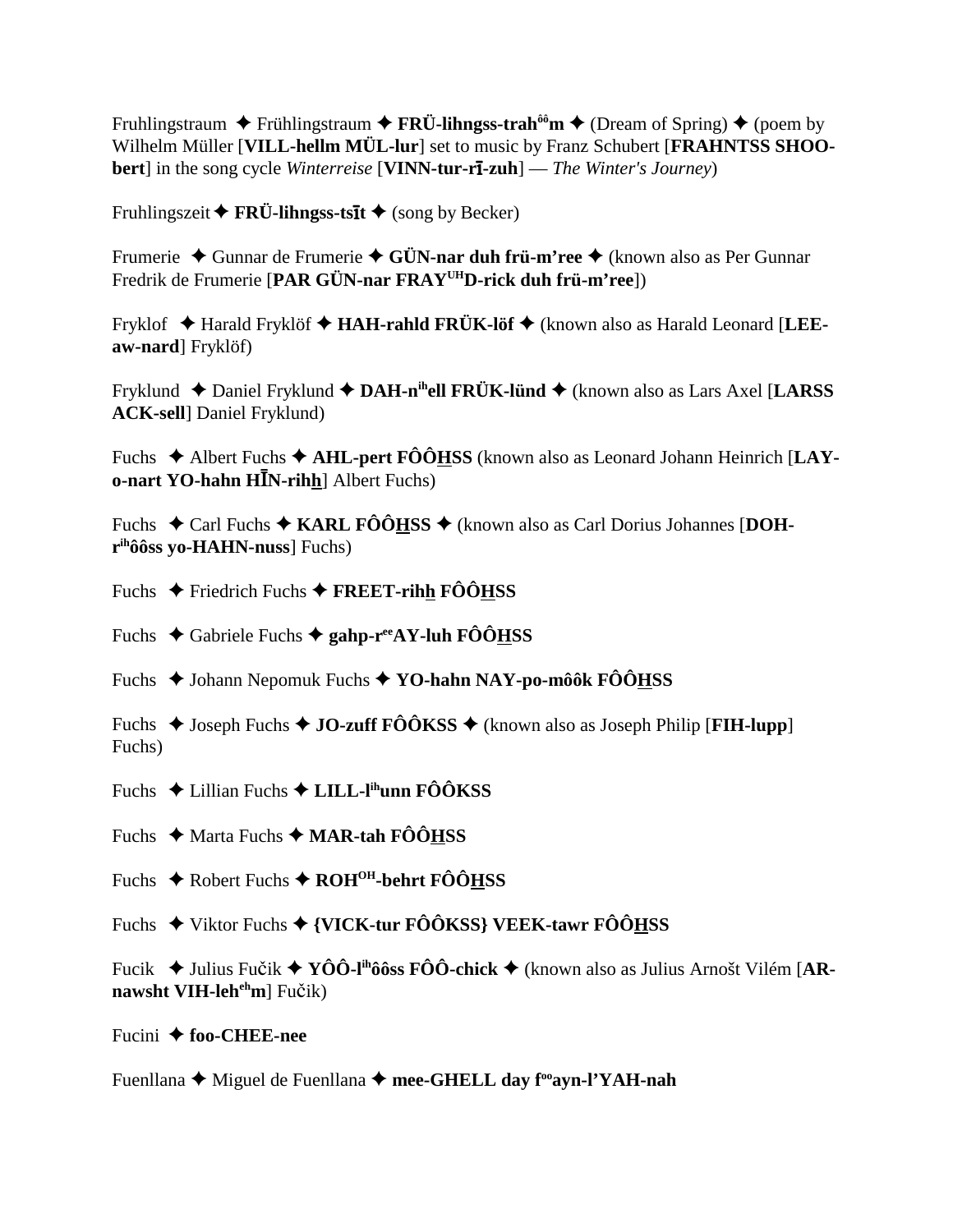Fuente Luis Herrera de la Fuente **l ooEESS ayr-RAY-rah day lah fooAYN-tay**

Fuente y la campana **→** La fuente y la campana **→ lah f<sup>oo</sup>AYN-tay ee lah kahm-PAH-nah →** (The Fountain and the Bell)  $\triangle$  (an excerpt from the suite *Paisajes* [pah<sup>ee</sup>-SAH-hayss] — *Landscapes* — by Federico Mompou [**feh-theh-REE-ko mawm-PO**<sup>00</sup>])

Fuentes ◆ Juan Bautista Fuentes ◆ h<sup>oo</sup>AHN bah<sup>oo</sup>-TEESS-tah f<sup>oo</sup>AYN-tayss

Fuerstner Carl Fuerstner **{KARL fôôEHRST-nur} KARL FÜRST-nur**

Fuertes y piqueras **→** Mariano Soriano Fuertes y Piqueras → mah-r<sup>ee</sup>AH-no so-r<sup>ee</sup>AH-no **f ooEHR-tayss ee pee-KAY-rahss**

Fuga **→ FOO-gah →** (composition by Alberto Ginastera [ahl-VEHR-toh hee-nahss-TAY**rah**])

Fuga **→** Sandro Fuga **→ SAHN-dro FOO-gah** 

Fuga allimitazione di posta ◆ Fuga all'imitazione di posta ◆ **FOO-gah ahl-lee-mee-tah-ts<sup>ee</sup>Onay dee PO-stah ♦** (excerpt from the *Capriccio sopra la lontananza del fratello dilettissimo* [**kah-PREE-cho SO-prah lah lohn-tah-NAHN-tsah dayl frah-TAYL-lo dee-layt-TEESS-seemo**] by Johann Sebastian Bach [**YO-hahn {suh-BASS-tihunn BAHK} zay-BAH-stihahn BAHK**])

Fuga canonica in epidiapente Fuga canonica in epidiapente **FOO-gah kah-NO-nee-kah een av-pee-d<sup>ee</sup>ah-PAYN-tay**  $\triangleleft$  (Canonic Fugue)  $\triangleleft$  (composition from *Musikalisches Opfer* [**moo-zee-KAHAH-lih-shuss AWP-fur**] — *Musical Offering* — by Johann Sebastian Bach [**YOhahn {suh-BASS-tihunn BAHK} zay-BAH-stihahn BAHK**])

Fugere Lucien Fugère **lü-seeah**6 **fü-zhehr**

Fuggi fuggi fuggi Fuggi, Fuggi, Fuggi **FOOD-jee, FOOD-jee, FOOD-jee** (Flee, Flee, Flee) (composition by Giuseppino [**joo-zayp-PEE-no**])

Fughetta  **foo-GAYT-tah**

Fugue **füg** (composition from *Le tombeau de Couperin* [**luh taw**6**-bo duh kôôp'reh**6] — *The Tomb of Couperin* — by Maurice Ravel [**mo-reess rah-vell**])

Fugue ◆ f'YOOG ◆ (excerpt from *Sonata No. 37* by Wolfgang Amadeus Mozart [VAWLFgahng ah-mah-DAY-ôôss MO-tsart])  $\blacklozenge$  (composition by George Perle [JAW-urj PURL])

Fugue en do mineur  $\triangle$  füg ah**6** doh mee-nör  $\triangle$  Fugue [f'YOOG] in *c* Minor)  $\triangle$  (composition by Johann Sebastian Bach [**YO-hahn {suh-BASS-tihunn BAHK} zay-BAH-stihahn BAHK**])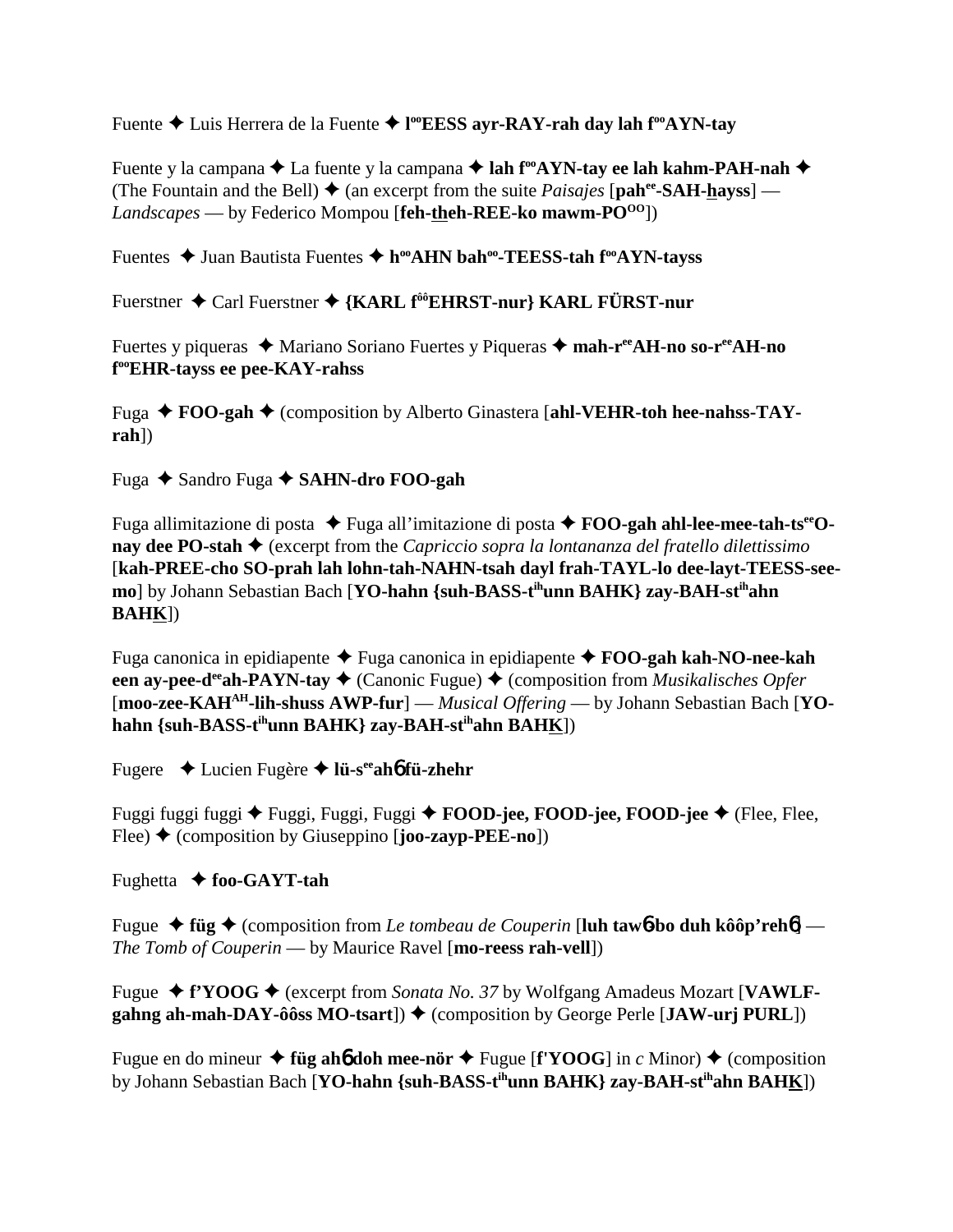Fugue en re majeur  $\triangleleft$  **füg ah<sub>6</sub>** ray mah-zhör  $\triangleleft$  (Fugue [**f'YOOG**] in D Major)  $\triangleleft$ (composition by Johann Sebastian Bach [**YO-hahn {suh-BASS-tihunn BAHK} zay-BAHstihahn BAHK**])

Fugue en re mineur  $\triangleleft$  füg ah**6** ray mee-nör  $\triangleleft$  (Fugue [f'YOOG] in *d* Minor)  $\triangleleft$  (composition by Johann Sebastian Bach [**YO-hahn {suh-BASS-tihunn BAHK} zay-BAH-stihahn BAHK**])

Fugue en sol majeur  $\triangle$  **füg ahó sawl mah-zhör**  $\triangle$  (Fugue [**f'YOOG**] in G major)  $\triangle$  (from *Prelude and Fugue for Organ*)  $\triangle$  (composition by Johann Sebastian Bach [**YO-hahn** {suh-**BASS-tihunn BAHK} zay-BAH-stihahn BAHK**])

Fugue no twenty one du prelude et fugue en si bemol majeur  $\triangle$  Fugue N° 21 du prélude et fugue en si bémol majeur **füg** No. 21 **dü pray-lüd ay füg ah**6 **see bay-mawl mah-zhör** (Fugue No. 21 from the *Prelude and Fugue* [**f'YOOG**] *in B Flat Major*)  $\triangle$  (composition by Johann Sebastian Bach [**YO-HAHN {suh-BASS-tihunn BAHK} zay-BAH-stihahn BAHK**])

Fuhrer ◆ Robert Führer ◆ ROH<sup>OH</sup>-bert FÜ-rur ◆ (known also as Robert Johann Nepomuk Führer [ROH<sup>OH</sup>-bert YO-hahn NAY-po-môôk FÜ-rur])

Fuite ◆ La fuite ◆ lah f<sup>ü</sup>eet ◆ (Flight) ◆ (poem by Théophile Gauthier [tay-aw-feel go-t<sup>ee</sup>ay] set to music by Henri Duparc [**ah**6**-ree dü-park**])

Fujikawa Mayumi Fujikawa **mah-yoo-mee hoo-jee-kah-wah**

Fukai ◆ Shiro Fukai ◆ shee-law hoo-kah<sup>ee</sup>

Fukushima Kazuo Fukushima **kah-zooaw hook-shee-mah**

Fulda  $\triangle$  Adam von Fulda  $\triangle$  AH<sup>AH</sup>-dahm fawn FÔÔL-tah

Fuleihan **→** Anis Fuleihan → **AH-niss fôô-LEE-hahn** 

Fulget amica dies **FOOL-jett uh-MEE-kuh DIH-ayss** (section of the *Krönungsmesse* [**KRÖ-nôôngss-mess-suh**] — *Coronation Mass* — set to music by Wolfgang Amadeus Mozart [**VAWLF-gahng ah-mah-DAY-ôôss MO-tsart**])

Fulop Attila Fülöp **AHT-tih-lah FÜ-löp**

Fumagalli **←** Adolfo Fumagalli ← ah-DOHL-fo foo-mah-GAHL-lee

Fumagalli ◆ Disma Fumagalli ◆ DEEZ-mah foo-mah-GAHL-lee

Fumagalli Luca Fumagalli  **LOO-kah foo-mah-GAHL-lee**

Fumagalli ◆ Polibio Fumagalli ◆ po-LEE-beeo foo-mah-GAHL-lee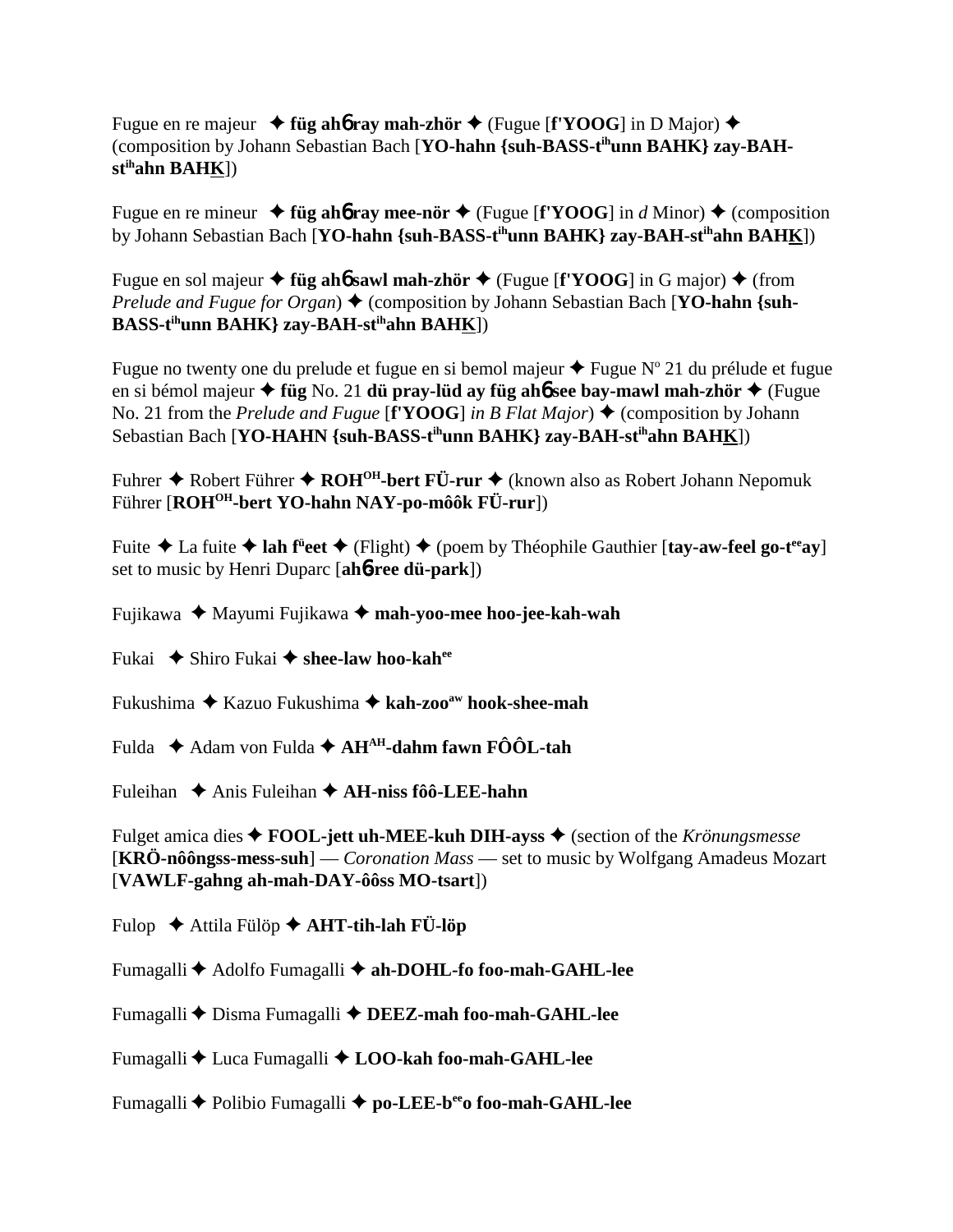Fumet Dynam-Victor Fumet **dee-nahm-veek-tawr fü-meh**

Fumeux fume par fumee  $\triangle$  Fumeux fume par fumée  $\triangle$  fü-mö füm par fü-may  $\triangle$  (composition by Solage [**saw-lahzh**])

Fundacao gulbenkian ◆ Fundação Gulbenkian ◆ fôô**6-duh-SAH6**ôô gôô-beh6-k<sup>ih</sup>EH6 ◆ (the Gulbenkian [**gôôl-BEHNG-kihunn**] Foundation of Lisbon [**LIZZ-bunn**])

Fumi ◆ Vinceslao Fumi ◆ veen-chay-SLAH-o FOO-mee

Funf elegien  $\blacklozenge$  Fünf Elegien  $\blacklozenge$  FÜNF ay-lay-GHEE-unn  $\blacklozenge$  (Five Elegies)  $\blacklozenge$  (compositions by Hanns Eisler [**HAHNSS SS-lur**])

Funf gesange fur gemischten chor **→** Fünf Gesänge für gemischten Chor **→ FÜNF guh-ZEHNGuh für guh-MIHSH-tunn KOH<sup>OH</sup>R**  $\blacklozenge$  (Five Songs for Mixed Choir)  $\blacklozenge$  (songs by Johannes Brahms [**yo-HAHN-nuss {BRAHMZ} BRAHAHMSS**])

Funf lieder  $\blacklozenge$  Fünf Lieder  $\blacklozenge$  **FÜNF LEE-dur**  $\blacklozenge$  (Five Songs)  $\blacklozenge$  (compositions by Richard Strauss [**RIH-hart SHTRAHÔÔSS**])

Funfgeld  $\blacklozenge$  Greg Funfgeld  $\blacklozenge$  GREGG FÔÔNF-ghellt

Funiculi funicula ◆ Funiculì, Funiculà ◆ foo-nee-koo-LEE, foo-nee-koo-LAH ◆ (song by Luigi Denza [**l ooEE-jee DAYN-tsah**])

Funke Christian Funke **KRIH-stihahn FÔÔN-kuh**

Fuoco di gioia ♦ Fuoco di gioia! ♦ f<sup>oo</sup>**O-ko dee JO-yah!** ♦ Love of Rejoicing! ♦ (choral excerpt from Act I of the opera *Otello* [**o-TAYL-lo**]; music by Giuseppe Verdi [**joo-ZAYP-pay VAYR-dee**]; libretto by Arrigo Boito [**ar-REE-go bo-EE-toh**] after William Shakespeare [**WILL-lihumm SHAYK-spihuhr**])

Fur elise  $\blacklozenge$  Für Elise  $\blacklozenge$  für ay-LEE-zuh  $\blacklozenge$  (composition by Ludwig van Beethoven [LOOT**vihh funn BAYAY-toh-funn**])

Furchte dich nicht ich bin bei dir **◆** Fürchte dich nicht, ich bin bei dir ◆ **FÜRH-tuh dih<u>h</u> nihht**, **ihh binn bī deer ◆** (motet [**mo-TETT**] by Johann Sebastian Bach [**YO-hahn {suh-BASSt ihunn BAHK} zay-BAH-stihahn BAHK**])

Furi **← Thomas Füri ← TOH-mahss FÜ-ree** 

Furlanetto Ferruccio Furlanetto **fayr-ROO-cho foor-lah-NAYT-toh**

Furno Giovanni Furno **jo-VAHN-nee FOOR-no**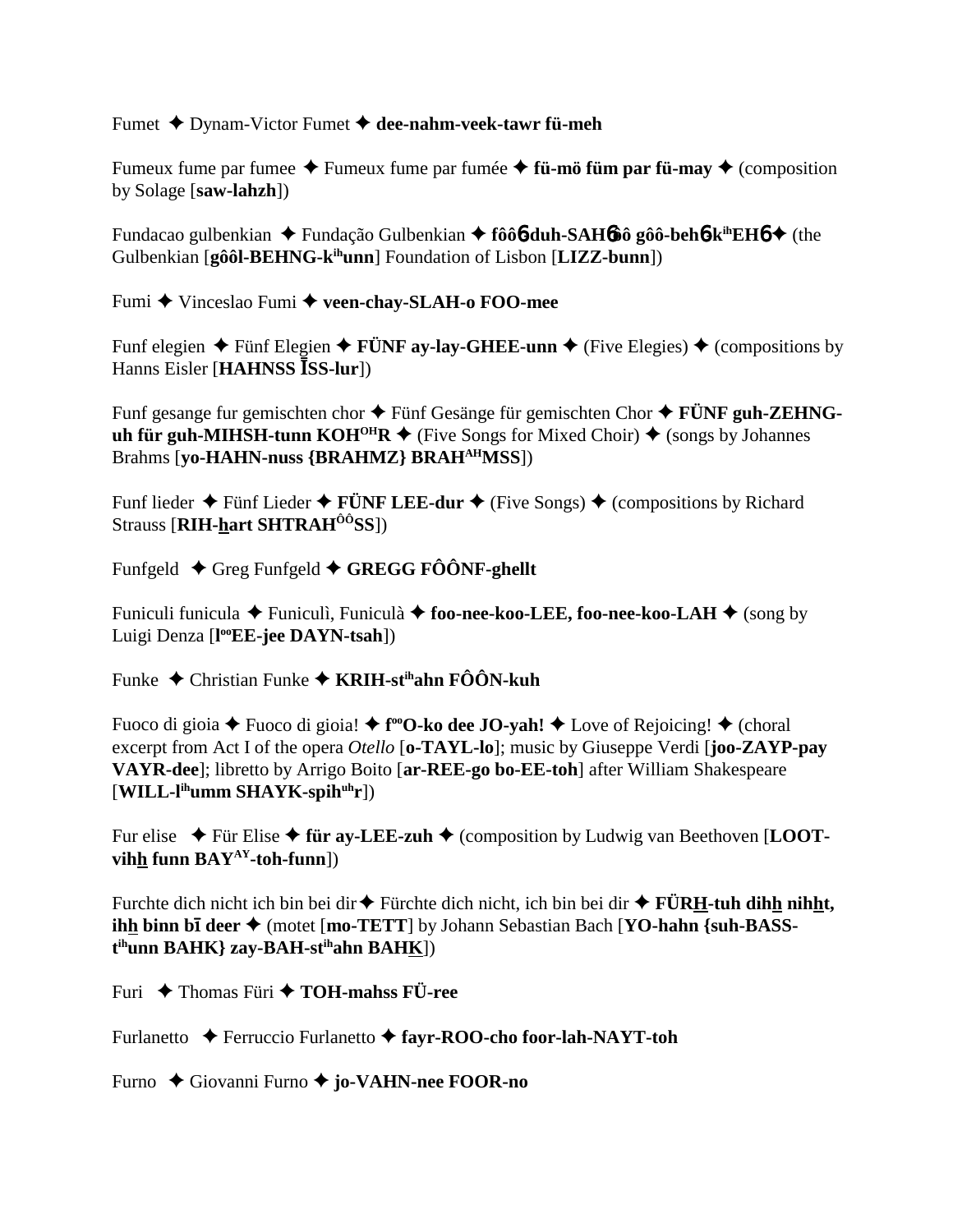Fursch madi Emma Fürsch-Madi **emm-mah fürsh-mah-dee** (known also as Emma Fürsch-Madier  $\triangle$  **emm-mah fürsh-mah-d<sup>ee</sup>av**  $\triangle$  (the first name is also spelled Emmy [**emmmee**])

Fursch madier ◆ Emma Fürsch-Madier ◆ **emm-mah fürsh-mah-d<sup>ee</sup>ay ◆** (known also as Emma Fürsch-Madi **→ emm-mah fürsh-mah-dee** ◆ (the first name is also spelled Emmy [**emm-mee**])

Furst gremin ◆ Fürst Gremin ◆ FÜRST GRAY-minn ◆ (Prince Gremin [GRAY-minn] ◆ (character in the opera *Eugen Onegin* or *Yevgeny Onegin* [**yevv-GAY-nee ah-NYAY-ghinn**]; music by Peter Ilyich Tchaikovsky [**p'YAW-t'r ill-YEECH {chahih-KAWF-skee} chay-KAWF-skee**]; libretto by Konstantin Shilovsky [**kahn-stahn-TYEEN shih-LAWF-skee**] and P. I. Tchaikovsky after Alexander Sergeyevich Pushkin [**uh-ly ick-SAHN-d'r sehr-GAY-yeh-vihch POOSH-kinn**])

Fursten verfolgen mich ohn ursach ◆ Die Fürsten verfolgen mich ohn Ursach ◆ dee FÜR**stunn fehr-FAWL-gunn mihh ohn**  $\hat{O}$ **OR-zahk**  $\blacklozenge$  (motet [**mo-TETT**] by Heinrich Schütz [**HN-rihh SHÜTSS**])

Furstenau **→** Moritz Fürstenau → MO-rittss FÜR-stuh-nah<sup>ôô</sup>

Furstner Adolph Fürstner **AH-dawlf FÜRST-nur**

Furtiva lagrima ◆ Una furtiva lagrima ◆ **OO-nah foor-TEE-vah LAH-gree-mah** ◆ (A Furtive Tear)  $\triangle$  (aria from the opera *L'elisir d'amore* [**lay-lee-ZEER dah-MO-ray**] — *The Elixir of Love*; music by Gaetano Donizetti [gah<sup>ay</sup>-TAH-no doh-nee-TSAYT-tee]; libretto by Felice Romani [**fay-LEE-chay ro-MAH-nee**] after Eugène Scribe [**ö-zhenn skreeb**])

Furtwangler ◆ Wilhelm Furtwängler ◆ **VILL-hellm FÔÔRT-vehng-lur** ◆ (known also as Gustav Heinrich Ernst Martin Wilhelm Furtwängler [**GÔÔ-stahf HN-rihh EHRNST MARteen VILL-hellm FÔÔRT-vehng-lur**])

Furuhjelm  $\div$  Erik Gustaf Furuhjelm  $\div$  **EH-rick GÔÔSS-tahf FÔÔ-rôô-h'vellm** 

Fusco Elisabetta Fusco **ay-lee-zah-BAYT-tah FOO-sko**

Fussan Werner Fussan **VEHR-nur FÔÔSS-sahn**

Fussell **←** Charles C. Fussell ← CHAH-rullz C. fuss-SELL ← (known also as Charles Clement [**KLEH-munnt**] Fussell)

Fussl Karl Heinz Füssl **KARL HNTSS FÜSSL**

Futral ◆ Elizabeth Futral ◆ **ih-LIH-zuh-buhth f'YOO-trahl** 

Futterer Carl Futterer **KARL FÔÔT-tuh-rur**